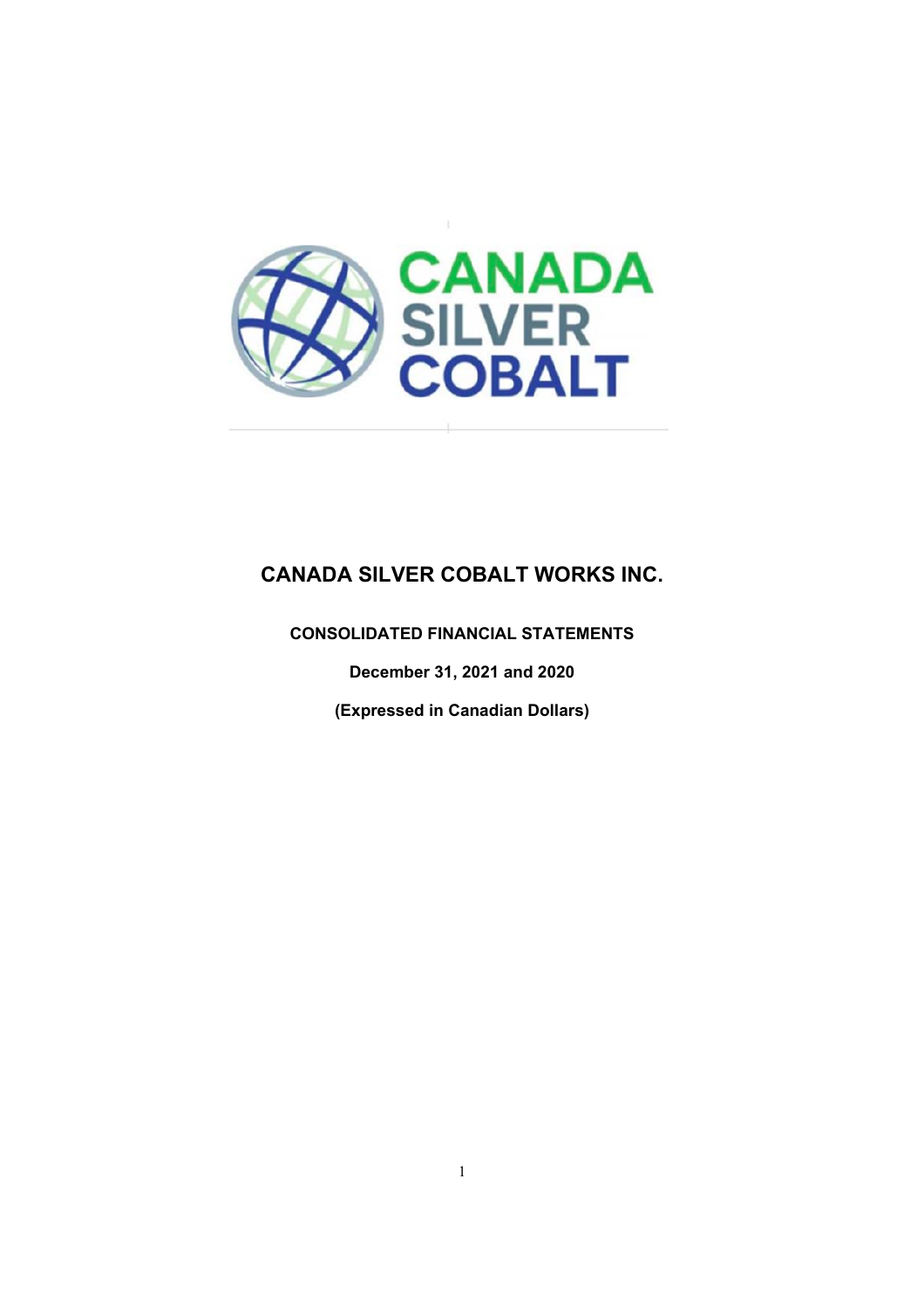#### **Management's Responsibility for Financial Reporting**

The accompanying consolidated financial statements of Canada Cobalt Works Inc. (the "Company") were prepared by management in accordance with International Financial Reporting Standards. Management acknowledges responsibility for the preparation and presentation of the consolidated financial statements, including responsibility for significant accounting judgments and estimates and the choice of accounting principles and methods that are appropriate to the Company's circumstances. The significant accounting policies of the Company are summarized in note 3 to the consolidated financial statements.

Management has established processes which are in place to provide them with sufficient knowledge to support management representations that they have exercised reasonable diligence that: (i) the consolidated financial statements do not contain any untrue statement of material fact or omit to state a material fact required to be stated or that is necessary to make a statement not misleading in light of the circumstances under which it is made, as of the date of and for the years presented by the consolidated financial statements; and (ii) the consolidated financial statements present fairly, in all material respects, the financial position, financial performance and cash flows of the Company, as of the date of and for the years presented by the consolidated financial statements.

The Board of Directors is responsible for reviewing and approving the consolidated financial statements together with other financial information of the Company and for ensuring that management fulfills its financial reporting responsibilities. The Audit Committee assists the Board of Directors in fulfilling this responsibility. The Audit Committee meets with management to review the financial reporting process and the consolidated financial statements together with other financial information of the Company. The Audit Committee reports its findings to the Board of Directors for its consideration in approving the consolidated financial statements together with other financial information of the Company for issuance to the shareholders.

Management recognizes its responsibility for conducting the Company's affairs in compliance with established financial standards, applicable laws and regulations, and for maintaining proper standards of conduct for its activities.

[Signed] [Signed]

*"Frank Basa" "Rob Suttie"* Chief Executive Officer Chief Financial Officer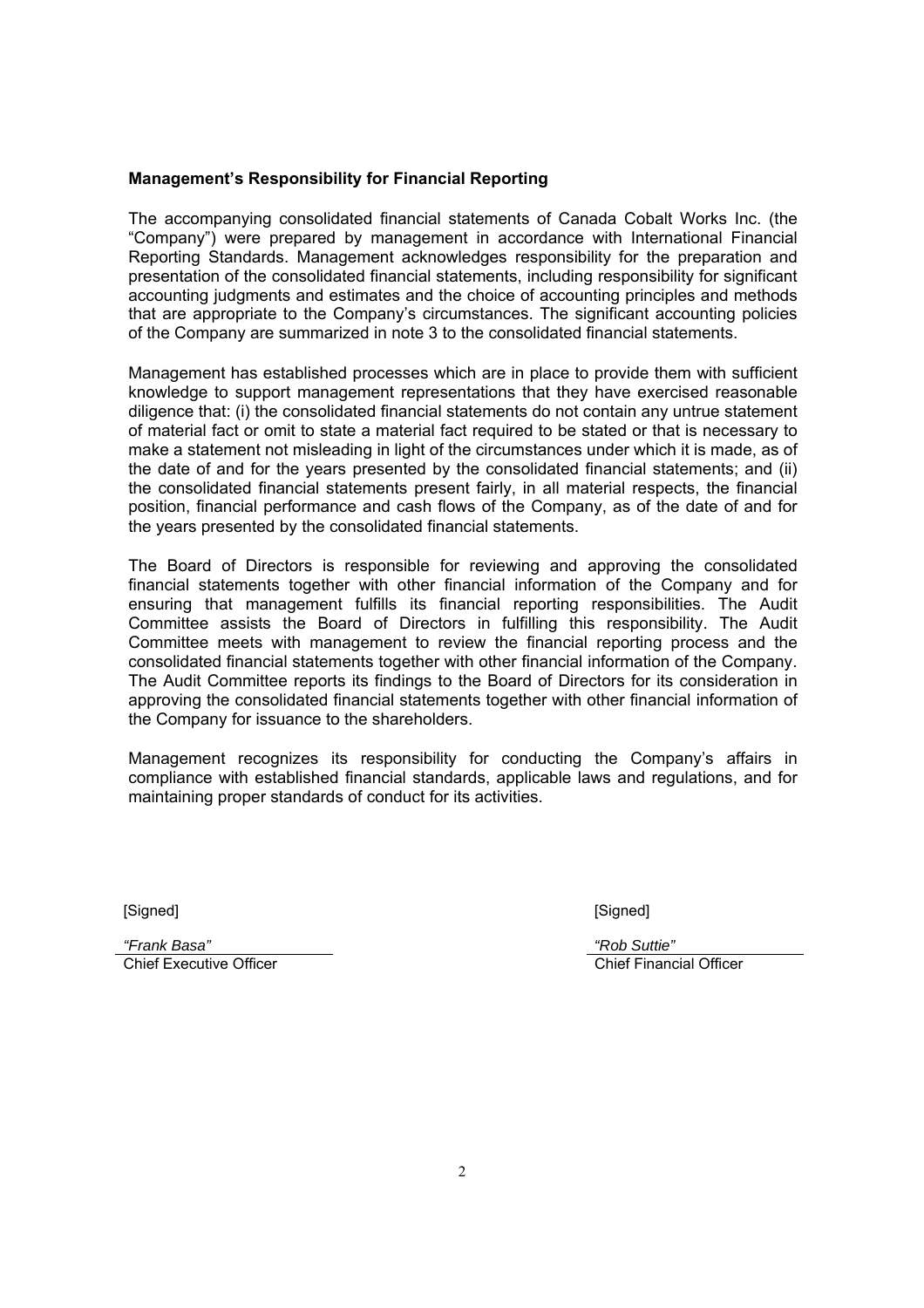# McGovern **Hurley**

Audit. Tax. Advisory.

#### **Independent Auditor's Report**

To the Shareholders of Canada Silver Cobalt Works Inc.

#### **Opinion**

We have audited the consolidated financial statements of Canada Silver Cobalt Works Inc. and its subsidiaries (the "Company"), which comprise the consolidated statements of financial position as at December 31, 2021 and 2020, and the consolidated statements of loss and comprehensive loss, consolidated statements of changes in equity and consolidated statements of cash flows for the years then ended, and notes to the consolidated financial statements, including a summary of significant accounting policies.

In our opinion, the accompanying consolidated financial statements present fairly, in all material respects, the consolidated financial position of the Company as at December 31, 2021 and 2020 and its consolidated financial performance and its consolidated cash flows for the years then ended in accordance with International Financial Reporting Standards ("IFRS").

#### **Basis for opinion**

We conducted our audit in accordance with Canadian generally accepted auditing standards. Our responsibilities under those standards are further described in the Auditor's responsibilities for the audit of the consolidated financial statements section of our report. We are independent of the Company in accordance with the ethical requirements that are relevant to our audit of the consolidated financial statements in Canada. We have fulfilled our other ethical responsibilities in accordance with these requirements. We believe that the audit evidence we have obtained is sufficient and appropriate to provide a basis for our opinion.

#### **Material uncertainty related to going concern**

We draw attention to Note 1 in the consolidated financial statements, which indicates that the Company incurred a net loss during the year ended December 31, 2021 and had negative cash flows from operations. As stated in Note 1, these events or conditions, along with other matters as set forth in Note 1, indicate that material uncertainties exist that cast significant doubt on the Company's ability to continue as a going concern. Our opinion is not modified in respect of this matter.

#### **Other information**

Management is responsible for the other information. The other information comprises Management's Discussion and Analysis.

Our opinion on the consolidated financial statements does not cover the other information and we do not express any form of assurance conclusion thereon.

In connection with our audit of the consolidated financial statements, our responsibility is to read the other information and, in doing so, consider whether the other information is materially

251 Consumers Road, Suite 800 Toronto Ontario M21 4R3 mcgovernhurley.com t. 416-496-1234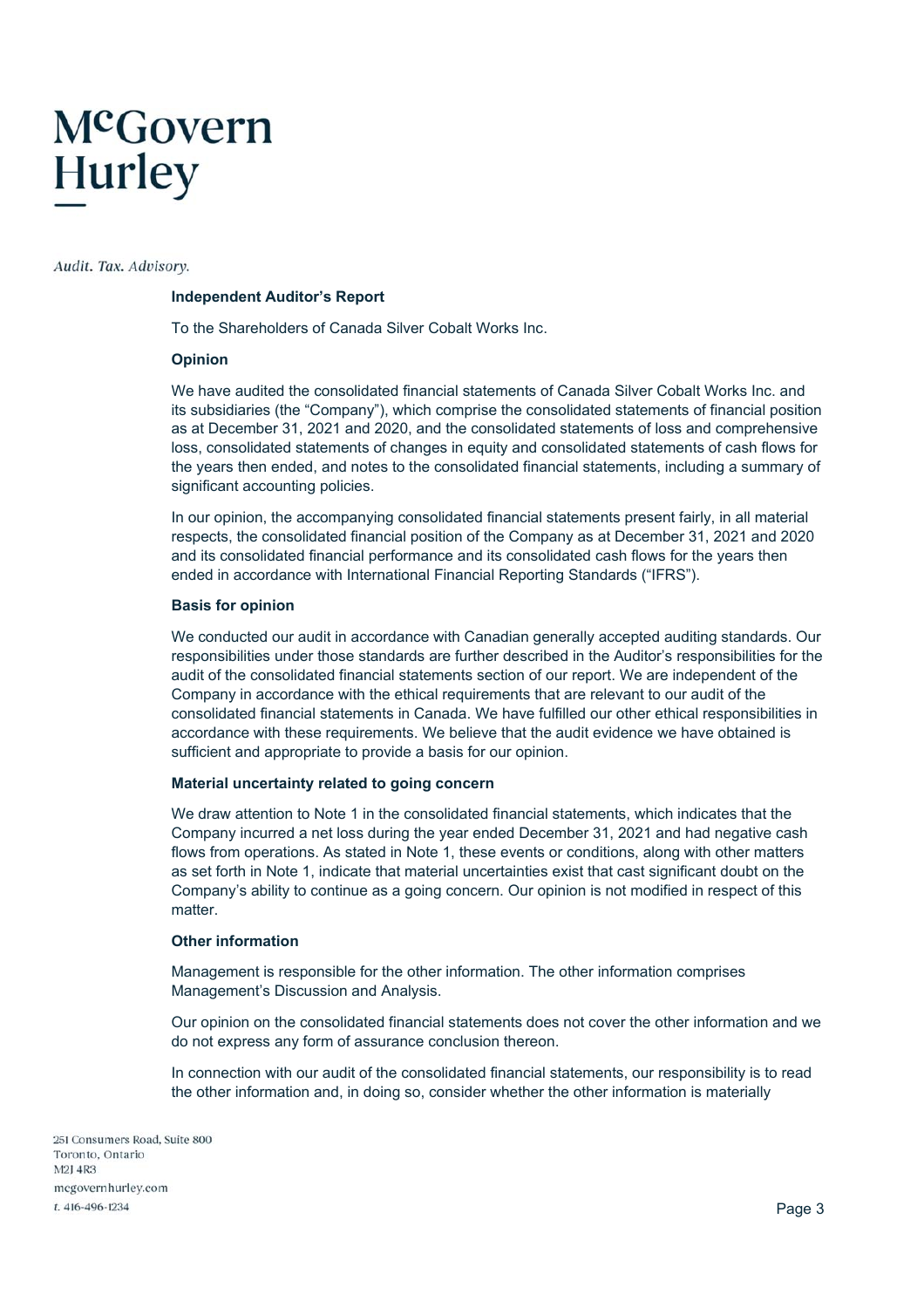# McGovern **Hurley**

inconsistent with the consolidated financial statements or our knowledge obtained in the audit or otherwise appears to be materially misstated.

We obtained Management's Discussion and Analysis prior to the date of this auditor's report. If, based on the work we have performed, we conclude that there is a material misstatement of this other information, we are required to report that fact. We have nothing to report in this regard.

#### **Responsibilities of management and those charged with governance for the consolidated financial statements**

Management is responsible for the preparation and fair presentation of the consolidated financial statements in accordance with IFRS, and for such internal control as management determines is necessary to enable the preparation of consolidated financial statements that are free from material misstatement, whether due to fraud or error.

In preparing the consolidated financial statements, management is responsible for assessing the Company's ability to continue as a going concern, disclosing, as applicable, matters related to going concern and using the going concern basis of accounting unless management either intends to liquidate the Company or cease operations, or has no realistic alternative but to do so.

Those charged with governance are responsible for overseeing the Company's financial reporting process.

#### **Auditor's responsibilities for the audit of the consolidated financial statements**

Our objectives are to obtain reasonable assurance about whether the consolidated financial statements as a whole are free from material misstatement, whether due to fraud or error, and to issue an auditor's report that includes our opinion. Reasonable assurance is a high level of assurance, but is not a guarantee that an audit conducted in accordance with Canadian generally accepted auditing standards will always detect a material misstatement when it exists. Misstatements can arise from fraud or error and are considered material if, individually or in aggregate, they could reasonably be expected to influence the economic decisions of users taken on the basis of these consolidated financial statements.

As part of an audit in accordance with Canadian generally accepted auditing standards, we exercise professional judgement and maintain professional skepticism throughout the audit. We also:

• Identify and assess the risks of material misstatement of the consolidated financial statements, whether due to fraud or error, design and perform audit procedures responsive to those risks, and obtain audit evidence that is sufficient and appropriate to provide a basis for our opinion. The risks of not detecting a material misstatement resulting from fraud is higher than for one resulting from error, as fraud may involve collusion, forgery, intentional omissions, misrepresentations, or the override of internal control.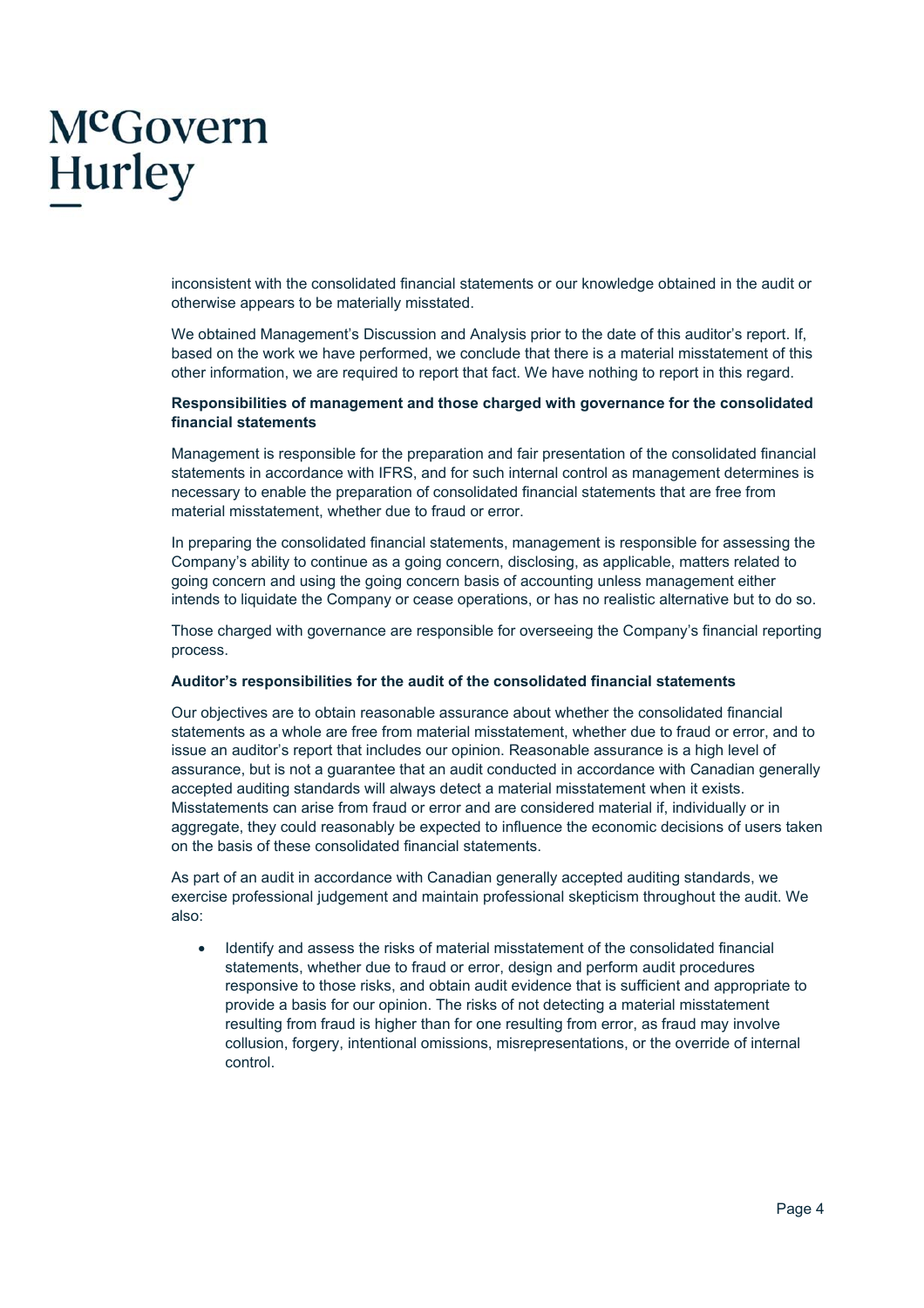# McGovern Hurley

- Obtain an understanding of internal control relevant to the audit in order to design audit procedures that are appropriate in the circumstances, but not for the purpose of expressing an opinion on the effectiveness of the Company's internal control.
- Evaluate the appropriateness of accounting policies used and the reasonableness of accounting estimates and related disclosures made by management.
- Conclude on the appropriateness of management's use of the going concern basis of accounting and, based on the audit evidence obtained, whether a material uncertainty exists related to events or conditions that may cast significant doubt on the Company's ability to continue as a going concern. If we conclude that a material uncertainty exists, we are required to draw attention in our auditor's report to the related disclosures in the consolidated financial statements or, if such disclosures are inadequate, to modify our opinion. Our conclusions are based on the audit evidence obtained up to the date of our auditor's report. However, future events or conditions may cause the Company to cease to continue as a going concern.
- Evaluate the overall presentation, structure and content of the consolidated financial statements, including the disclosures, and whether the consolidated financial statements represent the underlying transactions and events in a manner that achieves fair presentation.

We communicate with those charged with governance regarding, among other matters, the planned scope and timing of the audit and significant audit findings, including any significant deficiencies in internal control that we identify during our audit.

We also provide those charged with governance with a statement that we have complied with relevant ethical requirements regarding independence, and to communicate with them all relationships and other matters that may reasonably be thought to bear on our independence, and where applicable, related safeguards.

The engagement partner of the audit resulting in this independent auditor's report is Jessica Glendinning.

**McGovern Hurley LLP** 

Me<sub>chwern</sub> Hurley UP

**Chartered Professional Accountants Licensed Public Accountants** 

Toronto, Ontario May 2, 2022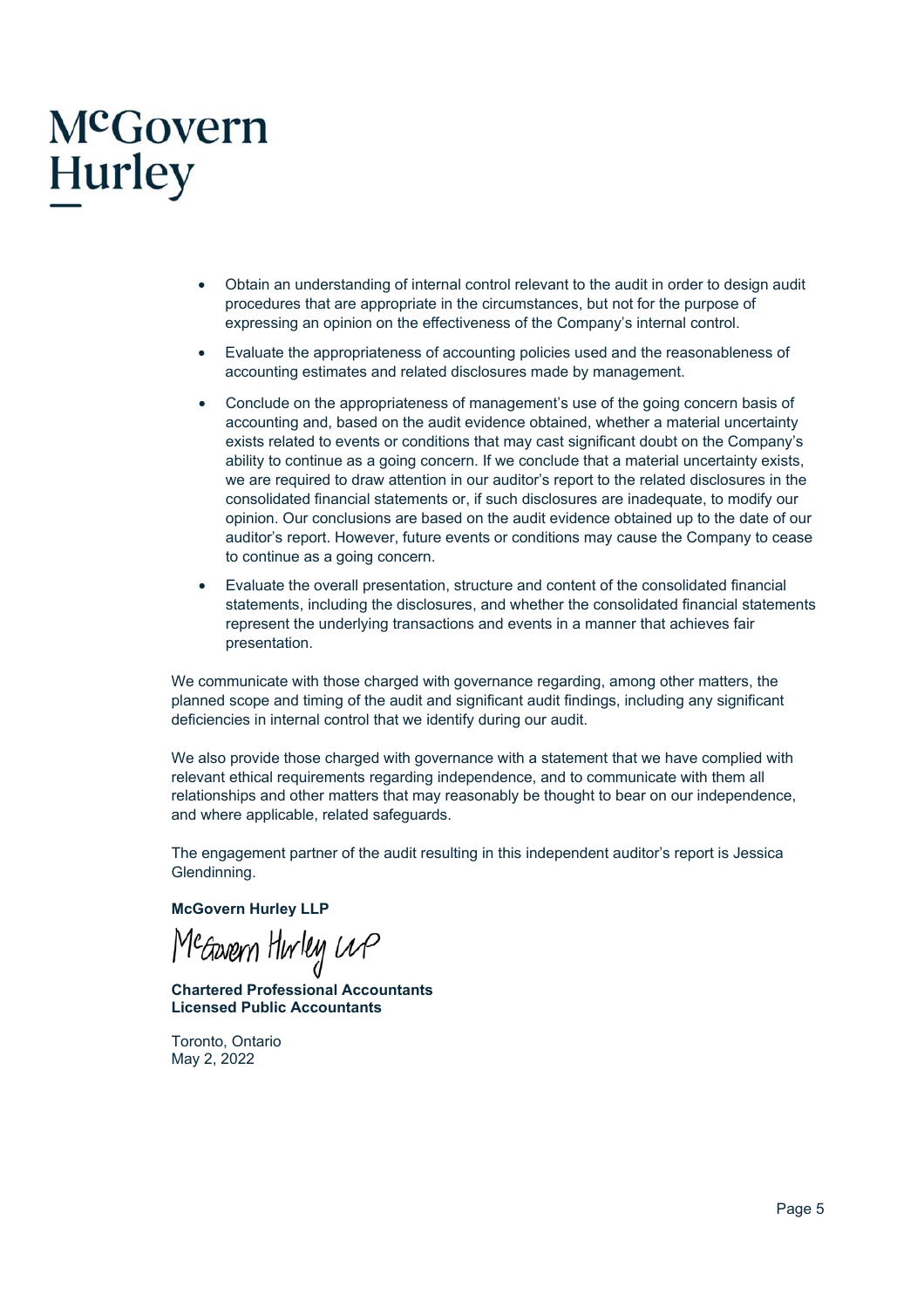Consolidated Statements of Financial Position (Expressed in Canadian Dollars)

|                                        | <b>Notes</b> | December 31,<br>2021        | December 31,<br>2020 |
|----------------------------------------|--------------|-----------------------------|----------------------|
|                                        |              | $\overline{\mathbf{s}}$     | $\mathbf{\$}$        |
| <b>ASSETS</b>                          |              |                             |                      |
| <b>Current assets</b><br>Cash          |              | 4,217,908                   | 6,421,345            |
| Amounts receivable                     | 4            | 385,571                     | 1,048,199            |
| Prepaid expenses                       |              | 415,644                     | 119,632              |
| Marketable securities                  | 5            | 916,320                     |                      |
| <b>Total current assets</b>            |              | 5,935,443                   | 7,589,176            |
|                                        |              |                             |                      |
| Property, plant, and equipment         | 8            | 1,967,387                   | 1,774,659            |
| Due from Granada Gold Mine Inc.        | 11           | 862,957                     |                      |
|                                        |              |                             |                      |
| <b>Total assets</b>                    |              | 8,765,787                   | 9,363,835            |
|                                        |              |                             |                      |
| <b>EQUITY AND LIABILITIES</b>          |              |                             |                      |
| <b>Liabilities</b>                     |              |                             |                      |
| <b>Current liabilities</b>             |              |                             |                      |
| Trade payables and accrued liabilities |              | 4,161,597                   | 766,695              |
|                                        |              |                             |                      |
| <b>Total liabilities</b>               |              | 4, 161, 597                 | 766,695              |
| <b>Equity</b>                          |              |                             |                      |
| Share capital                          | 9            | 53,533,544                  | 43,818,244           |
| <b>Reserves</b>                        | 9            | 10,413,904                  | 8,345,327            |
| Contributed surplus<br><b>Deficit</b>  |              | 5,480,966<br>(64, 824, 224) | 4,844,479            |
|                                        |              |                             | (48, 410, 910)       |
| <b>Total equity</b>                    |              | 4,604,190                   | 8,597,140            |
|                                        |              |                             |                      |
| <b>Total equity and liabilities</b>    |              | 8,765,787                   | 9,363,835            |

**Nature of Business and Going Concern** (Note 1), **Exploration and Evaluation Projects** (Note 7), **Commitments and Contingencies** (Note 15) and **Subsequent Events** (Note 16)

#### **APPROVED BY THE BOARD:**

*"Frank Basa" "Jacques Monette"* Director Director Director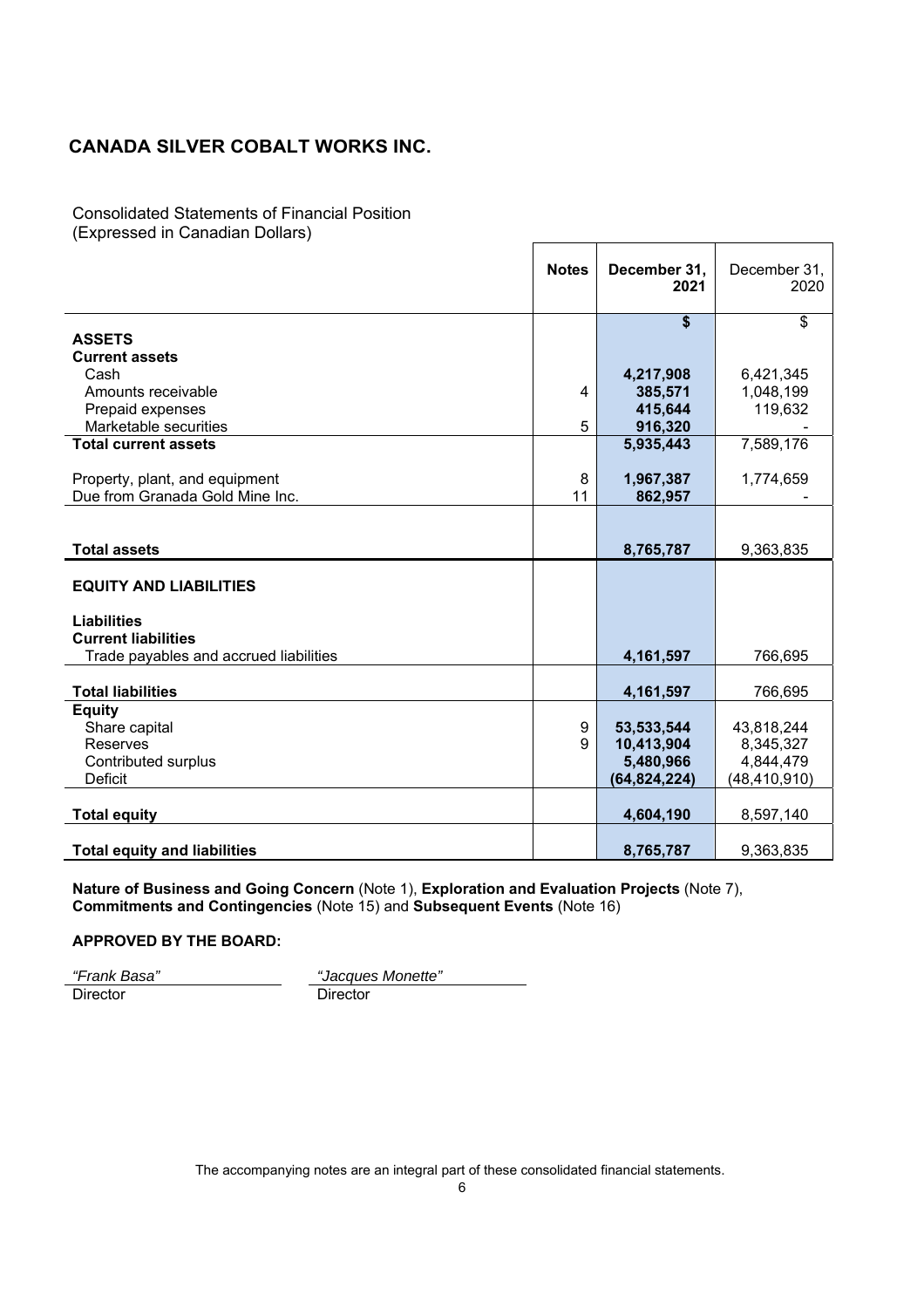Consolidated Statements of Loss and Comprehensive Loss (Expressed in Canadian Dollars)

|                                                                                                                                                                                                                                                                                                              |                | December 31,<br>2021                                                                                    | December 31,<br>2020                                                                                      |
|--------------------------------------------------------------------------------------------------------------------------------------------------------------------------------------------------------------------------------------------------------------------------------------------------------------|----------------|---------------------------------------------------------------------------------------------------------|-----------------------------------------------------------------------------------------------------------|
| <b>Expenses</b>                                                                                                                                                                                                                                                                                              |                | \$                                                                                                      | \$                                                                                                        |
| <b>Exploration and evaluation</b>                                                                                                                                                                                                                                                                            | $\overline{7}$ | 10,794,969                                                                                              | 7,308,500                                                                                                 |
| Corporate<br>Accounting and audit<br>Admin and general expenses<br>Corporate development<br>Filing costs and shareholders' information<br>Legal fees<br>Marketing and communications<br>Consulting and professional fees<br>Salaries and wages<br>Temiskaming testing laboratory<br>Stock-based compensation | 9              | 97,785<br>383,027<br>10,000<br>364,299<br>319,109<br>624,685<br>751,225<br>80,052<br>930,198<br>560,684 | 75,237<br>29,658<br>207,500<br>305,533<br>78,776<br>377,306<br>1,395,869<br>159,152<br>325,078<br>939,728 |
| Travel, lodging and food<br><b>Total corporate expenses</b>                                                                                                                                                                                                                                                  |                | 17,350<br>4,138,414                                                                                     | 33,082<br>3,926,919                                                                                       |
| <b>Other items</b><br>Other expenses (income)<br>Premium on flow-through shares<br>Investigation of prospective properties<br>Tax interest and penalties<br>Realized and unrealized loss on marketable securities                                                                                            | 5              | 186,240<br>(214, 540)<br>140,362<br>1,367,869                                                           | (122,081)<br>(160,000)<br>2,348                                                                           |
| <b>Total other items</b>                                                                                                                                                                                                                                                                                     |                | 1,479,931                                                                                               | 985,073                                                                                                   |
| <b>Total expenses</b><br>Net loss and comprehensive loss for the year                                                                                                                                                                                                                                        |                | 16,413,314<br>(16, 413, 314)                                                                            | 10,955,686<br>(10, 955, 686)                                                                              |
|                                                                                                                                                                                                                                                                                                              |                |                                                                                                         |                                                                                                           |
| Net loss per share - basic and diluted                                                                                                                                                                                                                                                                       |                | (0.12)                                                                                                  | (0.12)                                                                                                    |
| Weighted average number of shares outstanding basic and<br>diluted                                                                                                                                                                                                                                           |                | 132,239,966                                                                                             | 92,445,362                                                                                                |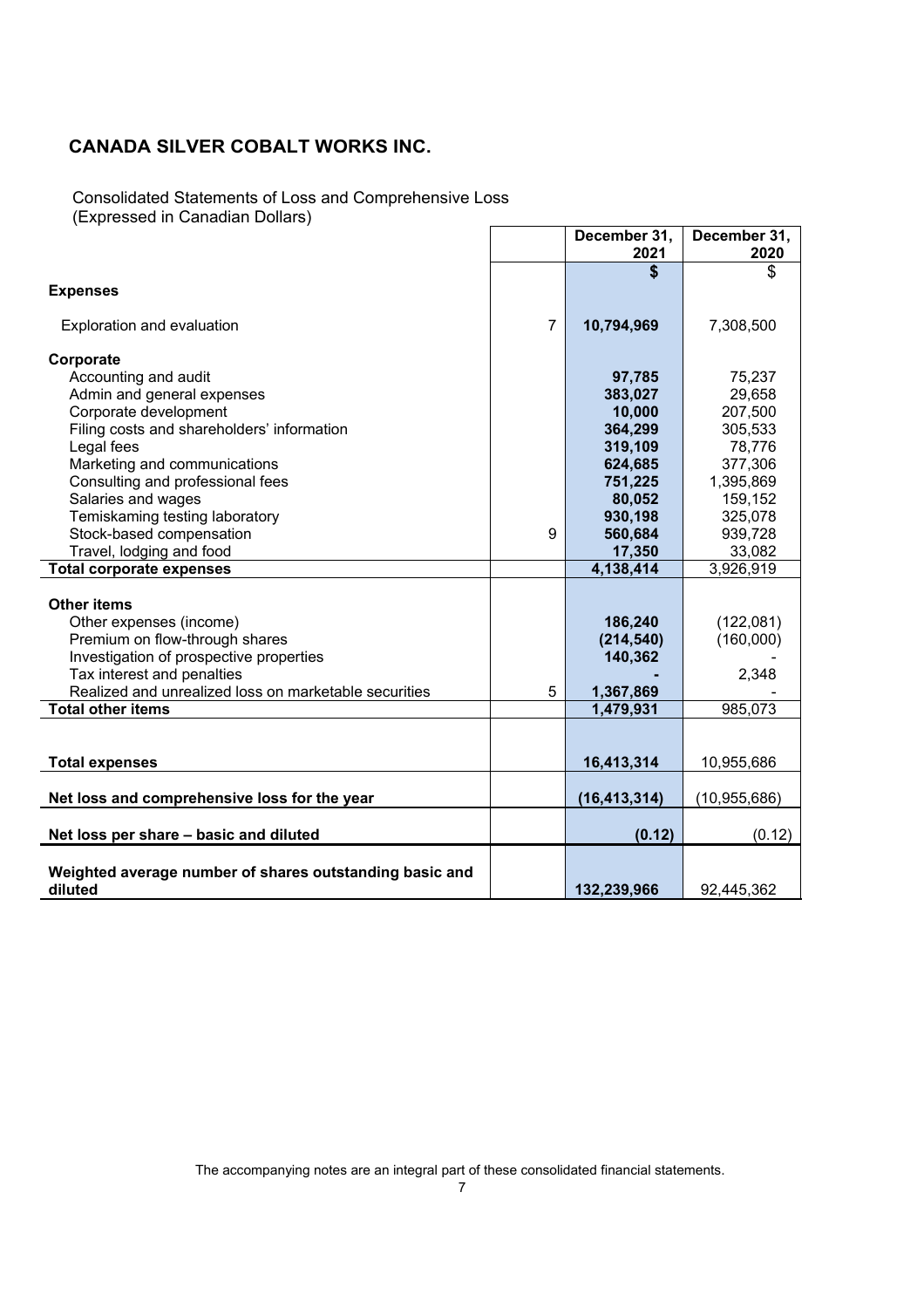Consolidated Statements of Changes in Equity

|                                                              | Number of<br><b>Shares</b> | <b>Share</b><br>Capital | <b>Reserves</b> | <b>Contributed</b><br><b>Surplus</b> | <b>Deficit</b> | <b>Total Equity</b><br>(Deficit) |
|--------------------------------------------------------------|----------------------------|-------------------------|-----------------|--------------------------------------|----------------|----------------------------------|
|                                                              |                            |                         |                 |                                      |                | \$                               |
| Balances, December 31, 2019                                  | 90,275,528                 | 29,690,079              | 3,825,909       | 4,456,096                            | (37, 455, 224) | 516,860                          |
| Private placements                                           | 21,858,929                 | 9,497,491               | 3,183,629       |                                      |                | 12,681,120                       |
| <b>Exercise of warrants</b>                                  | 3,120,960                  | 1,534,421               |                 |                                      |                | 1,534,421                        |
| <b>Exercise of options</b>                                   | 1,910,000                  | 482,000                 |                 |                                      |                | 482,000                          |
| Exercise of warrants -book value                             |                            | 332,452                 | (332, 452)      |                                      |                |                                  |
| Exercise of options - book value                             |                            | 506,602                 | (506, 602)      |                                      |                |                                  |
| Options and warrants cancelled or expired                    |                            |                         | (388, 383)      | 388,383                              |                |                                  |
| Issued for equipment and exploration and evaluation projects | 3,751,647                  | 2,239,275               | 1,505,873       |                                      |                | 3,745,148                        |
| Stock-based compensation                                     |                            |                         | 939,728         |                                      |                | 939,728                          |
| Share issue costs                                            |                            | (464, 076)              | 117,625         |                                      |                | (346, 452)                       |
| Net loss for the year                                        |                            |                         |                 |                                      | (10, 955, 686) | (10, 955, 686)                   |
|                                                              |                            |                         |                 |                                      |                |                                  |
| Balances, December 31, 2020                                  | 120,917,064                | 43,818,244              | 8,345,327       | 4,844,479                            | (48, 410, 910) | 8,597,140                        |
| Private placements                                           | 54,842,752                 | 11,698,391              | 2,147,686       |                                      |                | 13,846,077                       |
| Flow-through share premium                                   |                            | (1,354,654)             |                 |                                      |                | (1,354,654)                      |
| Exercise of warrants                                         | 165,000                    | 90,750                  |                 |                                      |                | 90,750                           |
| Exercise of options                                          | 1,413,000                  | 347,250                 |                 |                                      |                | 347,250                          |
| Exercise of warrants -book value                             |                            | 12,450                  | (12, 450)       |                                      |                |                                  |
| Exercise of options - book value                             |                            | 318,491                 | (318, 491)      |                                      |                |                                  |
| Options and warrants cancelled or expired                    |                            |                         | (636, 487)      | 636,487                              |                |                                  |
| Issued for exploration and evaluation projects               | 150,000                    | 42,500                  |                 |                                      |                | 42,500                           |
| Stock-based compensation                                     |                            |                         | 560,684         |                                      |                | 560,684                          |
| Share issue costs                                            |                            | (1,439,968)             | 327,725         |                                      |                | (1, 112, 243)                    |
| Net loss for the year                                        |                            |                         |                 |                                      | (16, 413, 314) | (16, 413, 314)                   |
| Balances, December 31, 2021                                  | 177,487,816                | 53,533,544              | 10,413,904      | 5,480,966                            | (64, 824, 224) | 4,604,190                        |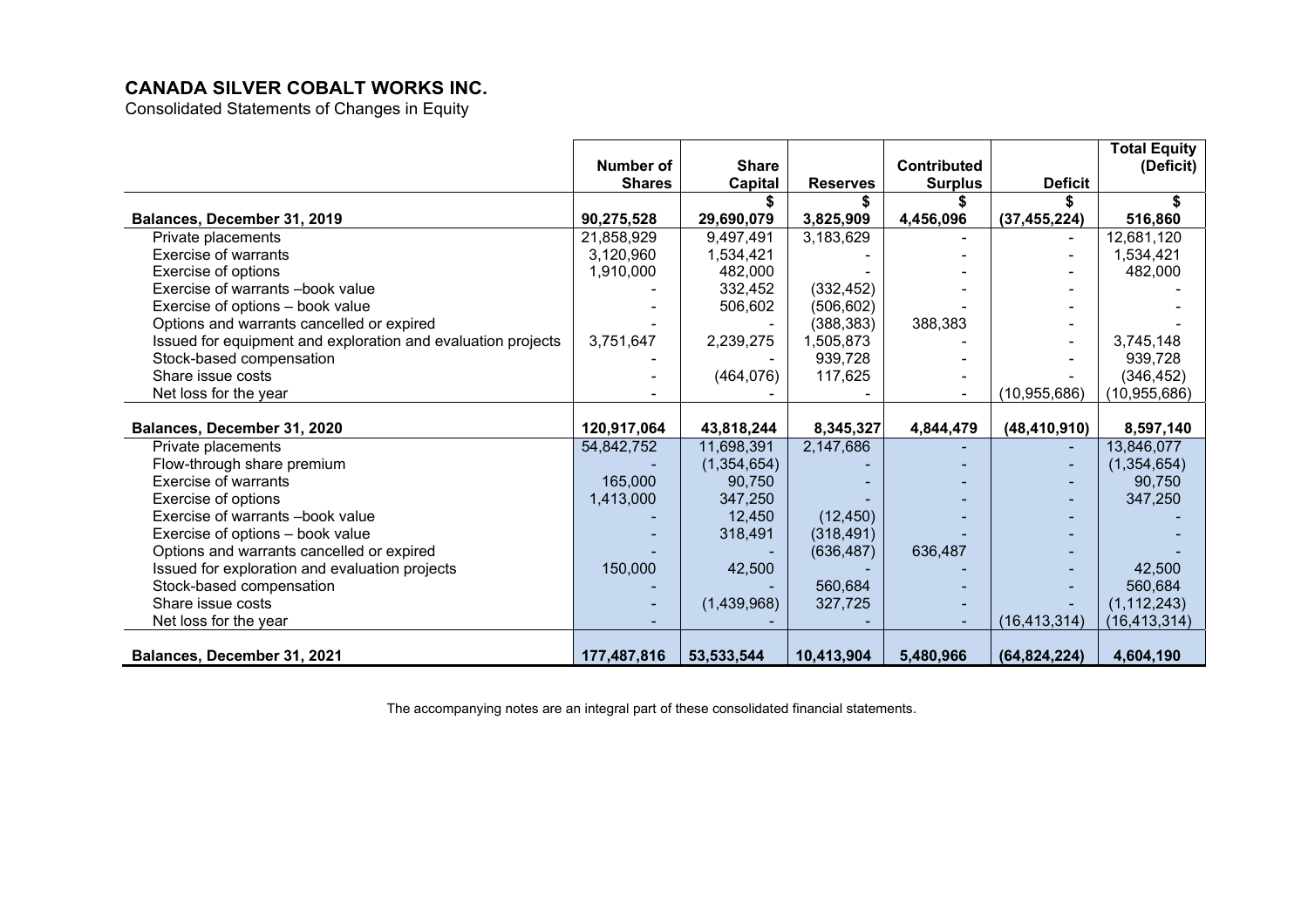## **CANADA COBALT WORKS INC. Consolidated Statements of Cash Flows For the years ended December 31, 2021 and 2020 (Expressed in Canadian Dollars)**

|                                                                             |              | <b>December</b>    | December           |
|-----------------------------------------------------------------------------|--------------|--------------------|--------------------|
|                                                                             | <b>Notes</b> | 31, 2021           | 31, 2020           |
|                                                                             |              | \$                 | \$                 |
| <b>OPERATING ACTIVITIES</b>                                                 |              |                    |                    |
| Loss before tax                                                             |              | (16, 413, 314)     | (10, 955, 686)     |
| Adjustments for:<br>Amortization                                            |              |                    |                    |
| Stock-based compensation                                                    | 8<br>9       | 263,744<br>560,684 | 133,277<br>939,728 |
| Unrealized loss on marketable securities                                    | 5            | 1,361,830          |                    |
| Flow-through premium                                                        |              | (214, 540)         |                    |
| Issuance of shares for mineral exploration property interest                |              | 42,500             | 3,125,436          |
| Operating cash flows before movements in working capital                    |              |                    |                    |
| (Increase) decrease in amounts receivable                                   |              | (135, 659)         | (922,069)          |
| (Increase) in prepaid expenses                                              |              | (296, 012)         | (69, 632)          |
| Increase in current liabilities                                             |              | 3,609,441          | 134,373            |
|                                                                             |              |                    |                    |
| Cash used in operating activities                                           |              | (11, 221, 326)     | (7,614,573)        |
| <b>INVESTING ACTIVITIES</b>                                                 |              |                    |                    |
| Purchase of property, plant, and equipment                                  |              | (456, 472)         | (1,000,888)        |
| Advances to Granada Gold Mine Inc.                                          |              | (1, 238, 554)      |                    |
| Repayments from Granada Gold Mine Inc.<br>Purchase of marketable securities |              | 1,173,884          |                    |
|                                                                             |              | (2, 278, 150)      |                    |
| Cash used in investing activities                                           |              | (2,799,292)        | (1,000,888)        |
| <b>FINANCING ACTIVITIES</b>                                                 |              |                    |                    |
| Issuance of common shares and warrants                                      |              | 12,491,423         | 12,681,121         |
| Share issue costs                                                           |              | (1, 112, 242)      | (346, 451)         |
| Warrant and option exercise                                                 |              | 438,000            | 2,016,421          |
|                                                                             |              |                    |                    |
| <b>Cash from financing activities</b>                                       |              | 11,817,181         | 14,351,091         |
| (Decrease) increase in cash                                                 |              | (2,203,437)        | 5,735,630          |
| Cash - beginning of year                                                    |              | 6,421,345          | 685,715            |
| Cash - end of year                                                          |              | 4,217,908          | 6,421,345          |

## **Supplemental Cash Flow Information**

|                                                        | December<br>31.2021 | December<br>31.2020 |
|--------------------------------------------------------|---------------------|---------------------|
| Common share and warrants issued for asset acquisition |                     | 619.711             |
| <b>Finders warrants</b>                                | 327.725             | 117,625             |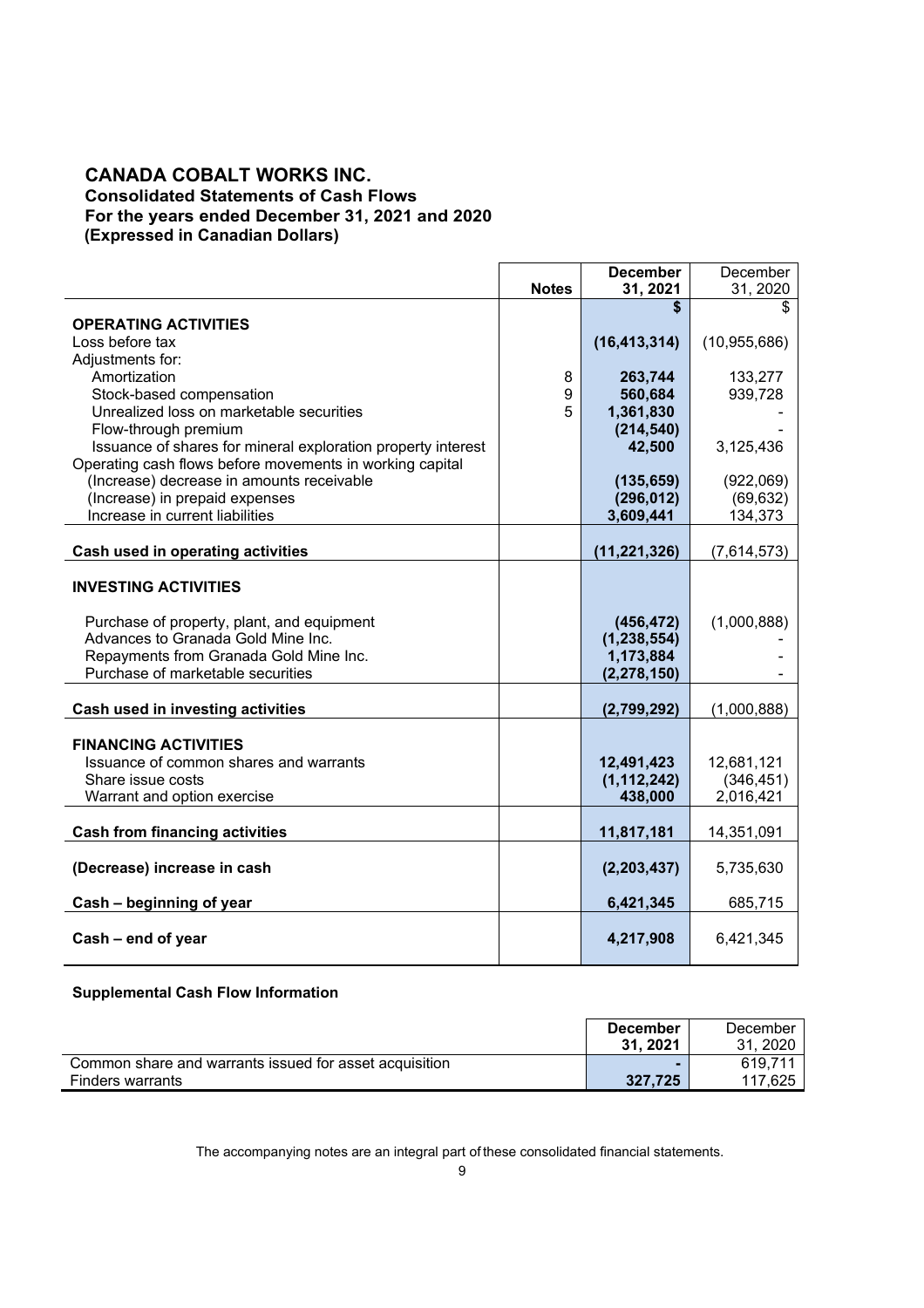**1. NATURE OF BUSINESS AND GOING CONCERN** 

#### **Nature of business**

Canada Silver Cobalt Works Inc. ("CCW" or the "Company") was incorporated on April 29, 2005 pursuant to the Canada Business Corporations Act. The address of the Company's head office is 3028 Quadra Court, Coquitlam, BC V3B 5X6. CCW's principal business activities are the acquisition, evaluation, exploration and development of mineral properties. To date, the Company has not realized any revenues from its properties.

These consolidated financial statements were approved by the Board of Directors on May 2, 2022.

Although the Company has taken steps to verify title to the properties on which it is conducting exploration and evaluation activities, and in which it has an interest, in accordance with industry standards for the current stage of exploration of such properties, these procedures do not guarantee the Company's title. Property title may be subject to unregistered prior agreements, government licensing requirements or regulations, social licensing requirements, non-compliance with regulatory and environmental requirements and aboriginal land claims.

#### **Going concern**

As at December 31, 2021, the Company had not yet achieved profitable operations, had a working capital balance of \$1,773,846 (2020: \$6,822,481). For the year ended December 31, 2021 the Company incurred a net loss of \$16,413,314 (2020: \$10,955,686), had cash outflow from operations of \$11,221,326 (2020: \$7,614,573), had accumulated losses of \$64,824,224 (2020: \$48,410,910) and expects to incur future losses in the development of its business. These items represent material uncertainties which cast significant doubt about the ability of the Company to continue as a going concern. The Company is in the process of exploring its properties and has not yet determined whether these properties contain economically recoverable reserves. The continued operations of the Company are dependent upon the discovery of economically recoverable reserves, the ability of the Company to obtain the financing to complete the necessary exploration and development of such property and upon attaining future profitable production or proceeds from disposition of the properties. Management is actively pursuing additional sources of financing, and while it has been successful in doing so in the past, there can be no assurance it will be able to do so in the future. (Refer to Note 16)

These consolidated financial statements have been prepared on a going concern basis and do not reflect the adjustments to the carrying values of assets and liabilities and the reported expenses and statement of financial position classifications that would be necessary if the Company were unable to realize its assets and settle its liabilities as a going concern in the normal course of operations. Such adjustments could be material.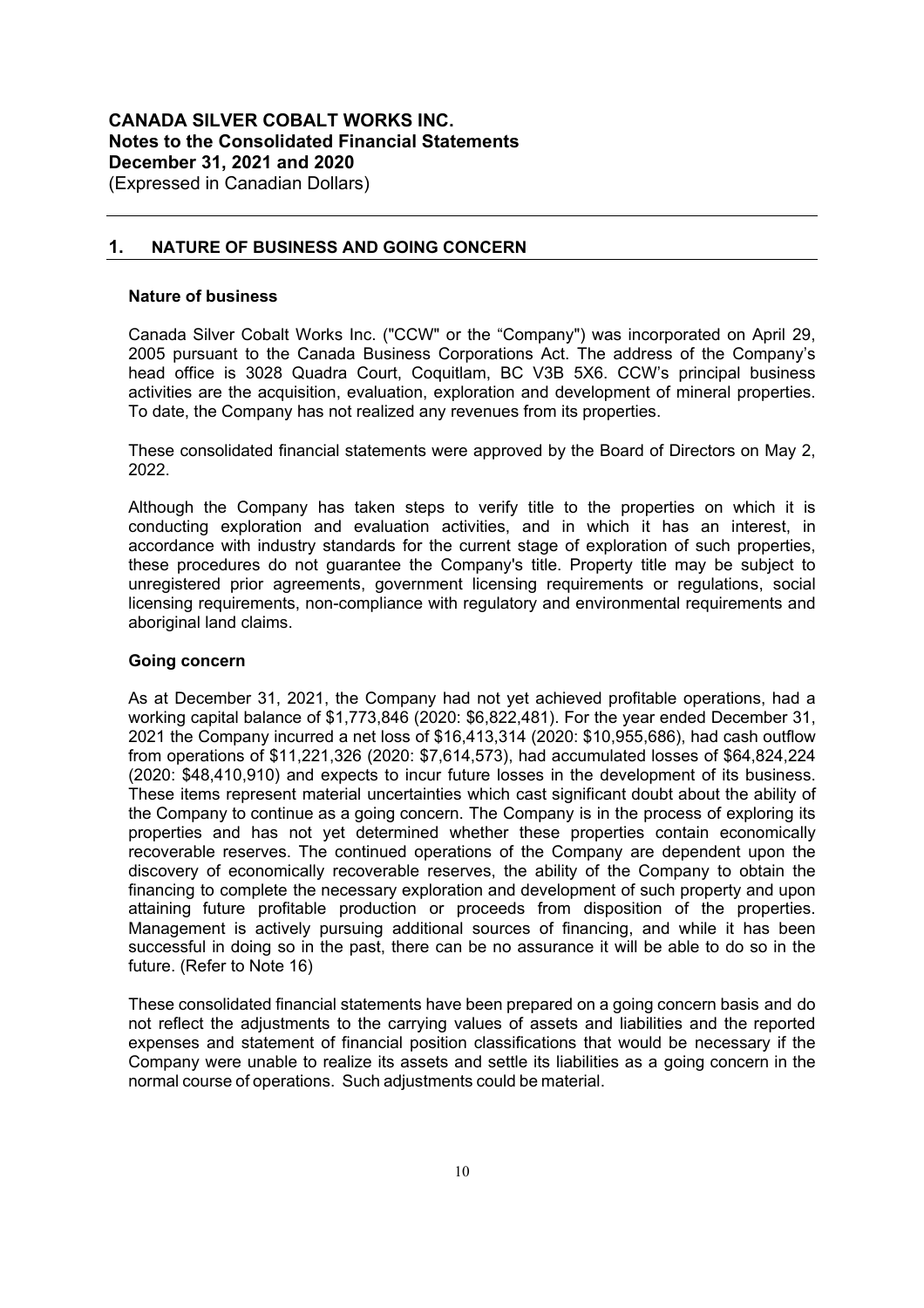(Expressed in Canadian Dollars)

Since January 1, 2020, the outbreak of the novel coronavirus, specifically identified as "COVID-19", has resulted in governments worldwide enacting emergency measures to combat the spread of the virus. These measures, which include the implementation of travel bans, self-imposed quarantine periods and social distancing, have caused material disruption to businesses globally resulting in an economic slowdown. Global equity markets have experienced significant volatility and weakness. Governments and central banks have reacted with significant monetary and fiscal interventions designed to stabilize economic conditions. The duration and impact of the COVID-19 outbreak is unknown at this time, as is the efficacy of the government and central bank interventions. It is not possible to reliably estimate the length and severity of these developments and the impact on the financial results and condition of the Company, or on its ability to raise capital to fund exploration and operations, in future periods. While the Company has not been significantly impacted by the COVID-19 outbreak, it is not possible to reliably estimate the ongoing effect on the Company.

## **2. BASIS OF PRESENTATION AND STATEMENT OF COMPLIANCE**

#### **Statement of Compliance**

These consolidated financial statements have been prepared in accordance with and using accounting policies in full compliance with IFRS and International Accounting Standards ("IAS") issued by the International Accounting Standards Board ("IASB") and interpretations of the International Financial Reporting Interpretations Committee ("IFRIC"), effective for the Company's reporting for the year ended December 31, 2021.

#### **Basis of presentation and functional currency**

These consolidated financial statements have been prepared on the historical cost basis except for certain financial instruments that have been measured at fair value. The consolidated financial statements have been presented on an accrual basis except for cash flow information. The presentation and functional currency of the Company and its subsidiaries is the Canadian dollar.

#### **Significant accounting estimates and judgments**

The preparation of these consolidated financial statements requires management to make judgments and estimates that affect the reported amounts of assets and liabilities at the date of the financial statements and reported amounts of expenses during the reporting period. Actual outcomes could differ from these judgments and estimates. The consolidated financial statements include judgments and estimates which, by their nature, are uncertain. The impacts of such judgments and estimates are pervasive throughout the consolidated financial statements and may require accounting adjustments based on future occurrences. Revisions to accounting estimates are recognized in the period in which the estimate is revised and in future periods when the revision affects both current and future periods.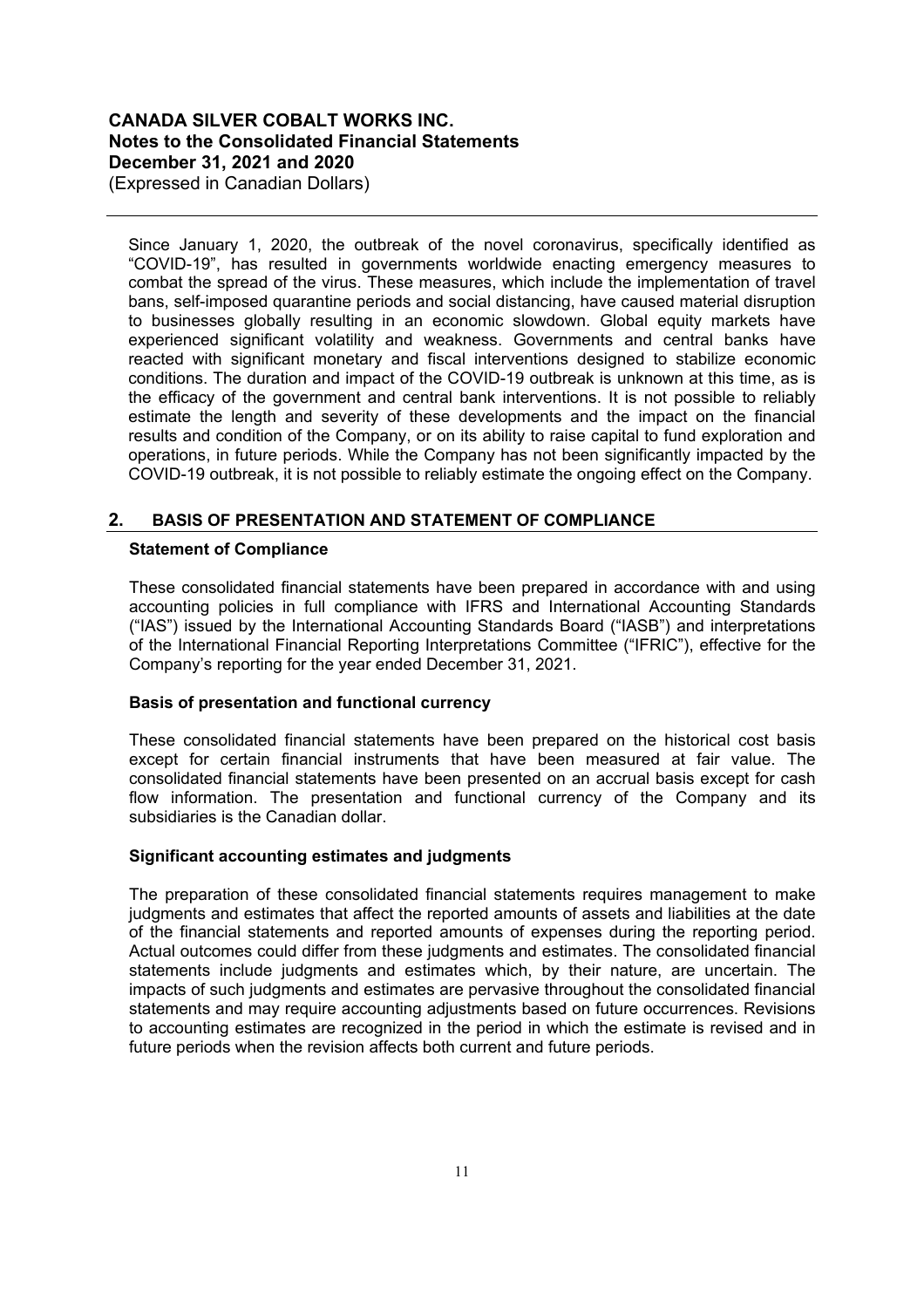### **Asset Acquisition / Business Combination**

In accordance with IFRS 3 – Business Combination, a transaction is recorded as a business combination if the assets acquired and liabilities assumed constitute a business. A business is defined as an integrated set of activities and assets that is capable of being conducted and managed for the purpose of providing goods or services to customers, generating investment income (such as dividends or interest) or generating other income from ordinary activities. Where there are no such integrated activities, the transaction is treated as an asset acquisition. The acquisition of the assets of PolyMet Resources Inc. in the year ended December 31, 2020, as further described in Note 6, was recorded as an asset acquisition whereby the cost of the net assets acquired was allocated to the fair value of the identifiable assets acquired.

#### **Income, value added, withholding and other taxes**

The Company is subject to income, value added, withholding and other taxes. Significant judgment is required in determining the Company's provisions for taxes. There are many transactions and calculations for which the ultimate tax determination is uncertain during the ordinary course of business. The Company recognizes liabilities for anticipated tax audit issues based on estimates of whether additional taxes will be due. The determination of the Company's income, value added, withholding and other tax liabilities requires interpretation of complex laws and regulations. The Company's interpretation of taxation law as applied to transactions and activities may not coincide with the interpretation of the tax authorities. All tax related filings are subject to government audit and potential reassessment subsequent to the financial statement reporting period. Where the final tax outcome of these matters is different from the amounts that were initially recorded, such differences will impact the tax related accruals and deferred income tax provisions in the period in which such determination is made.

#### **Share-based payments**

Management determines costs for share-based payments using market-based valuation techniques. The fair value of the market-based and performance-based share awards are determined at the date of grant using generally accepted valuation techniques. Assumptions are made and judgment used in applying valuation techniques. These assumptions and judgments include estimating the future volatility of the stock price, expected dividend yield, future employee turnover rates and future employee stock option exercise behaviours and corporate performance. Such judgments and assumptions are inherently uncertain. Changes in these assumptions affect the fair value estimates. See Note 9.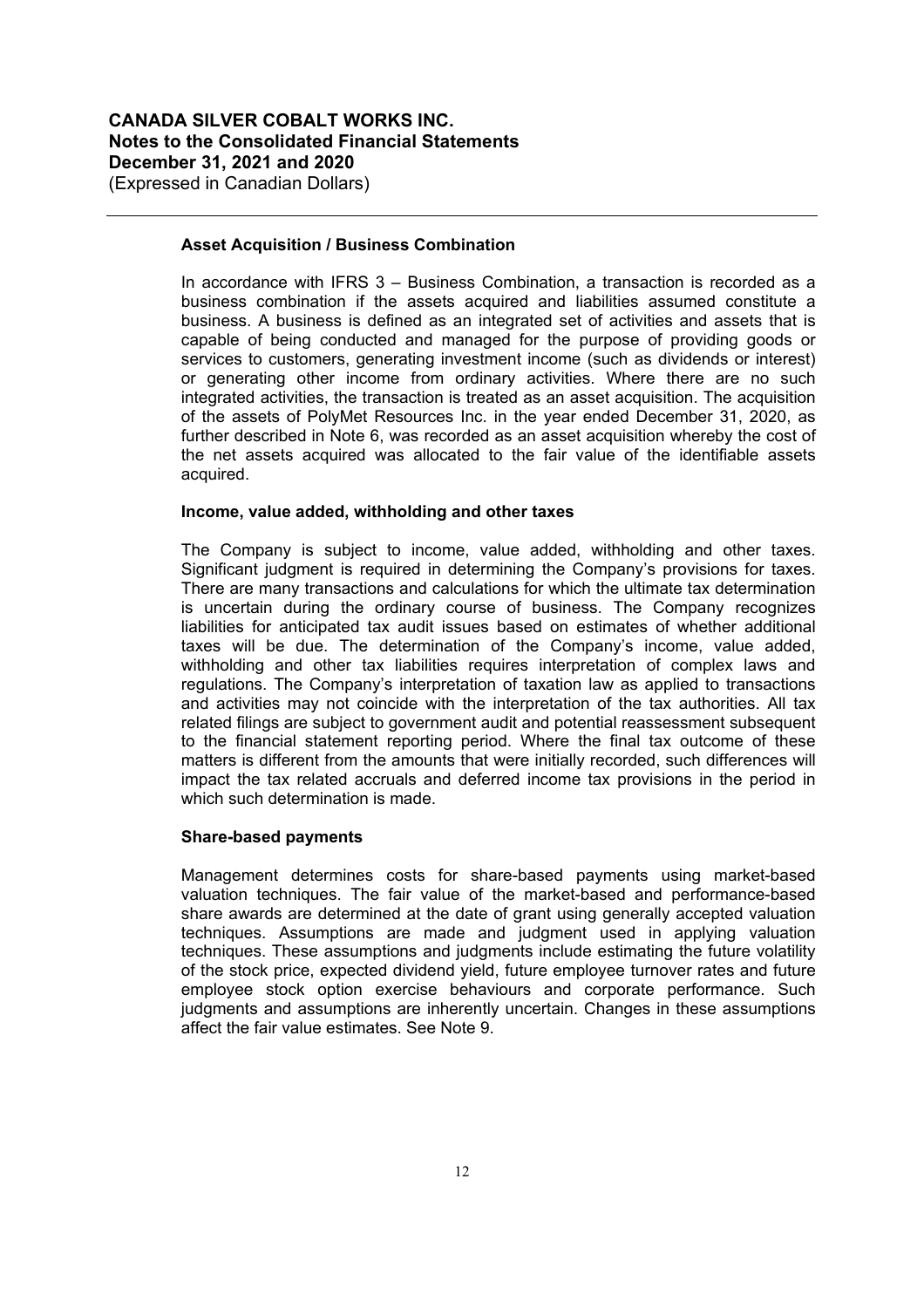(Expressed in Canadian Dollars)

#### **Decommissioning, restoration and similar liabilities**

Decommissioning, restoration and similar liabilities are estimated based on the Company's interpretation of current regulatory requirements, constructive obligations and are measured at fair value. Fair value is determined based on the net present value of estimated future cash expenditures for the settlement of decommissioning, restoration or similar liabilities that may occur upon decommissioning of the mine. Such estimates are subject to change based on changes in laws and regulations and negotiations with regulatory authorities.

#### **Assets' carrying values and impairment charges**

In the determination of carrying values and impairment charges, management looks at the higher of the recoverable amount or fair value less costs to sell in the case of assets and at objective evidence, significant or prolonged decline of fair value on financial assets indicating impairment. These determinations and their individual assumptions require that management make a decision based on the best available information at each reporting period.

#### **Contingencies**

See Note 15.

#### **3. SIGNIFICANT ACCOUNTING POLICIES**

#### **Basis of consolidation**

These consolidated financial statements include the accounts of the Company and its whollyowned subsidiaries, Temiskaming Testing Laboratories Inc., and Coniagas Battery Metals Inc., which are located in Ontario, Canada.

Intercompany balances and transactions, including unrealized gains and losses arising from intercompany transactions, are eliminated in preparing the consolidated financial statements.

#### **Subsidiaries**

Subsidiaries consist of entities over which the Company is exposed to, or has rights to, variable returns as well as the ability to affect those returns through the power to direct the relevant activities of the entity. Subsidiaries are fully consolidated from the date control is transferred to the Company and are de-consolidated from the date control ceases.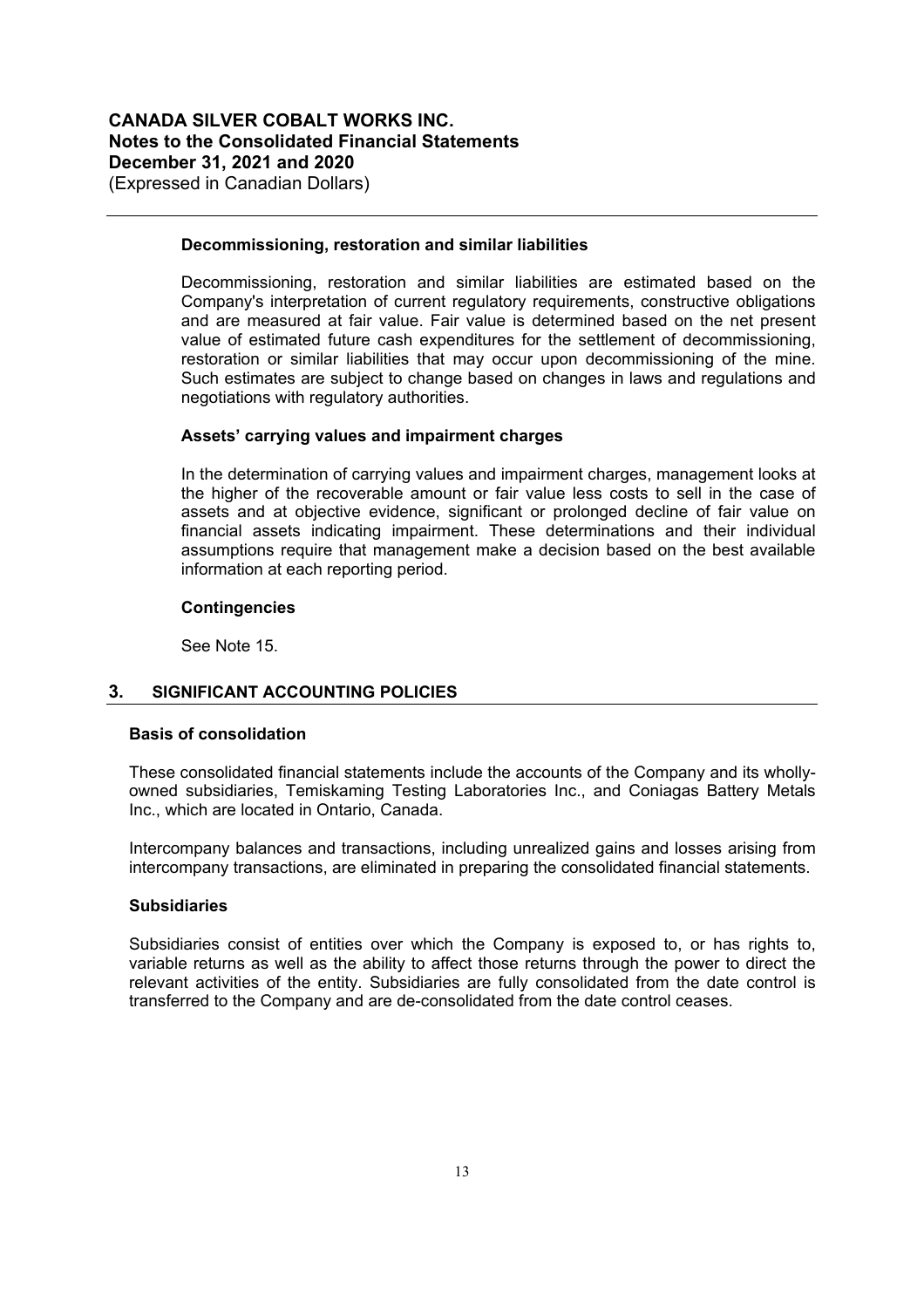#### **Financial instruments**

#### **Financial assets**

#### Initial recognition and measurement

Non-derivative financial assets within the scope of IFRS 9 are classified and measured as "financial assets at fair value", as either fair value through profit or loss ("FVPL") or fair value through other comprehensive income ("FVOCI"), and "financial assets at amortized costs", as appropriate. The Company determines the classification of financial assets at the time of initial recognition based on the Company's business model and the contractual terms of the cash flows.

All financial assets are recognized initially at fair value plus, in the case of financial assets not at FVPL, directly attributable transaction costs on the trade date at which the Company becomes a party to the contractual provisions of the instrument. Financial assets with embedded derivatives are considered in their entirety when determining their classification at FVPL or at amortized cost. Cash and amounts receivable held for collection of contractual cash flows are measured at amortized cost.

#### Subsequent measurement – financial assets at amortized cost

After initial recognition, financial assets measured at amortized cost are subsequently measured at the end of each reporting period at amortized cost using the Effective Interest Rate ("EIR") method. Amortized cost is calculated by taking into account any discount or premium on acquisition and any fees or costs that are an integral part of the EIR.

#### Subsequent measurement – financial assets at FVPL

Financial assets measured at FVPL include financial assets management intends to sell in the short term and any derivative financial instrument that is not designated as a hedging instrument in a hedge relationship. Financial assets measured at FVPL are carried at fair value in the statements of financial position with changes in fair value recognized in other income or expense in the consolidated statements of loss. The Company measured its marketable securities at FVPL.

#### Subsequent measurement – financial assets at FVOCI

Financial assets measured at FVOCI are non-derivative financial assets that are not held for trading and the Company has made an irrevocable election at the time of initial recognition to measure the assets at FVOCI. The Company does not measure any financial assets at FVOCI.

After initial measurement, investments measured at FVOCI are subsequently measured at fair value with unrealized gains or losses recognized in other comprehensive income or loss in the statements of comprehensive loss. When the investment is sold, the cumulative gain or loss remains in accumulated other comprehensive income or loss and is not reclassified to profit or loss.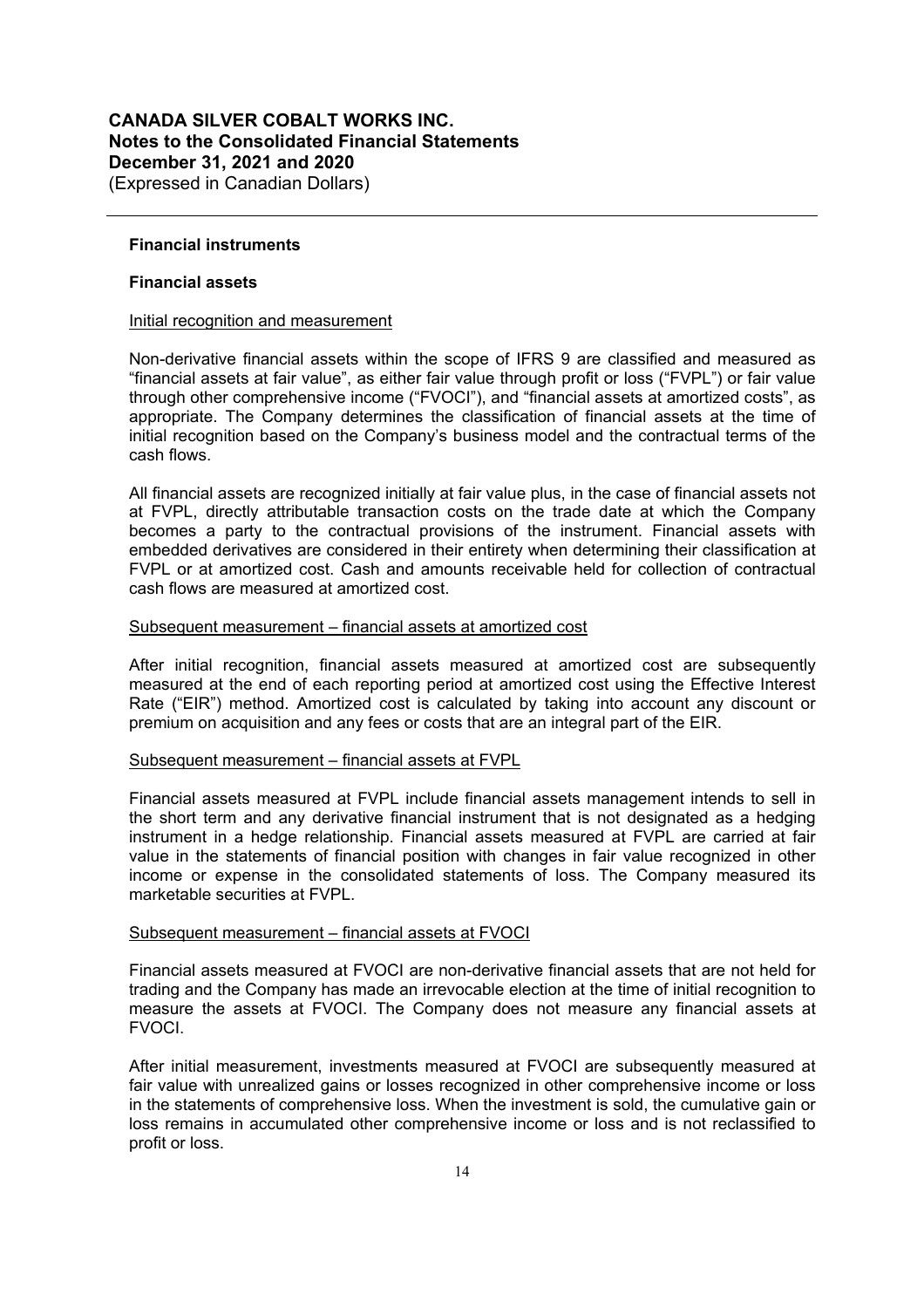(Expressed in Canadian Dollars)

Dividends from such investments are recognized in other income in the statements of loss when the right to receive payments is established.

#### **Derecognition**

A financial asset is derecognized when the contractual rights to the cash flows from the asset expire, or the Company no longer retains substantially all the risks and rewards of ownership.

#### Impairment of financial assets

The Company's only financial assets subject to impairment are amounts receivable, which are measured at amortized cost. The Company has elected to apply the simplified approach to impairment as permitted by IFRS 9, which requires the expected lifetime loss to be recognized at the time of initial recognition of the receivable. To measure estimated credit losses, accounts receivable have been grouped based on shared credit risk characteristics, including the number of days past due. An impairment loss is reversed in subsequent periods if the amount of the expected loss decreases and the decrease can be objectively related to an event occurring after the initial impairment was recognized.

#### **Financial liabilities**

#### Initial recognition and measurement

Financial liabilities are measured at amortized cost, unless they are required to be measured at FVPL as is the case for held for trading or derivative instruments, or the Company has opted to measure the financial liability at FVPL. The Company's financial liabilities include trade payables and accrued liabilities, which are measured at amortized cost. All financial liabilities are recognized initially at fair value.

#### Subsequent measurement – financial liabilities at amortized cost

After initial recognition, financial liabilities measured at amortized cost are subsequently measured at the end of each reporting period at amortized cost using the EIR method. Amortized cost is calculated by taking into account any discount or premium on acquisition and any fees or costs that are an integral part of the EIR.

#### **Derecognition**

A financial liability is derecognized when the obligation under the liability is discharged, cancelled or expires with any associated gain or loss recognized in other income or expense in the statements of loss.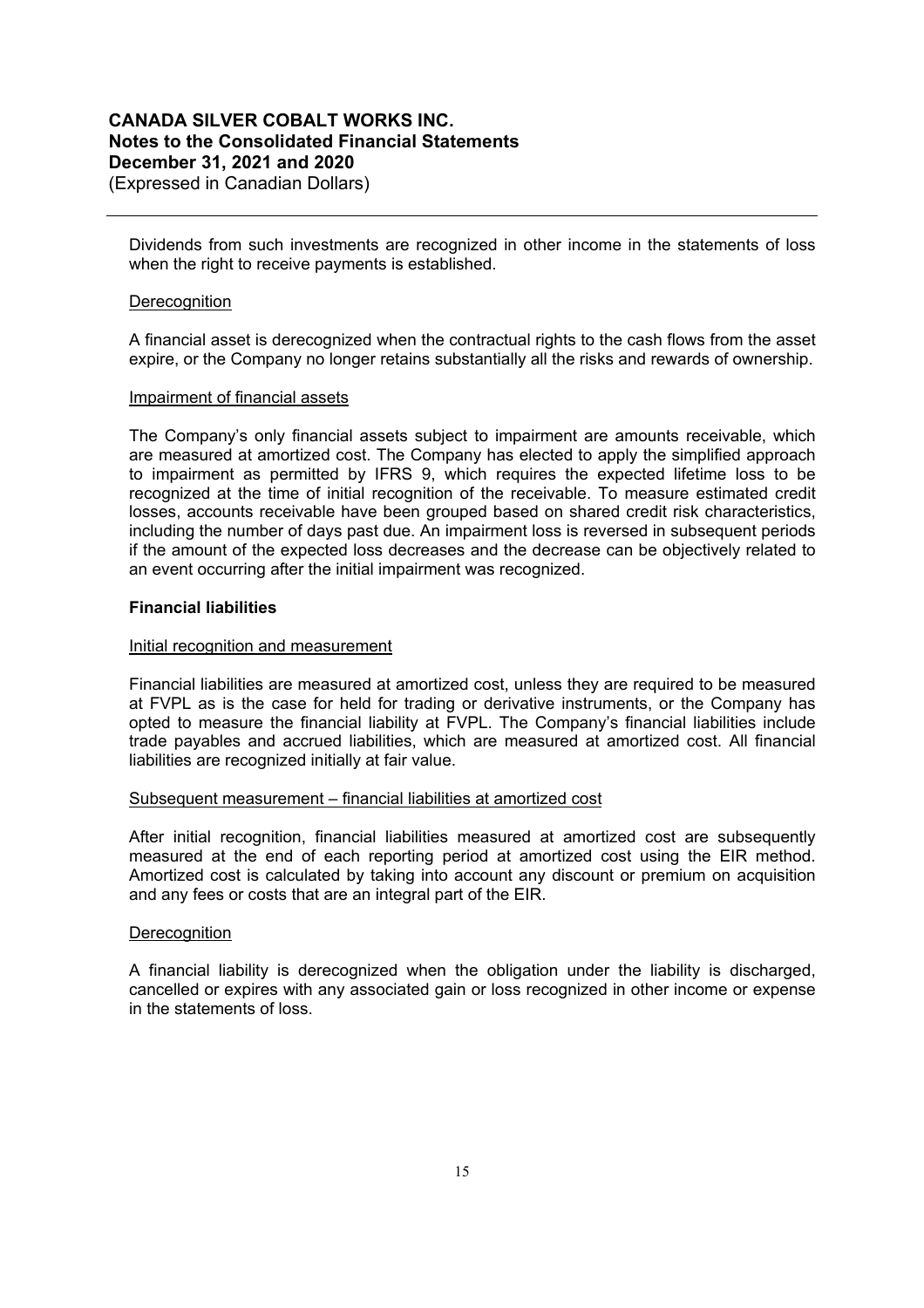(Expressed in Canadian Dollars)

#### Fair value hierarchy

The Company classifies its financial instruments measured at fair value according to a threelevel hierarchy that reflects the significance of the inputs used in making the fair value measurements. The three levels of fair value hierarchy are as follows:

- Level 1 Unadjusted quoted prices in active markets for identical assets or liabilities;
- Level 2 Inputs other than quoted prices that are observable for assets or liabilities, either directly or indirectly;
- Level 3 Inputs for assets or liabilities that are not based on observable market data.

As at December 31, 2021 and 2020, only marketable securities were measured at fair value, and the fair value of assets and liabilities carried at amortized cost was the same as their respective carrying values due to the short-term nature of these assets and liabilities. Marketable securities are classified as Level 1 in the fair value hierarchy.

#### **Property, plant and equipment**

Property, plant and equipment is stated at historical cost less accumulated depreciation and accumulated impairment losses. Historical cost includes expenditure that is directly attributable to the acquisition of the items. Depreciation is calculated over the estimated useful lives of the item, as follows:

- Land no depreciation
- Laboratory machinery and equipment 10 year straight-line
- Exploration and mining equipment 20% declining balance
- Vehicles 30% declining balance

#### **Mineral exploration properties and exploration expenditures**

The Company expenses all acquisition, exploration and evaluation costs relating to mineral properties, in the period in which they are incurred.

#### **Income taxes**

Income taxes on the profit or loss for the periods presented comprises current and deferred tax.

Current tax expense is the expected tax payable on the taxable income for the period, using tax rates enacted or substantively enacted at the end of the reporting period, adjusted for amendments to tax payable with regards to previous reporting periods.

Deferred tax is recorded using the asset and liability method, providing for temporary differences between the carrying amounts of assets and liabilities for financial reporting purposes and the amounts used for taxation purposes. The following temporary differences are not provided for: goodwill not deductible for tax purposes; the initial recognition of assets or liabilities that affect neither accounting or taxable loss to the extent that they will probably not reverse in the foreseeable future. The amount of deferred tax provided is based on the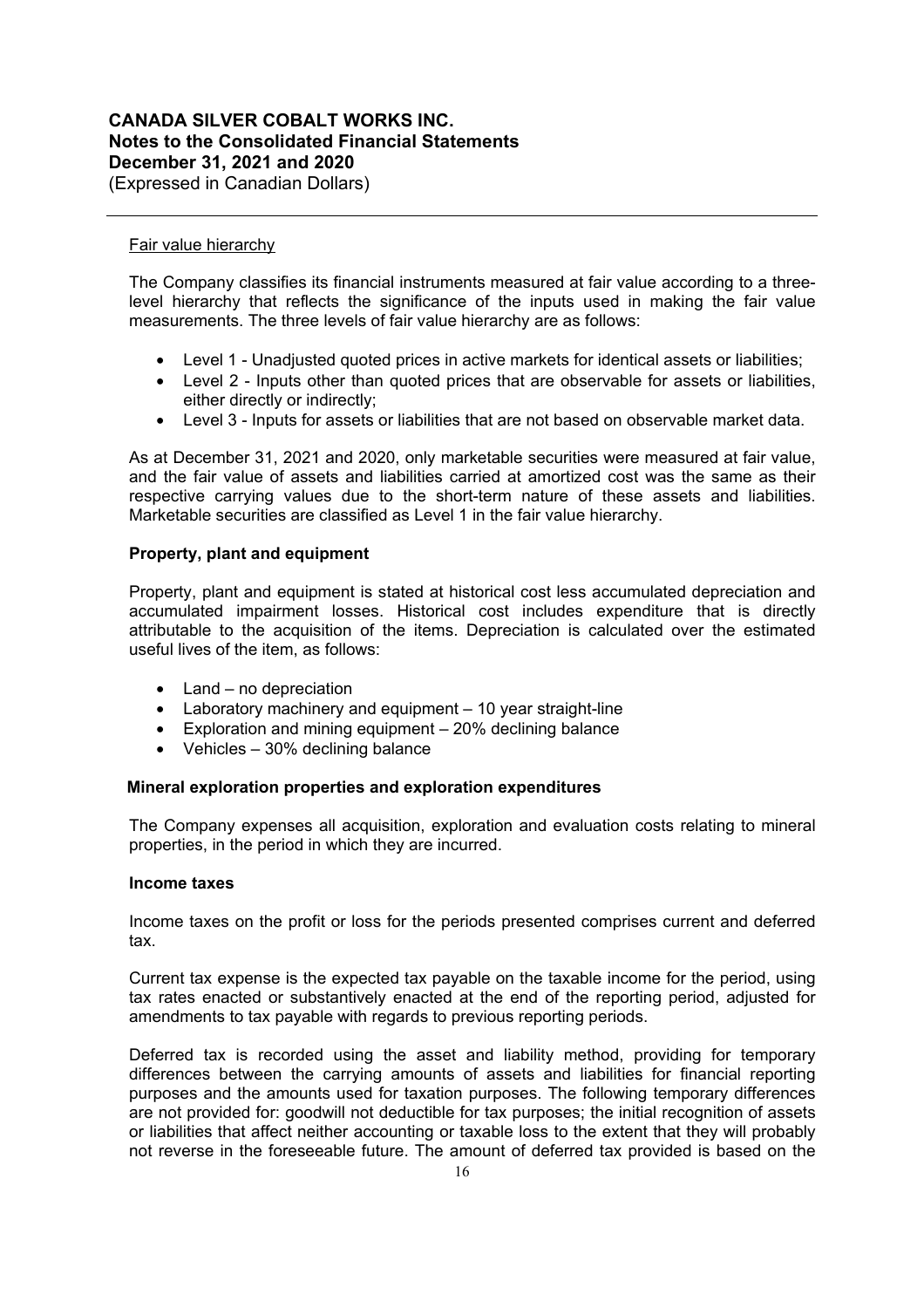(Expressed in Canadian Dollars)

expected manner of realization or settlement of the carrying amount of assets and liabilities, using tax rates enacted or substantively enacted at the end of the reporting period.

A deferred tax asset is recognized only to the extent that it is probable that future taxable profits will be available against which the asset can be utilized. Deferred tax assets and liabilities are offset when there is a legally enforceable right to offset tax assets against tax liabilities, when they relate to income taxes levied by the same taxation authority and the Company intends to settle its tax assets and liabilities on a net basis.

#### **Flow-through shares**

Under Canadian income tax legislation, the Company is permitted to issue flow-through shares whereby the Company agrees to incur qualifying expenditures and renounce the related income tax deductions to the investors. For accounting purposes, the proceeds from issuance of these shares are allocated between the offering of shares and the sale of tax deductions. The allocation is made based on the difference between the quoted price of the existing shares and the amount the investor pays for the shares. A liability is recognized for this difference. The liability is reduced and the reduction of premium liability is recorded in other income at the time when the Company files the appropriate renunciation forms with the Canadian taxation authorities and the expenditures are incurred. As at December 31, 2021, the Company recognized a flow-through premium of \$1,354,645 (2020: \$214,540) that is included in trade payables and accrued liabilities.

#### **Government grants**

The Company is eligible for a refundable tax credit related to resources for mining industry companies in relation to eligible expenses incurred. The refundable tax credit related to resources represents up to 28% of eligible exploration and evaluation expenditures and is recorded as a government grant under IAS 20, Accounting for Government Grants and Disclosure of Government Assistance against exploration and evaluation expenditures.

Credits related to resources are recognized against exploration and evaluation expenditures at fair value when there is reasonable assurance that they will be received and the Company will comply with the conditions associated with the credits**.** 

#### **Share issue costs**

Costs incurred for the issue of common shares and warrants are deducted from share capital and warrants, respectively.

#### **Loss per share**

Basic loss per share is calculated using the weighted average number of common shares outstanding during the period. Diluted loss per share reflects the potential dilution of common share equivalents, such as outstanding stock options and share purchase warrants, in the weighted average number of common shares outstanding during the year, if dilutive. During the years ended December 31, 2021 and 2020, all options and warrants are anti-dilutive and have been excluded from the calculation of diluted loss per share.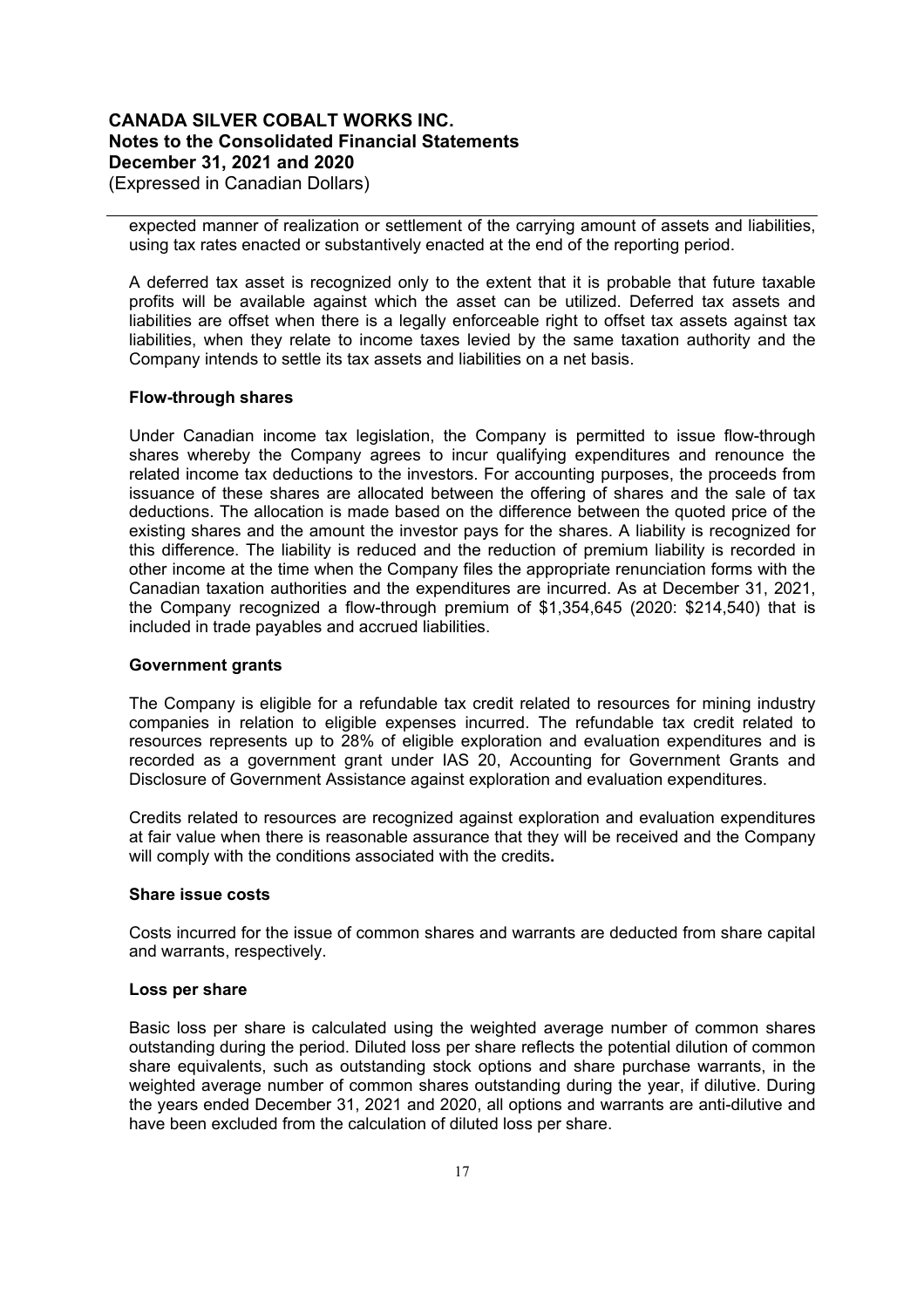(Expressed in Canadian Dollars)

#### **Stock-based compensation and warrants**

The Company has in effect a stock option plan ("the Plan") which is described in Note 9. The Plan allows Company employees, directors and officers to acquire shares of the Company for a specified option amount set on the date of grant. Stock options awarded are accounted for using the fair value-based method. Fair value is calculated using the Black-Scholes option pricing model and is recorded as stock-based compensation expense over the vesting period of the options. Consideration paid on the exercise of stock options is credited to share capital. The contributed surplus associated with the options is transferred to share capital upon exercise. Equity-settled share-based payment transactions with parties other than employees are measured at the fair value of the goods or services received, except where that fair value cannot be estimated reliably, in which case they are measured at the fair value of the equity instruments granted, measured at the date the entity obtains the goods or the counterparty renders the service.

Warrants are accounted for using the fair value-based method. Fair value is calculated using the Black-Scholes option pricing model. Consideration paid on the exercise of warrants is credited to share capital and the value recorded in warrants reserve is transferred to share capital upon exercise. Upon expiration, the value of warrants is reclassified to contributed surplus.

#### **Impairment of non-financial assets**

Non-financial assets are reviewed for impairment if there is any indication that the carrying amount may not be recoverable. If any such indication is present, the recoverable amount of the asset is estimated in order to determine whether impairment exists. Where the asset does not generate cash flows that are independent from other assets, the Company estimates the recoverable amount of the cash-generating unit to which the asset belongs. Any intangible asset with an indefinite useful life is tested for impairment at the end of each reporting period and whenever there is an indication that the asset may be impaired.

An asset's recoverable amount is the higher of fair value less costs to sell and value in use. In assessing value in use, the estimated future cash flows are discounted to their present value, using a pre-tax discount rate that reflects current market assessments of the time value of money and the risks specific to the asset for which estimates of future cash flows have not been adjusted.

If the recoverable amount of an asset or cash generating unit is estimated to be less than its carrying amount, the carrying amount is reduced to the recoverable amount, recognizing an impairment loss in the statement of operations. Where an impairment subsequently reverses, the carrying amount is increased to the revised estimate of recoverable amount but only to the extent that this does not exceed the carrying value that would have been determined if no impairment had previously been recognized. A reversal is recognized as a reduction in the depreciation charge for the period.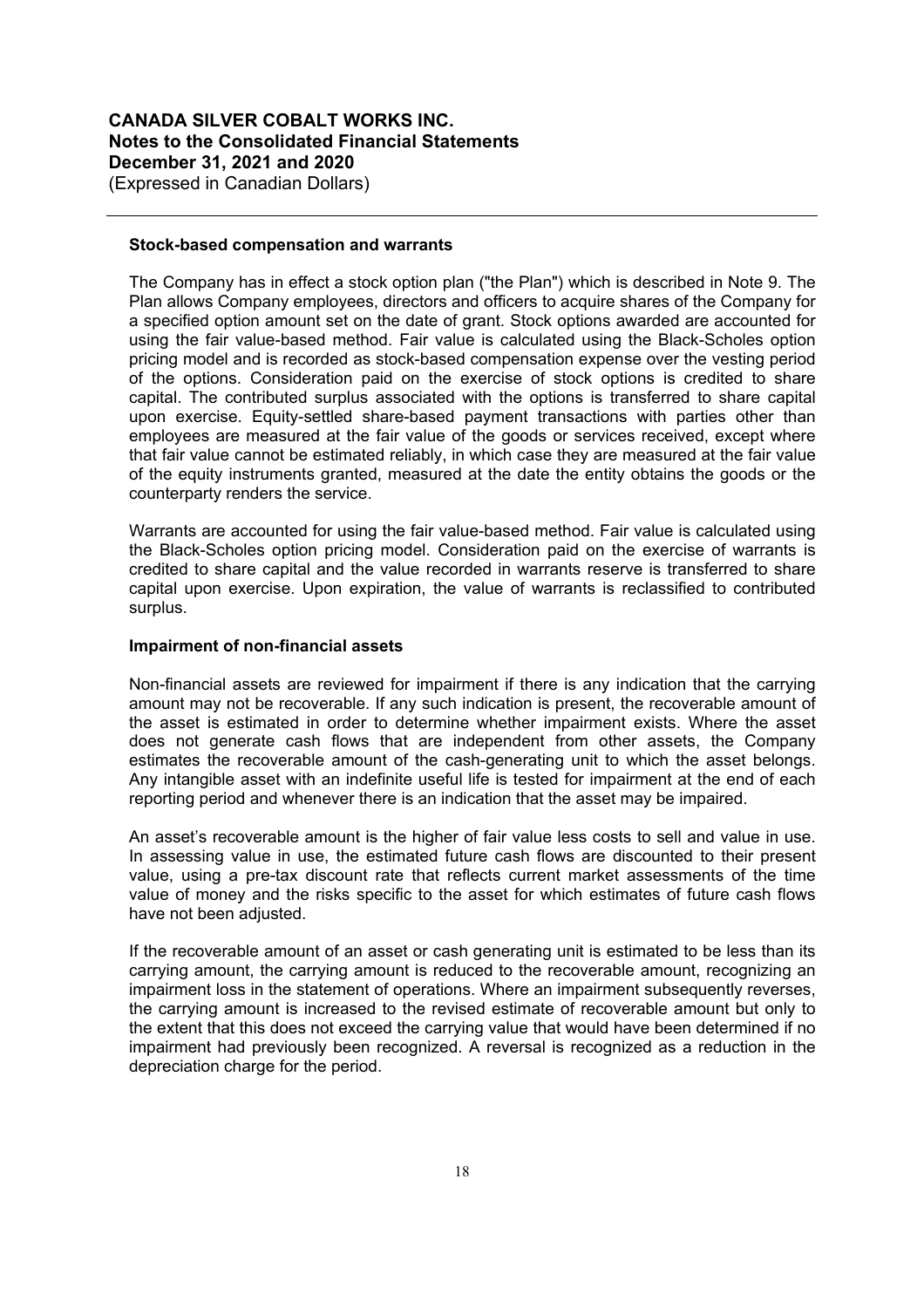(Expressed in Canadian Dollars)

#### **Asset retirement obligations**

An obligation to incur restoration, rehabilitation and environmental costs arises when environmental disturbance is caused by the exploration, development, or ongoing production of a mineral property interest. Such costs arising for the decommissioning of plant and other site restoration work, discounted to their net present value, are provided for and capitalized to the carrying value of the asset, as soon as the obligation to incur such costs arises.

Discount rates, using a pre-tax rate that reflects the time value of money, are used to calculate the net present value. These costs are charged against profit or loss over the economic life of the related asset through depreciation using either the unit-of-production or the straight-line method. The related liability is adjusted for each period for the unwinding of the impact of discounting and for changes to the current market based discount rate, amount, or timing of the underlying cash flows needed to settle the obligation.

As at December 31, 2021 and 2020, the Company has no material restoration, rehabilitation and environmental costs as the environmental disturbance to date is minimal.

#### **Foreign currency translation**

Transactions in currencies other than the functional currency are recorded at the rates of exchange prevailing on the dates of the transactions. At the end of each reporting period, monetary assets and liabilities denominated in foreign currencies are translated to the Canadian dollar at the exchange rate at that date. Foreign exchange differences arising on translation are recognized in the statement of loss. Non-monetary assets and liabilities that are measured at historical cost are translated using the exchange rate at the date of the transaction.

#### **Cash and cash equivalents**

Cash equivalents include highly liquid Canadian bank guaranteed funds that are valued at cost plus accrued interest. The carrying amounts approximate the fair market value as they have maturities at the date of purchase of less than 90 days with early redemption without penalties available. The Company does not have any cash equivalents as of December 31, 2021 or 2020.

#### **Recent accounting pronouncements**

Certain pronouncements were issued by the IASB or the IFRIC that are mandatory for accounting periods commencing on or after January 1, 2022. Many are not applicable or do not have a significant impact to the Company and have been excluded. The Company is currently evaluating the impact of these new pronouncements.

IFRS 10 – Consolidated Financial Statements ("IFRS 10") and IAS 28 – Investments in Associates and Joint Ventures ("IAS 28") were amended in September 2014 to address a conflict between the requirements of IAS 28 and IFRS 10 and clarify that in a transaction involving an associate or joint venture, the extent of gain or loss recognition depends on whether the assets sold or contributed constitute a business. The effective date of these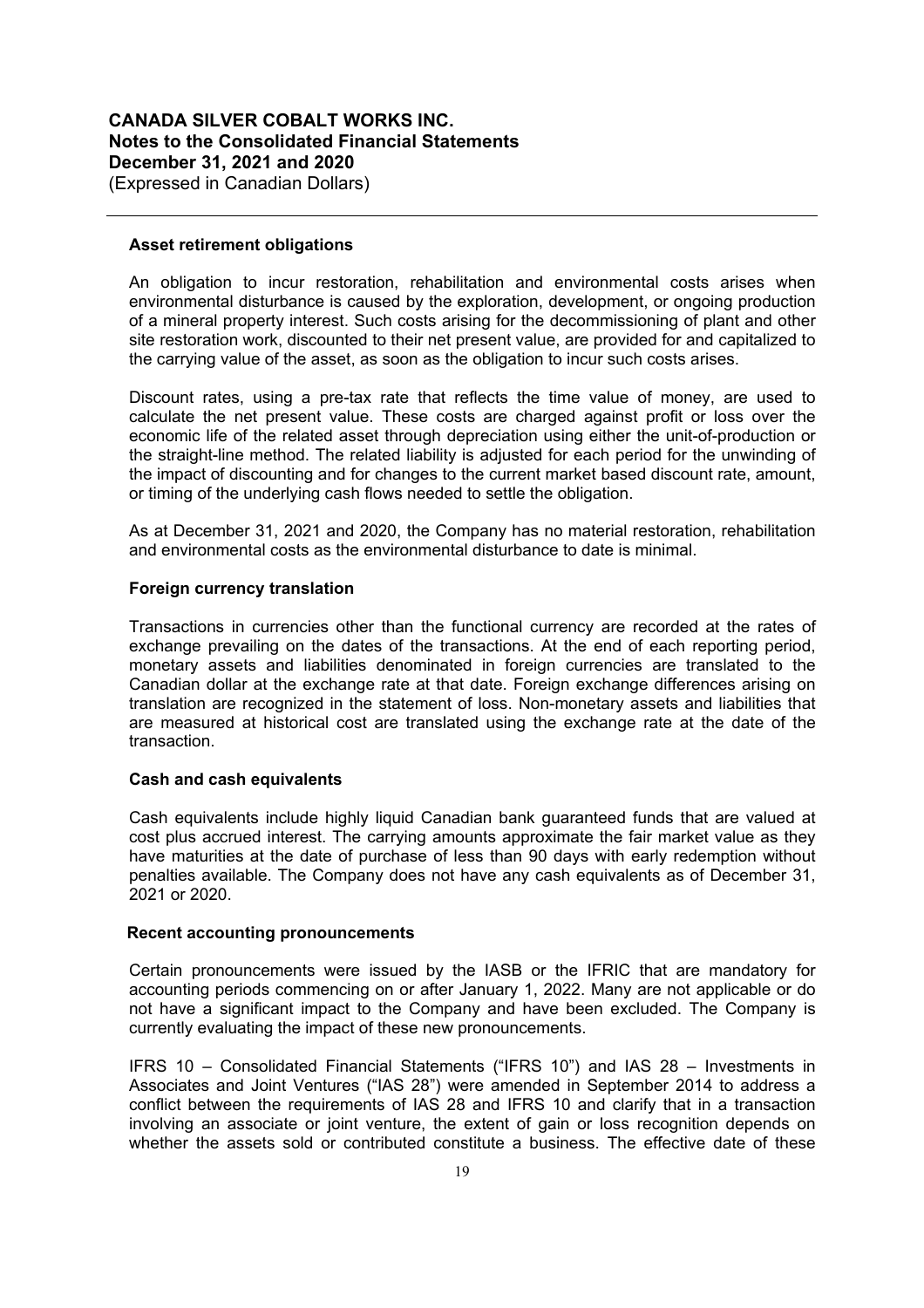(Expressed in Canadian Dollars)

amendments is yet to be determined, however early adoption is permitted.

IAS 1 – Presentation of Financial Statements ("IAS 1") was amended in January 2020 to provide a more general approach to the classification of liabilities under IAS 1 based on the contractual arrangements in place at the reporting date. The amendments clarify that the classification of liabilities as current or noncurrent is based solely on a company's right to defer settlement at the reporting date. The right needs to be unconditional and must have substance. The amendments also clarify that the transfer of a company's own equity instruments is regarded as settlement of a liability, unless it results from the exercise of a conversion option meeting the definition of an equity instrument. The amendments are effective for annual periods beginning on January 1, 2023.

IAS 37 – Provisions, Contingent Liabilities, and Contingent Assets ("IAS 37") was amended. The amendments clarify that when assessing if a contract is onerous, the cost of fulfilling the contract includes all costs that relate directly to the contract – i.e. a full-cost approach. Such costs include both the incremental costs of the contract (i.e. costs a company would avoid if it did not have the contract) and an allocation of other direct costs incurred on activities required to fulfill the contract – e.g. contract management and supervision, or depreciation of equipment used in fulfilling the contract. The amendments are effective for annual periods beginning on January 1, 2022.

IFRS 3 – Business Combinations ("IFRS 3") was amended. The amendments introduce new exceptions to the recognition and measurement principles in IFRS 3 to ensure that the update in references to the revised conceptual framework does not change which assets and liabilities qualify for recognition in a business combination. An acquirer should apply the definition of a liability in IAS 37 – rather than the definition in the Conceptual Framework – to determine whether a present obligation exists at the acquisition date as a result of past events. For a levy in the scope of IFRIC 21, the acquirer should apply the criteria in IFRIC 21 to determine whether the obligating event that gives rise to a liability to pay the levy has occurred by the acquisition date. In addition, the amendments clarify that the acquirer should not recognize a contingent asset at the acquisition date. The amendments are effective for annual periods beginning on January 1, 2022.

IAS 16 – Property, Plant and Equipment ("IAS 16") was amended. The amendments introduce new guidance, such that the proceeds from selling items before the related property, plant and equipment is available for its intended use can no longer be deducted from the cost. Instead, such proceeds are to be recognized in profit or loss, together with the costs of producing those items. The amendments are effective for annual periods beginning on January 1, 2022.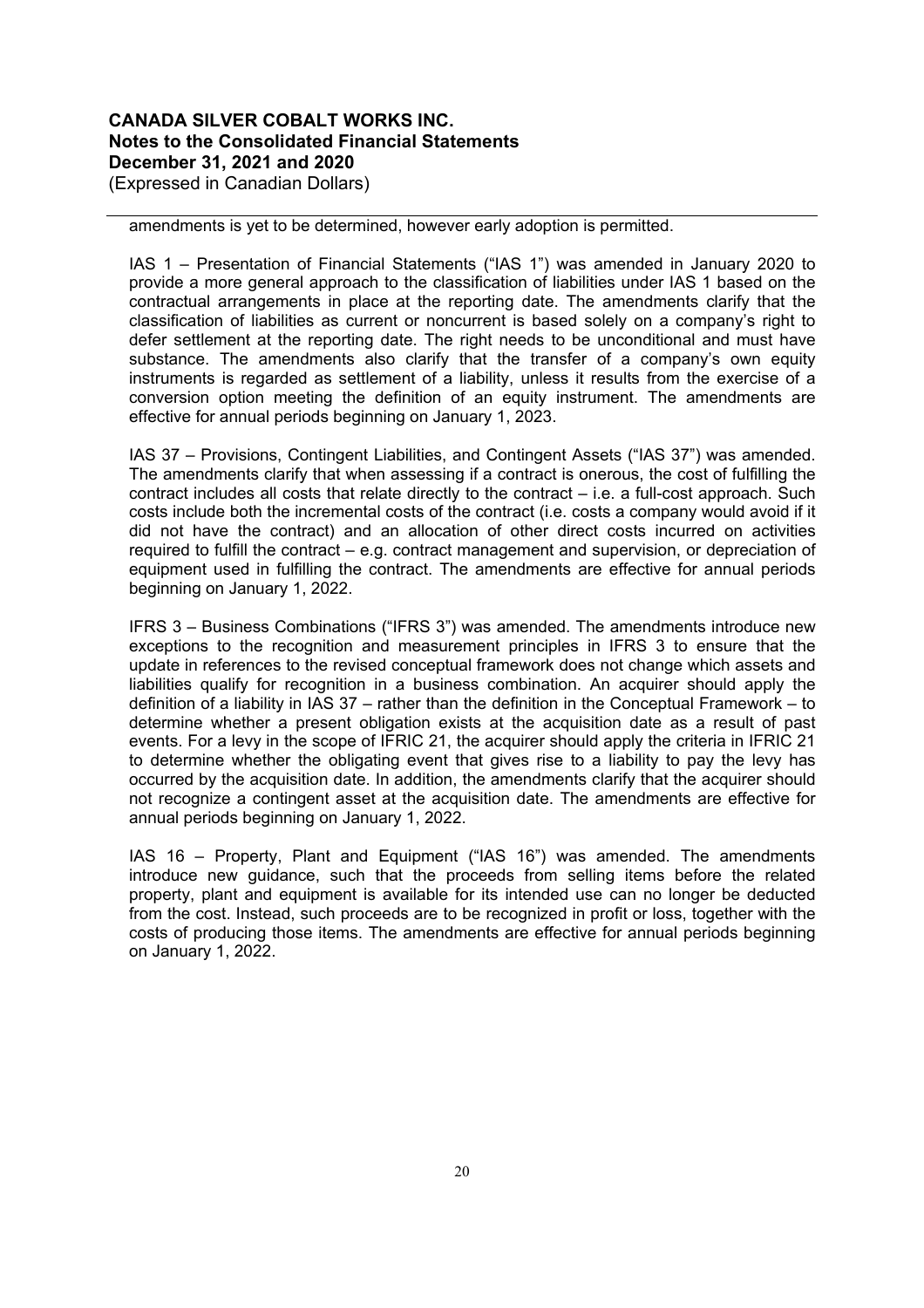## **4. AMOUNTS RECEIVABLE**

The Company's amounts receivable are comprised of the following:

|                                                                    |    | December 31,<br>2021 |   | December 31,<br>2020 |  |
|--------------------------------------------------------------------|----|----------------------|---|----------------------|--|
| Current<br>Due from Granada Gold Mine Inc.<br>Sales tax receivable | S  | nil<br>385,571       | S | 798,287<br>249,912   |  |
| Long-Term                                                          | \$ | 385,571              | S | 1,048,199            |  |
| Due from Granada Gold Mine Inc.                                    |    | 862,957              |   | nil                  |  |
|                                                                    |    | 1,248,528            |   | 1,048,199            |  |

Amounts due from Granada Gold Mine Inc. are unsecured, non-interest bearing with no fixed terms of repayment. During the year ended December 31, 2021, the Company advanced an aggregate of \$1,238,554 to Granada Gold Mine Inc., receiving an aggregate of \$1,173,884 in repayments.

During the year ended December 31, 2020, the Company recorded a recovery of \$201,708 of amounts previously written-down relating to amounts owing from Granada Gold Mines Inc. ("Granada"), a related party with which there are common directors and officers. Amounts due from Granada Gold Mine Inc. are unsecured, non-interest bearing with no fixed terms of repayment.

#### **5. MARKETABLE SECURITES**

The Company's marketable securities are comprised of the following:

|                                             |           | As at December 31, 2021 | As at December 31, 2020 |            |  |
|---------------------------------------------|-----------|-------------------------|-------------------------|------------|--|
|                                             | Cost      | <b>FMV</b>              | Cost                    | <b>FMV</b> |  |
|                                             | \$        |                         |                         |            |  |
| Granada Gold Mine Inc.<br>11,454,000 shares | 2,278,150 | 916,320                 |                         |            |  |
| <b>Total marketable securities</b>          | 2,278,150 | 916,320                 |                         |            |  |

During the year ended December 31, 2021 the Company acquired 11,454,000 shares of Granada, a related party and shareholder of the Company, with which there are common directors and officers. 954,000 shares were acquired on secondary markets between December 13 and December 31, 2021 at prices between \$0.08 and \$0.10 per share. 500,000 shares were acquired on secondary markets between February 5 and February 9, 2021 at prices between \$0.18 and \$0.20 per share. 5,000,000 units were acquired through a private placement on February 23, 2021 at \$0.20 per unit. Each unit comprising one common share of the Granada and one share purchase warrant. Each whole warrant entitles the Company to purchase one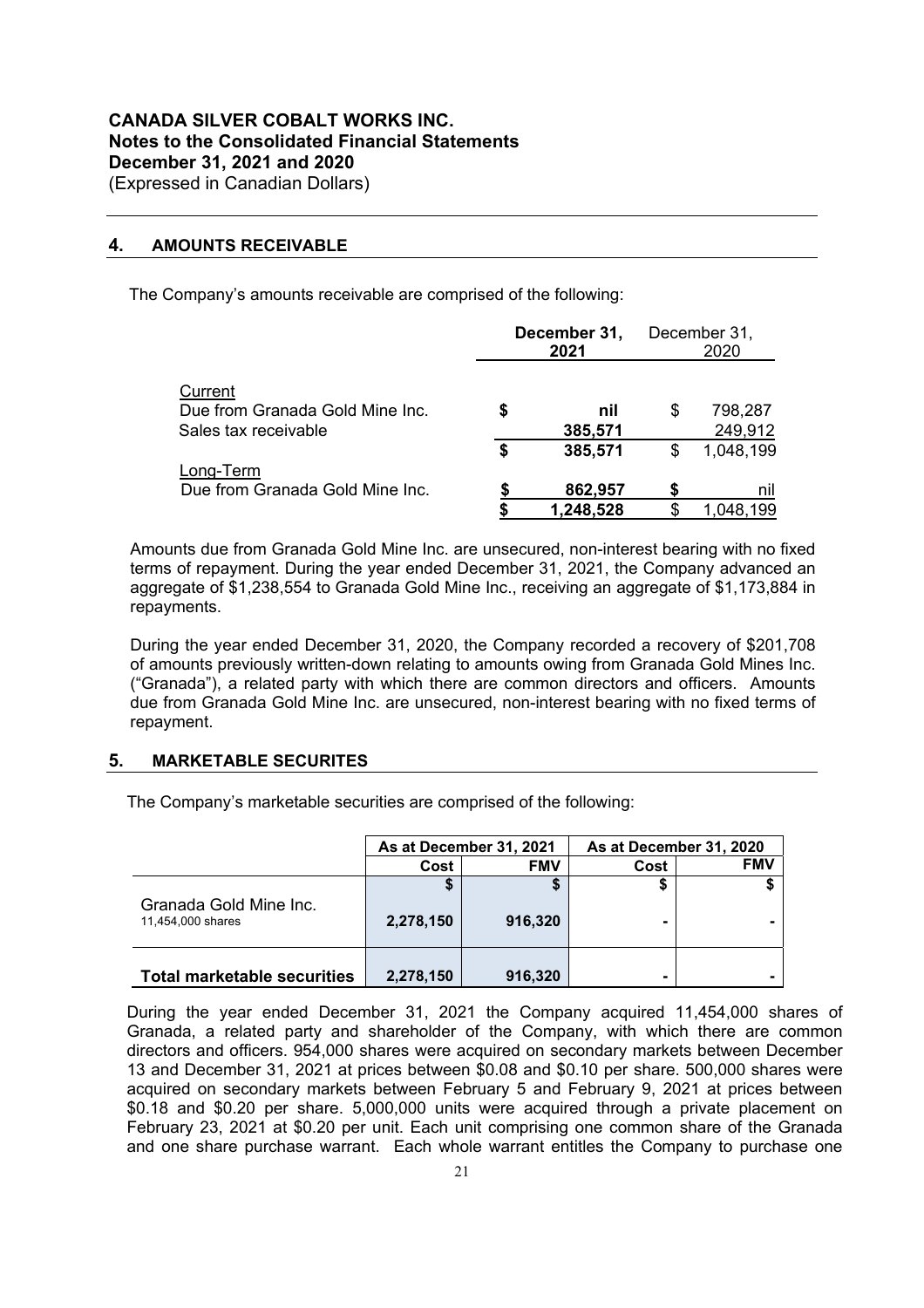(Expressed in Canadian Dollars)

additional common share of Granada at an exercise price of \$0.22 per share for a period of three years from closing. 5,000,000 shares were acquired through the exercise of 5,000,000 common share purchase warrants at an exercise price of \$0.22 per warrant.

## **6. ASSET ACQUISITION**

On July 31, 2020, the Company acquired the assets of PolyMet Resources Inc. ("PolyMet"), consisting primarily of an assay laboratory and bulk sampling plant located in Cobalt, Ontario. The asset acquisition was effected through Temiskaming Testing Laboratories Inc., a whollyowned subsidiary of CCW. In payment for the assets, CCW issued 690,409 common shares and 690,409 common share purchase warrants to PolyMet. Each warrant entitles PolyMet to acquire one additional common share of CCW at a price of \$0.50 for a period of two years. CCW also assumed outstanding liabilities of PolyMet in an amount of \$346,304.

Total consideration paid:

| Assumption of accounts payable | \$346,304   |
|--------------------------------|-------------|
| Common shares                  | \$407,341   |
| Warrants                       | \$212,370   |
| <b>Transaction costs</b>       | \$98,182    |
| Total                          | \$1,064,197 |

The purchase price has been allocated to the value of the land, and the plant (machinery and equipment) acquired as follows:

| Land                    | \$210,312   |
|-------------------------|-------------|
| Machinery and Equipment | \$853,885   |
| Total                   | \$1,064,197 |

#### **7. EXPLORATION AND EVALUATION PROJECTS**

#### **Castle Silver Mine Project, Ontario**

CCW holds a 100% interest in certain claims and parcels located in the Haultain and Nicol townships of Ontario. The property is subject to a sliding scale royalty on silver production which will start from 3% when the price of silver is US\$15 or lower per troy ounce and up to 5% when the price of silver is greater than US\$30 per troy ounce and a 5% gross overriding royalty on the sale of products derived from the property with a minimum annual payment of \$15,000 in the form of royalties on all future production from the property and a 1% net smelter return royalty ("NSR").

#### **Castle East Property, Ontario**

In 2020, CCW entered into a Purchase and Sale Agreement with Granada, a related party with which there are common directors and officers, pursuant to which the Company repurchased from Granada a back-in option on five mining leases at Castle East, forming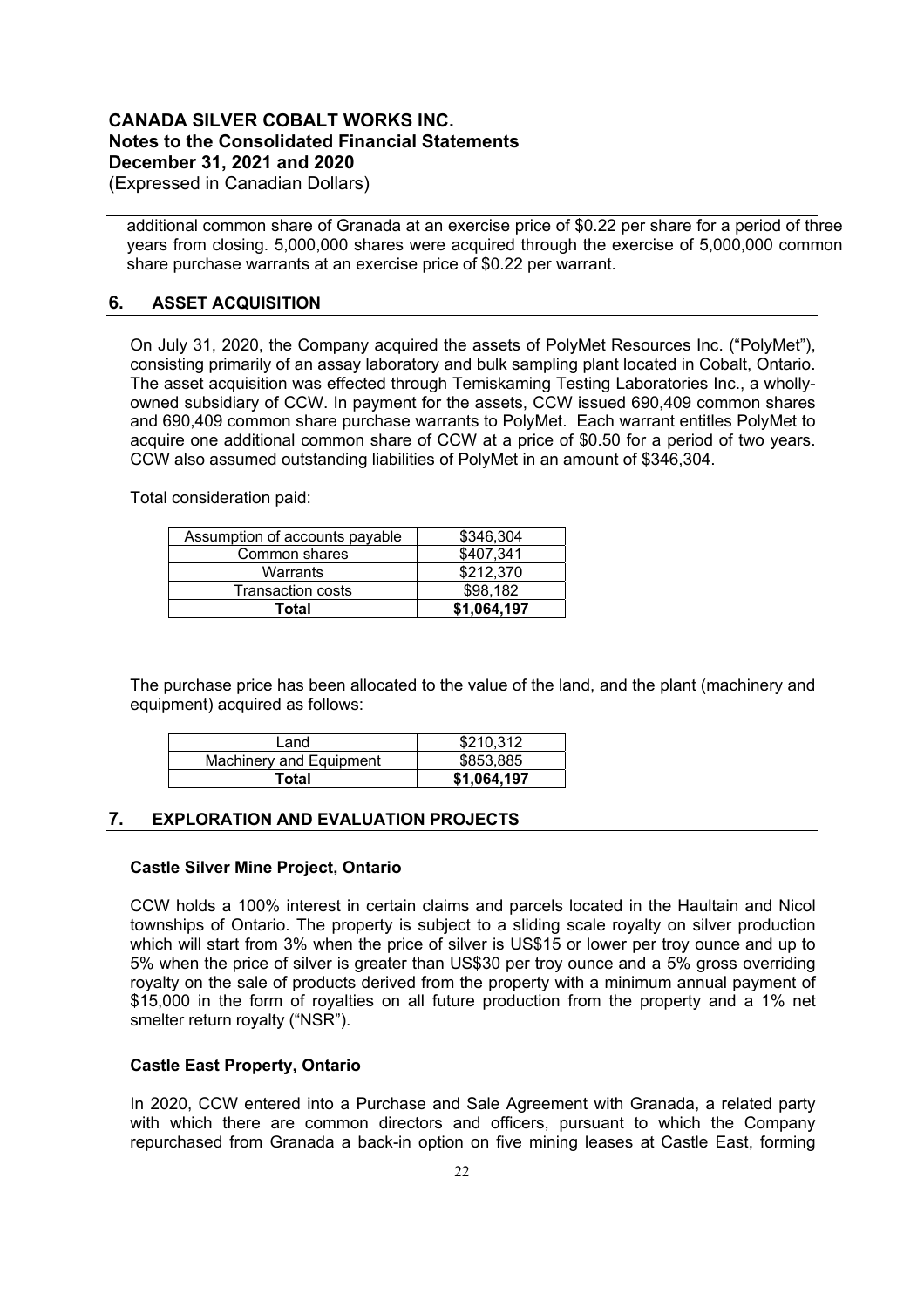(Expressed in Canadian Dollars)

part of the Castle mine property near Gowganda, Ontario. In payment, CCW issued 2,941,000 common shares to Granada. Each of the shares were accompanied by one common share purchase warrant. Each warrant entitles Granada to acquire one additional common share of CCW for \$0.55 for a period of five years. The common shares issued were valued at \$1,764,600 based on a common share price of \$0.55, and the common share purchase warrants were valued at \$1,293,503 for total consideration of \$3,058,103. The warrants value is based on the Black Scholes option pricing model, using the following assumptions: share price of \$0.55, an exercise price of \$0.55, risk free interest rate of 0.38%, expected life of warrants of 5 years, expected volatility rate of 114%, and expected dividend rate of 0%.

#### **Beaver Property, Ontario**

The Company holds a 100% interest in the Beaver and Violet cobalt and silver properties located in the township of Coleman, in northern Ontario, which are subject to a 3% NSR royalty. Each 1% can be purchased for \$1,500,000.

#### **Eby-Otto Property, Ontario**

On July 28, 2021 the Company entered into an option agreement to acquire the Eby-Otto property in exchange for cash payments totalling \$364,000, payable over five years (\$90,000 paid) and the issuance of 800,000 common shares of the Company over a period of five years (100,000 issued and valued at \$33,000 based on the quoted market price of the Company's shares at the time of issuance). The Company will also be required to incur a total of \$2.4 million of exploration expendiures on the property during the five year period. The optionors will retain a 3% royalty on the property if the Company completes the entire option.

On August 30, 2021 the Company entered into an option agreement with a group of claimholders to acquire an additional property in exchange for, over a period of 5 years, cash payments totalling \$182,000 (\$20,000 paid), the issuance of 400,000 common shares of CCW (50,000 issued and valued at \$9,500 based on the quoted market price of the Company's share at the date of issuance) and incurring a total of \$1.2 million in exploration expenditures on the Property. In addition, the Claim Holders will retain a 3% royalty if CCW completes the entire option. CCW will be the operator and will manage all exploration work throughout the term of the option.

#### **B2 Property, Quebec**

On October 30, 2020, the Company entered into an option agreement with MagNor Resources ("MagNor") dated October 26, 2020 whereby CCW may earn an undivided 100% interest, subject to a 2% NSR, in MagNor's B2 property, of which 1% can be repurchased for \$1,400,000. The property has 12 claims. Pursuant to the terms of the agreement, the Company may exercise the option with MagNor as follows:

- On closing, making a payment of \$62,500 (120,238 shares were issued on November 9, 2020 to fulfill this obligation);
- 24 months from closing, making a payment of \$62,500;
- 36 months from closing, making a payment of \$62,500; and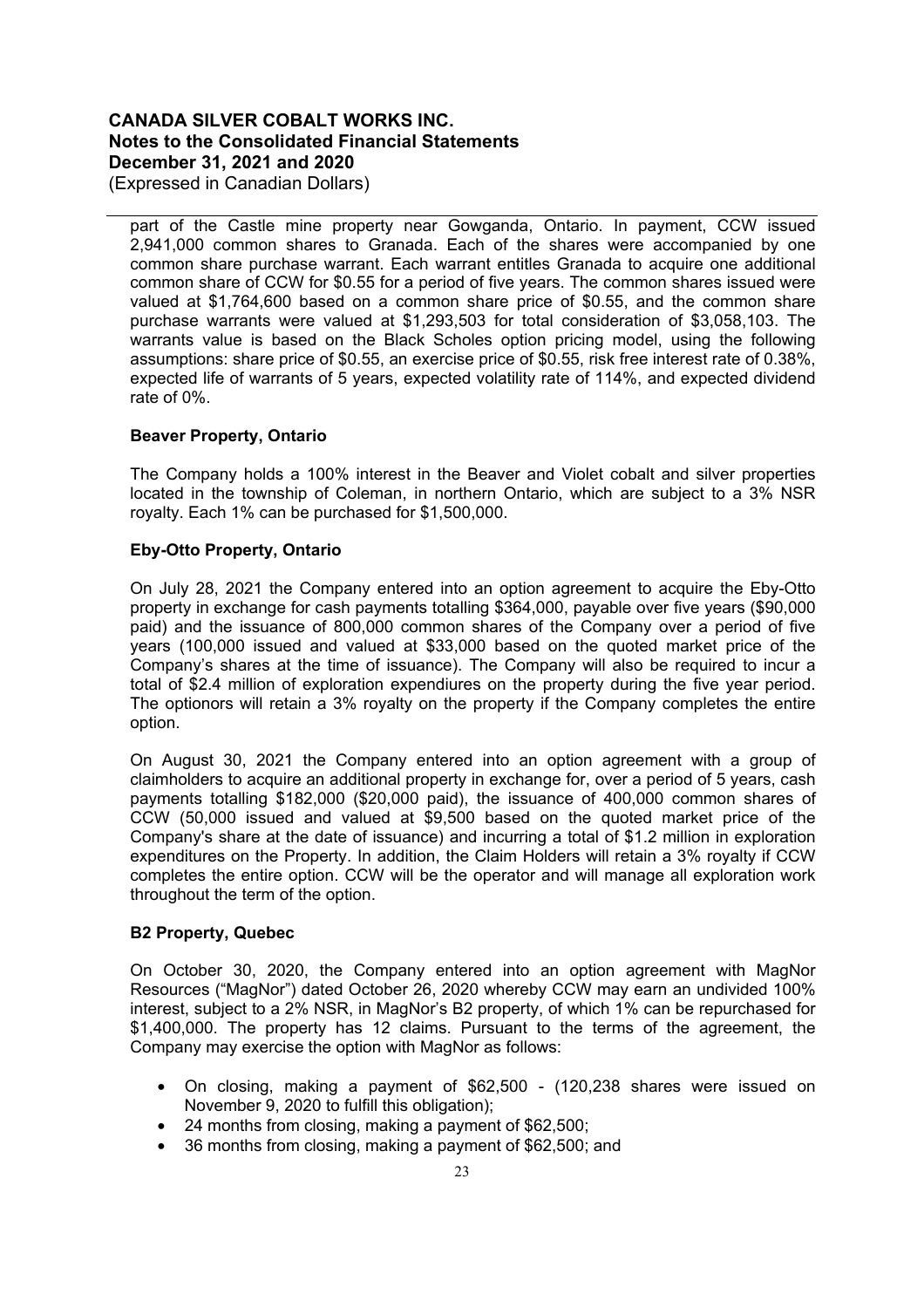(Expressed in Canadian Dollars)

• 36 months from closing, incurring an aggregate of \$100,000 in exploration expenditures on the Ni Cu property

Each of the payments to MagNor can be made in cash or through the issuance of the Company's common shares at a price per common share equal to the volume weighted average trading price of the Company's shares on the TSX Venture Exchange for the ten (10) trading days immediately preceding the issue date, at the option of the Company. On July 12, 2021, the Company terminated the option agreement and no further payments will be made.

#### **Chute-des-Passes, Quebec**

On November 22, 2021, the Company entered into an acquisition agreement for 100% ownership of the 16 Chute-des-Passes Property claims jointly owned by SOQUEM INC. ("SOQUEM") (50%ownership) and MINES COULON INC. ("Mines Coulon") (50% ownership). The agreement is for the acquisition of 100% of the Chute des Passes property in return of payment of \$10,000 in cash and each vendor will retain an NSR. In consideration for the purchase of its interest in the Chute-des-Passes Property, the Company granted SOQUEM the right to receive a royalty of 0.5% of the net smelter return (NSR) on the Chutedes-Passes Property, half of which is redeemable for an amount of \$125,000. In return for the transfer of its interest in the Chute-des-Passes Property, the Company granted Mines Coulon the right to receive a royalty of 0.5% of the net smelter income (net smelter return or NSR) on the Chute-des-Passes Property, half of which is redeemable for an amount of \$125,000. There is also an existing NSR of 1%, of which 0.5% is redeemable for \$500,000. The total NSR on the property is 2% where 1% is redeemable for the sum of \$750,000.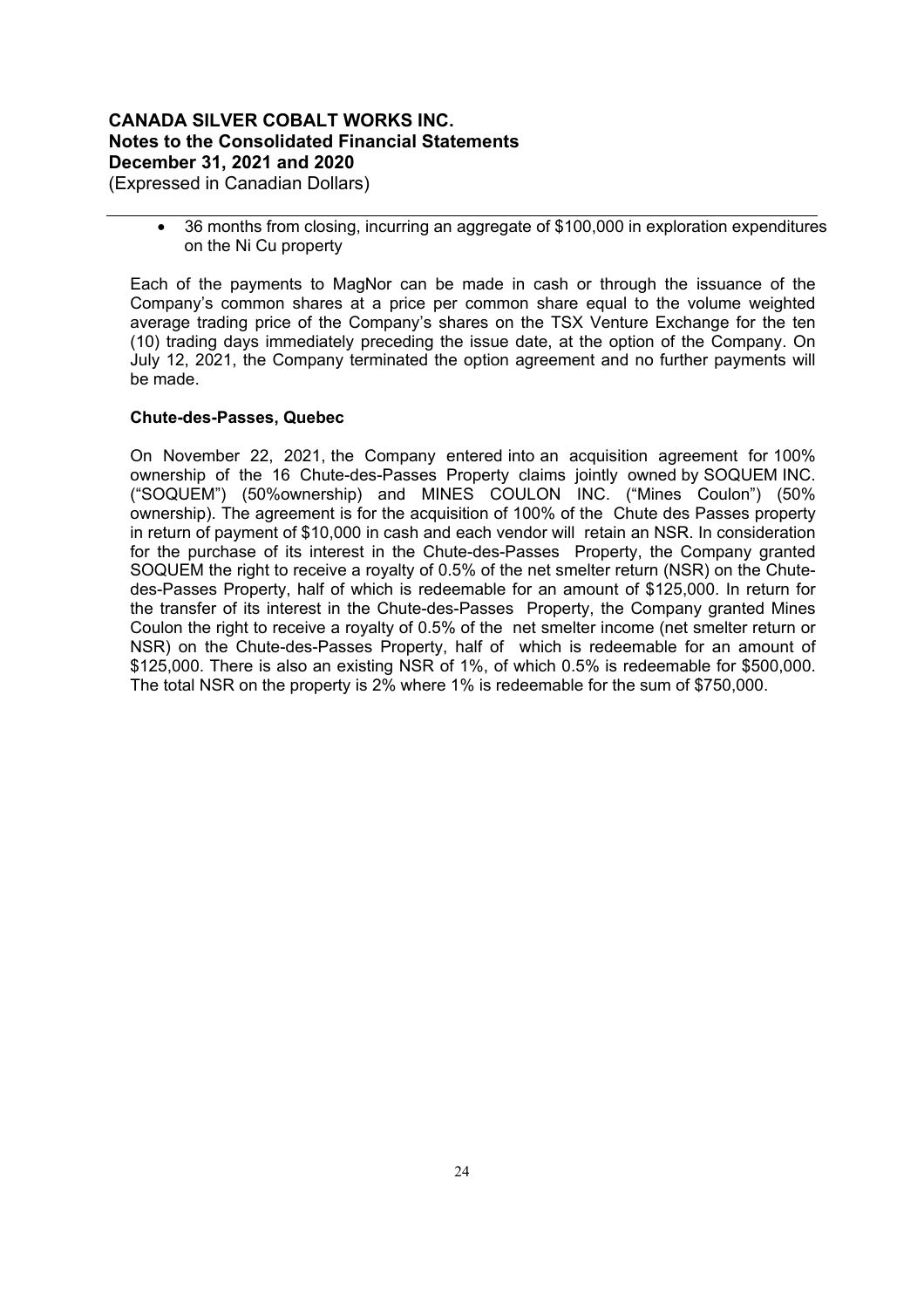(Expressed in Canadian Dollars)

J.

The following table shows exploration and evaluation expenses incurred by property:

| Year ended December 31, 2021     | Castle    | Beaver & |          |                          |           |              |
|----------------------------------|-----------|----------|----------|--------------------------|-----------|--------------|
|                                  | Silver    | Violet   | Sudbury  | Eby-Otto                 | Quebec    |              |
|                                  | Property  | Property | Property | Property                 | Property  | <b>Total</b> |
|                                  |           |          |          | \$                       |           |              |
| <b>Acquisition costs</b>         | 35,422    |          | 48       | 171,640                  | 96,593    | 303,703      |
| Assay and testing                | 273.629   |          |          |                          |           | 273,629      |
| Depreciation                     | 263.744   |          |          |                          |           | 263,744      |
| <b>Drilling</b>                  | 3,792,381 |          |          | $\overline{\phantom{a}}$ | 2,521,291 | 6,313,672    |
| <b>Facility expenses</b>         | 381,080   | 1,496    | 2,645    | -                        |           | 385,221      |
| Consulting and professional fees | 406,775   | 3,191    | 4,729    |                          | 143,377   | 558,072      |
| Geology, geophysics and surveys  | 395,550   | 2,500    | 212,348  |                          | 660,232   | 1,270,630    |
| Labour                           | 941,872   |          |          |                          |           | 941,872      |
| Environmental                    | 462,485   |          |          |                          |           | 462,485      |
| Taxes, permits and licensing     | 21,841    | 97       |          |                          |           | 21,938       |
|                                  |           |          |          |                          |           |              |
|                                  |           |          |          |                          |           |              |
|                                  | 6,974,783 | 7,284    | 219,770  | 171,640                  | 3,421,493 | 10,794,970   |

| Castle    | Beaver &  |          |          |          |              |
|-----------|-----------|----------|----------|----------|--------------|
| Silver    | Violet    | Sudbury  | Eby-Otto | Quebec   |              |
| Property  | Property  | Property | Property | Property | <b>Total</b> |
|           | \$        | \$       | \$       |          |              |
| 3,095,637 |           |          |          | 91,227   | 3,186,864    |
| 209,402   |           |          |          |          | 209,402      |
| 90,583    |           |          |          |          | 90,583       |
| 1,909,488 |           |          |          |          | 1,909,488    |
| 865,476   |           |          |          |          | 865,476      |
| 112.208   |           |          |          | 6,097    | 118,305      |
| 768,997   |           |          |          | 64,621   | 833,618      |
| 74,793    |           |          |          |          | 74,793       |
| 4,724     |           |          |          |          | 4,724        |
| 15,247    |           |          |          |          | 15,247       |
|           |           |          |          |          | 7,308,500    |
|           | 7,146,555 |          |          |          | 161,945      |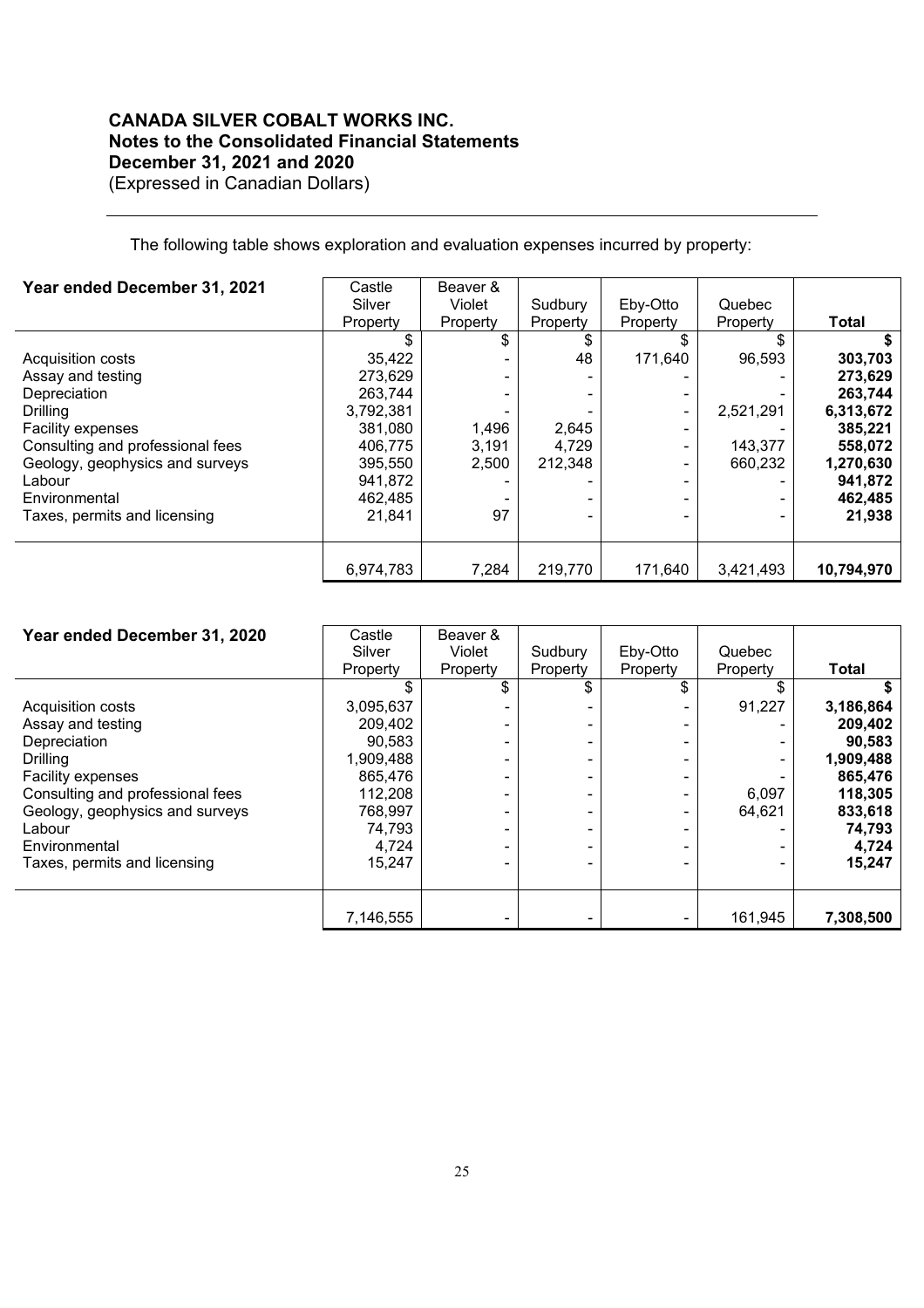## **8. PROPERTY, PLANT, AND EQUIPMENT**

|                          | Land    | Building,   |          |           |
|--------------------------|---------|-------------|----------|-----------|
|                          |         | Machinery & |          |           |
|                          |         | Equipment   | Vehicles | Total     |
|                          | \$      | \$          |          | \$        |
| <b>COST</b>              |         |             |          |           |
|                          |         |             |          |           |
| As at December 31, 2019  |         | 398,589     |          | 398,589   |
| Additions                | 210,312 | 1,198,301   | 211,988  | 1,620,601 |
| As at December 31, 2020  | 210,312 | 1,596,890   | 211,988  | 2,019,190 |
| Additions                |         | 372,271     | 84,199   | 456,470   |
|                          |         |             |          |           |
| As at December 31, 2021  | 210,312 | 1,969,161   | 296,187  | 2,475,660 |
|                          |         |             |          |           |
| <b>ACCUMULATED</b>       |         |             |          |           |
| <b>AMORTIZATION</b>      |         |             |          |           |
|                          |         |             |          |           |
| As at December 31, 2019  |         | 111,252     |          | 111,254   |
| Accumulated amortization |         | 117,382     | 15,895   | 133,277   |
| As at December 31, 2020  |         | 228,634     | 15,895   | 244,531   |
| Accumulated amortization |         | 204,895     | 58,849   | 263,744   |
|                          |         |             |          |           |
|                          |         |             |          |           |
| As at December 31, 2021  |         | 433,529     | 74,744   | 508,275   |
|                          |         |             |          |           |
| <b>NET BOOK VALUE</b>    |         |             |          |           |
|                          |         |             |          |           |
| As at December 31, 2019  |         | 287,337     |          | 287,337   |
| As at December 31, 2020  | 210,312 | 1,368,256   | 196,093  | 1,774,659 |
| As at December 31, 2021  | 210,312 | 1,535,632   | 221,443  | 1,967,387 |

Equipment with a total cost of \$nil (2020 – \$196,696) was purchased during the year ended December 31, 2021 from companies controlled by the CEO of the Company, who is also a director of the Company. Equipment with a total cost of \$nil (2020: \$131,970) was purchased from Granada, a related party with which there are common directors and officers.

#### **9. SHARE CAPITAL**

#### **9.1 Authorized share capital**

The Company has an authorized share capital of an unlimited number of shares with no par value.

As at December 31, 2021, the Company had 177,487,816 common shares issued and outstanding (December 31, 2020: 120,917,064).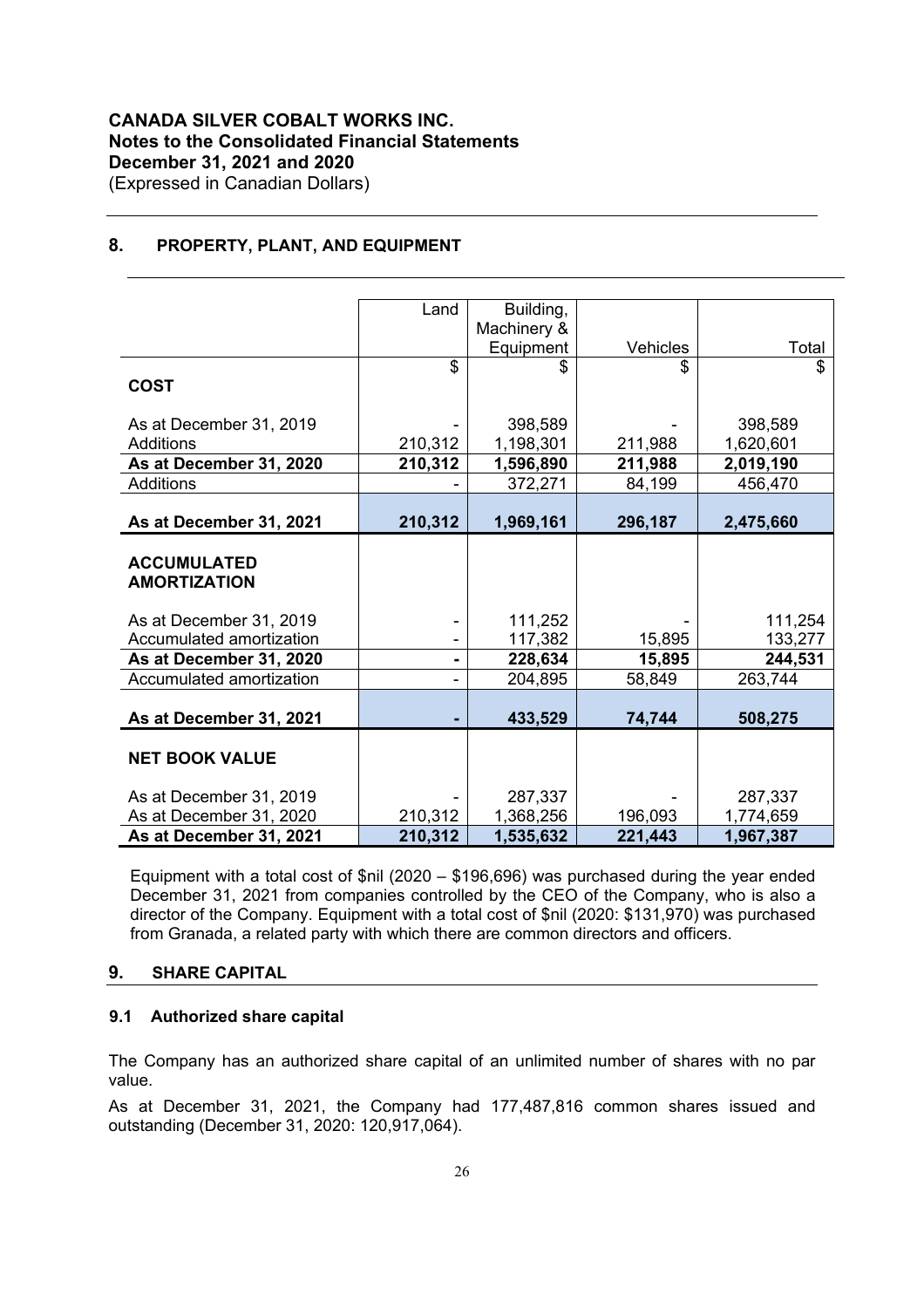(Expressed in Canadian Dollars)

#### **9.2 Share issuance**

#### **a). Private Placements**

- 1. On June 15, 2020, the Company closed a flow-through private placement with strategic investors, raising gross proceeds of \$1,200,000 by issuing 2,000,000 units at a price of \$0.60 per flow-through unit. Each flow-through unit comprises one flow-through common share of the Company and one half of one share purchase warrant. Each whole warrant will entitle the holder thereof to purchase one additional common share of the Company at an exercise price of \$0.70 per share, for a period of two years from closing. In connection with the private placement the Company paid finder fees in the amount of \$94,000 and issued 156,665 finder warrants. The finder warrants are on the same terms as the financing warrants and have been recorded at an estimated value of \$40,031, based on the Black Scholes option pricing model, using the following assumptions: share price of \$0.50, an exercise price of \$0.70, risk free interest rate of 0.29%, expected life of warrants of 2 years, expected volatility rate of 93% and expected dividend rate of 0%.
- 2. Between August 14 and September 2, 2020, the Company closed a non-brokered private placement financing, raising gross proceeds of \$6,743,730 by the issue of 12,261,327 units at \$0.55 per unit. Each unit is comprised of one common share of the Company and one common share purchase warrant. Each warrant will entitle the holder thereof to purchase one additional common share of the Company at an exercise price of \$0.65 per share, for a period of three years from closing. Finder fees in the amount of \$123,148 and the issuance of 223,904 finder warrants were paid in connection with the private placement. The finder warrants are on the same terms as the financing warrants and have been recorded at an estimated value of \$40,453, based on the Black Scholes option pricing model, using the following assumptions: share price of \$0.37, an average exercise price of \$0.65, risk free interest rate of 0.28%, expected life of warrants of 3 years, expected volatility rate of 98% and expected dividend rate of 0%. Directors and officers of the Company participated in the financing for a total of \$109,012 of the proceeds.
- 3. On November 25, 2020, the Company closed a non-brokered flow-through private placement by way of issuing 4,288,778 flow-through units at a price of \$0.63 per flowthrough unit raising gross proceeds of \$2,701,930. The Company also issued 3,308,824 Quebec flow-through units at a price of \$0.68 per Quebec flow-through Unit raising gross proceeds \$2,250,000. The Company raised a total of \$4,951,930. Each flow-through unit and Quebec flow-through unit is comprised of one flow-through common share of the Company and one half of a share purchase warrant. Each whole warrant will entitle the holder thereof to purchase one additional common share of the Company at an exercise price of \$0.80 per share, for a period of two years from closing. Finder fees in the amount of \$129,304 and the issuance of 198,533 finder warrants were paid in connection with the flow-through and Quebec flow-through private placement. The finder warrants are on the same terms as the financing warrants and have been recorded at an estimated value of \$37,141, based on the Black Scholes option pricing model, using the following assumptions: share price of \$0.53, an exercise price of \$0.80, risk free interest rate of 0.27%, expected life of warrants of 2 years, expected volatility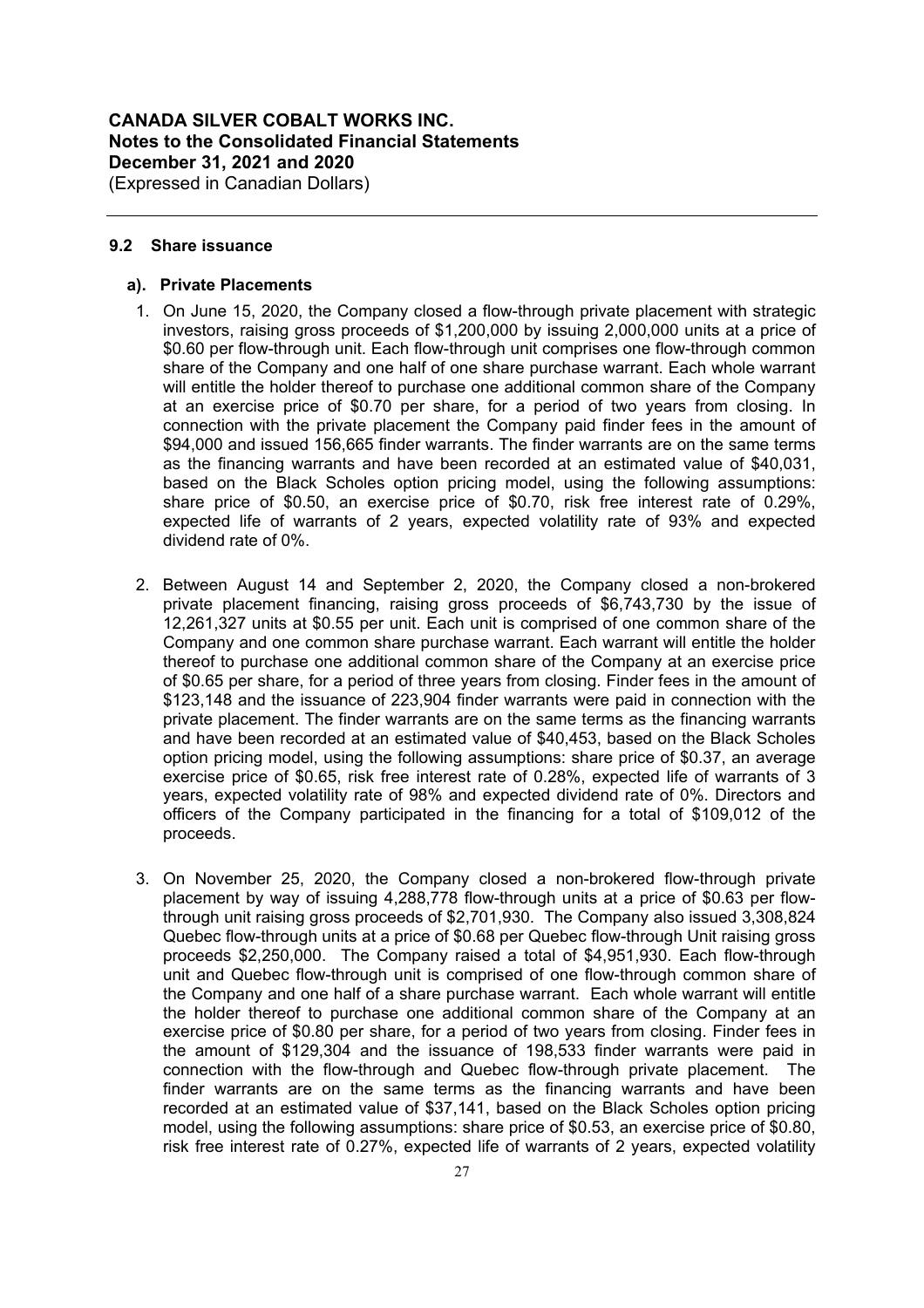(Expressed in Canadian Dollars)

rate of 87% and expected dividend rate of 0%.

- 4. On April 7, 2021, the Company closed a flow-through private placement, raising gross proceeds of \$950,000 by issuing 2,021,276 units at a price of \$0.47 per flow-through unit. Each flow-through unit comprises one flow-through common share of the Company and one half of one share purchase warrant. Each whole warrant entitles the holder thereof to purchase one additional common share of the Company at an exercise price of \$0.58 per share, for a period of two years from closing. In connection with the private placement the Company paid finder fees in the amount of \$66,500 and issued 141,490 finder warrants. The finder warrants are on the same terms as the financing warrants and have been recorded at an estimated value of \$20,026, based on the Black Scholes option pricing model, using the following assumptions: share price of \$0.40, an exercise price of \$0.58, risk free interest rate of 0.23%, expected life of warrants of 2 years, expected volatility rate of 85% and expected dividend rate of 0%.
- 5. On June 29, 2021, the Company closed a flow-through private placement, raising gross proceeds of \$2,000,000 by issuing 2,941,176 Quebec flow-through units at a price of \$0.51 per Quebec flow-through unit, and 1,063,830 flow-through units at a price of \$0.47 per flow-through unit. Each Quebec flow-through unit and flow-through unit comprises one flow-through common share of the Company and one half of one share purchase warrant. Each whole warrant entitles the holder thereof to purchase one additional common share of the Company at an exercise price of \$0.60 per share, for a period of two years from closing. In connection with the private placement the Company paid finder fees in the amount of \$140,000 and issued 280,350 finder warrants. The finder warrants are on the same terms as the financing warrants and have been recorded at an estimated value of \$35,517, based on the Black Scholes option pricing model, using the following assumptions: share price of \$0.40, an exercise price of \$0.60, risk free interest rate of 0.44%, expected life of warrants of 2 years, expected volatility rate of 83% and expected dividend rate of 0%.
- 6. On October 25, 2021, the Company closed a public offering, raising gross proceeds of \$7,475,000 by issuing 20,884,109 units at a price of \$0.21 per unit, and 13,431,900 flowthrough units at a price of \$0.23 per flow-through unit. Each unit and comprises one common share and one common share purchase warrant of the Company. Each flowthrough unit comprises one flow-through common share of the Company and one common share purchase warrant. Each warrant entitles the holder thereof to purchase one additional common share of the Company at an exercise price of \$0.25 per share, for a period of two years from closing. In connection with the public offering the Company paid finder fees in the amount of \$499,590 and issued 2,297,425 finder warrants. Each finder warrant entitles the holder thereof to purchase one additional common share of the Company at an exercise price of \$0.21 per share, for a period of two years from closing and have been recorded at an estimated value of \$180,324, based on the Black Scholes option pricing model, using the following assumptions: share price of \$0.19, an exercise price of \$0.21, risk free interest rate of 0.86%, expected life of warrants of 2 years, expected volatility rate of 82% and expected dividend rate of 0%.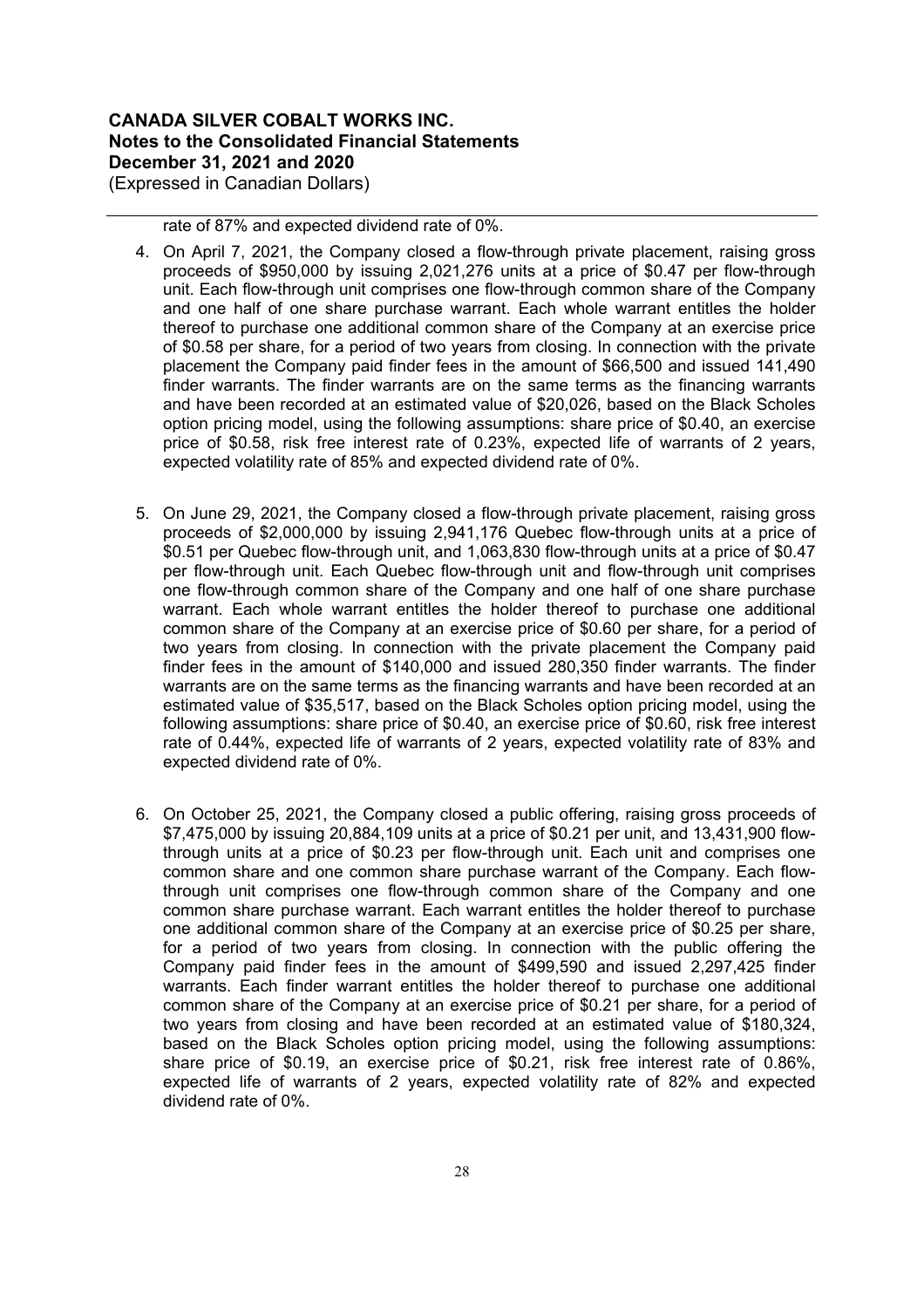(Expressed in Canadian Dollars)

7. On December 21, 2021, the Company closed a flow-through private placement, raising gross proceeds of \$3,421,065 by issuing 8,595,883 Quebec flow-through common shares of the Company at a price of \$0.24 per Quebec flow-through common share, and 5,904,578 flow-through common shares of the Company at a price of \$0.23 per flowthrough common share. In connection with the private placement the Company paid finder fees in the amount of \$232,474 and issued 984,595 finder warrants. Each finder warrant entitles the holder thereof to purchase one additional common share of the Company at an exercise price of \$0.24 per share, for a period of two years from closing and have been recorded at an estimated value of \$57,294, based on the Black Scholes option pricing model, using the following assumptions: share price of \$0.17, an exercise price of \$0.24, risk free interest rate of 0.98%, expected life of warrants of 2 years, expected volatility rate of 81% and expected dividend rate of 0%.

## **b). Exercise of Options**

During the year ended December 31, 2021, the Company issued 1,413,000 common shares related to the exercise of 1,413,000 stock options at an exercise price between \$0.05 to \$0.45 per share, for total consideration of \$347,250.

During the year ended December 31, 2020, the Company issued 1,910,000 common shares related to the exercise of 1,910,000 stock options at an exercise price between \$0.05 to \$0.33 per share, for total consideration of \$482,000.

#### **c). Exercise of Warrants**

During the year ended December 31, 2021, the Company issued 165,000 common shares related to the exercise of 165,000 warrants at an exercise price of \$0.55 per share, for total consideration of \$90,750.

During the year ended December 31, 2020, the Company issued 3,120,960 common shares related to the exercise of 3,123,690 stock options at an exercise price between \$0.50 to \$0.55 per share, for total consideration of \$1,596,945.

## **d). Other**

During the year ended December 31, 2021, the Company issued 150,000 common shares (2020 – 3,751,647) pursuant to asset and mineral exploration property agreements. The total value of the shares issued was \$42,500 (2020 - \$2,239,275) based on the quoted market price of the Company's shares at the dates of issuance of between \$0.19 and \$0.33.(2020 – between \$0.55 and \$0.65) Refer to Notes 6 and 7 for further discussion of the asset and mineral exploration property purchases.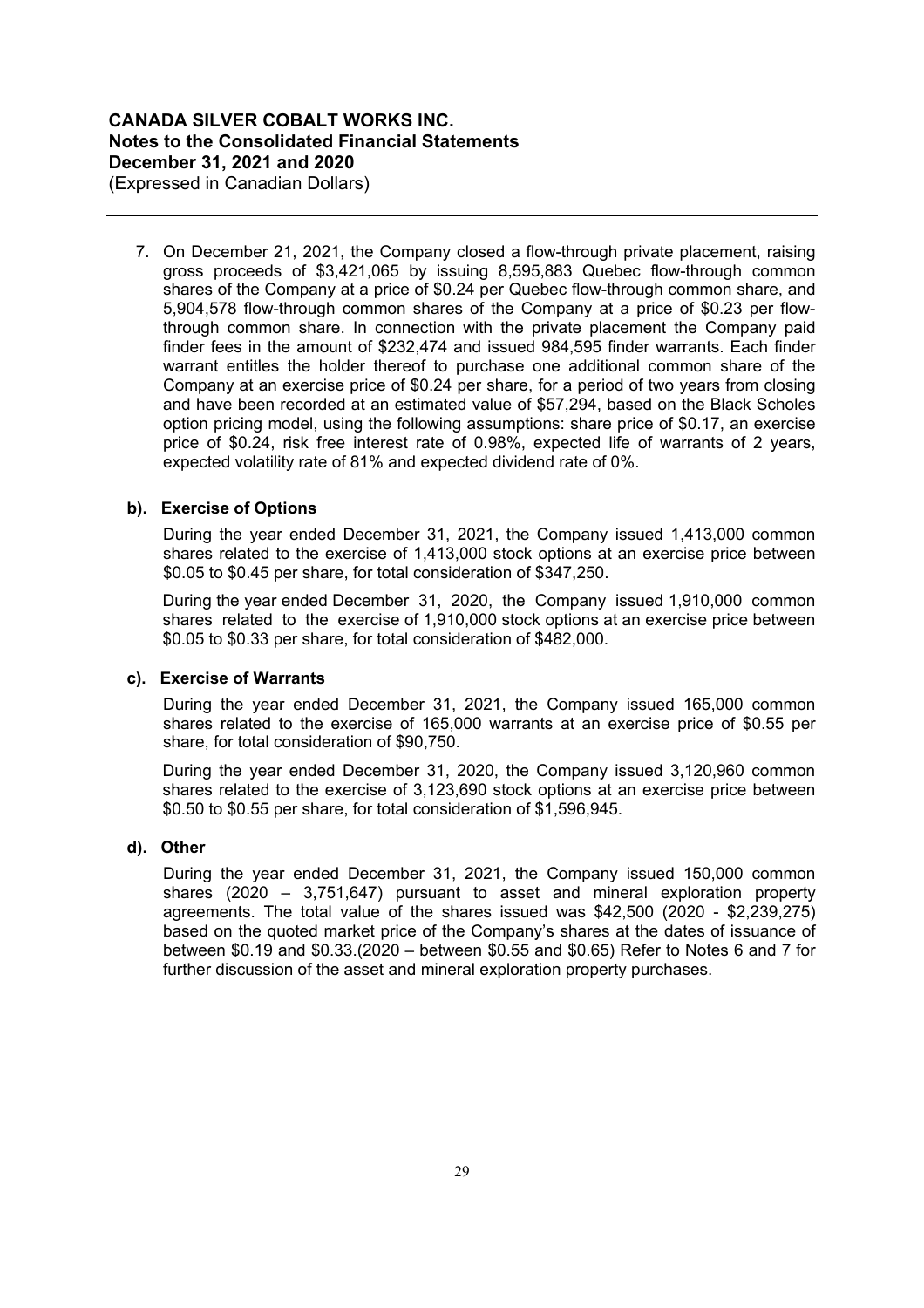(Expressed in Canadian Dollars)

#### **9.3 Stock Option Plan**

The Company has in place a stock option plan (the "Plan") under which officers, directors, employees and consultants are eligible to receive incentive stock options.

The aggregate number of common shares reserved for issuance under the Plan and common shares reserved for issuance under any other share compensation arrangement granted or made available by the Company from time to time may not exceed in aggregate 10% of the Company's common shares issued and outstanding at the time of grant. The term of any options granted under the Plan will be fixed by the Board of Directors and may not exceed ten years, but so long as the Company remains a "Tier 2" issuer under the policies of the Toronto Stock Exchange, options may not exceed a term of five years. The exercise price of options granted under the Plan will be determined by the Board of Directors, provided that it is not lower than the fair market value of the option shares on the date of the grant of the option.

The terms of the plan are as follows:

- (i) the maximum number of shares that can be received by a beneficiary during any 12 month period is limited to 5% of issued and outstanding shares;
- (ii) the maximum number of shares that can be reserved for a consultant during any 12 month period is limited to a 2% of issued and outstanding shares; and
- (iii) the maximum number of shares that can be reserved for a supplier of investor relations services during any 12-month period is limited to 2% of issued and outstanding shares; moreover, the options granted may be exercised on a 12 month period after the grant, at the rate of 25% per quarter.

The following is a summary of the changes in the Company's stock option activities for the years ended December 31, 2021 and year December 31, 2020:

|                                | December 31, 2021 |                  |             | December 31, 2020 |
|--------------------------------|-------------------|------------------|-------------|-------------------|
|                                |                   | <b>Weighted-</b> |             | Weighted-         |
|                                |                   | average          |             | average           |
|                                | Number of         | exercise         | Number of   | exercise          |
|                                | options           | price            | options     | price             |
|                                |                   |                  |             | \$                |
| Outstanding, beginning of year | 9,351,000         | 0.343            | 8,073,000   | 0.322             |
| Granted                        | 4,120,000         | 0.262            | 3,288,000   | 0.370             |
| Exercised                      | (1,413,000)       | 0.246            | (1,910,000) | 0.252             |
| <b>Expired</b>                 | (1,500,000)       | 0.403            | (100,000)   | 0.520             |
|                                |                   |                  |             |                   |
|                                |                   |                  |             |                   |
| Outstanding, end of year       | 10,558,000        | 0.317            | 9,351,000   | 0.343             |
| Exercisable, end of year       | 10,558,000        | 0.317            | 9,351,000   | 0.343             |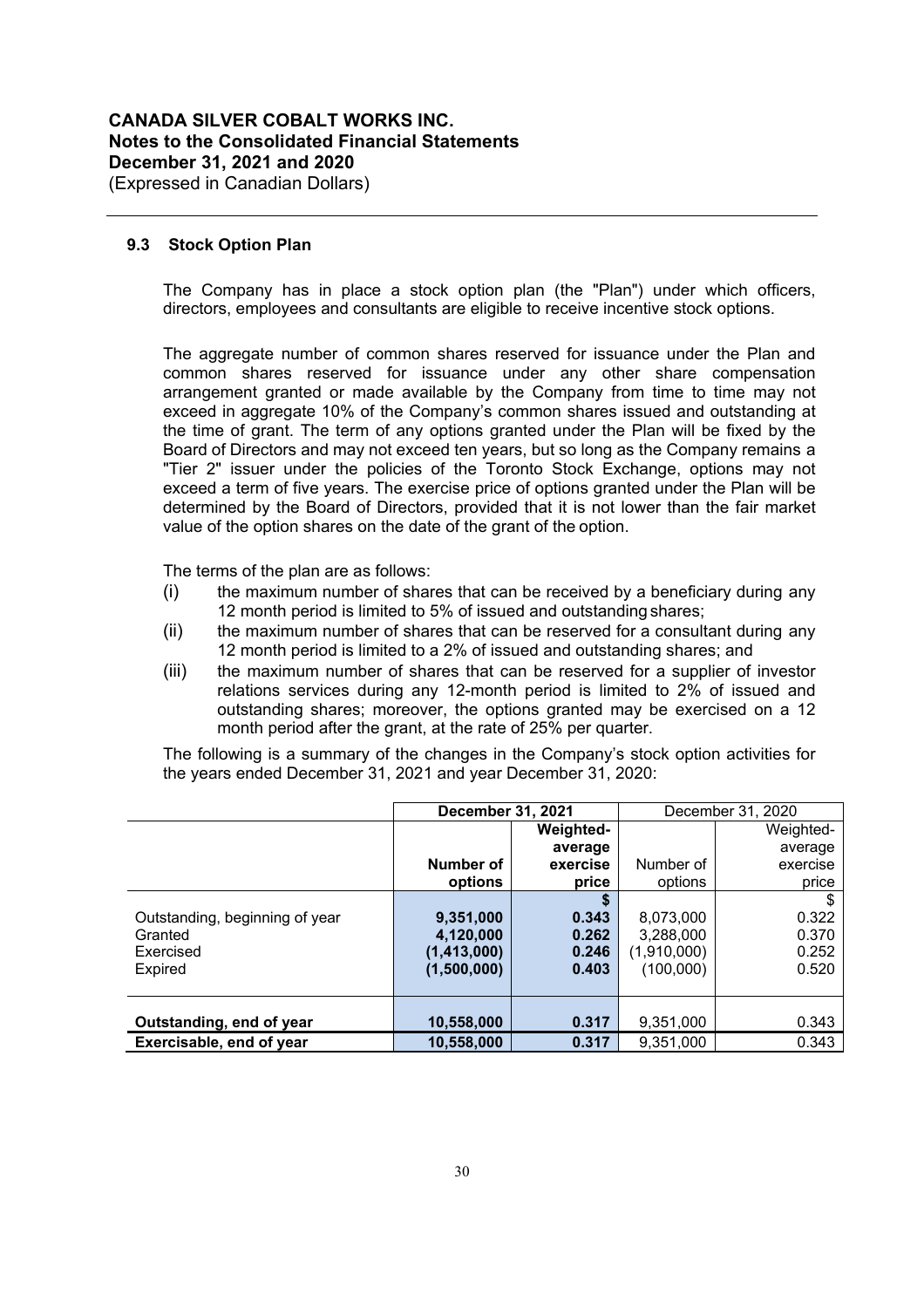(Expressed in Canadian Dollars)

The following table summarizes information regarding stock options outstanding and exercisable as at December 31, 2021:

| <b>Exercise price</b> | Number of<br>options<br>outstanding | Number of<br>options<br>exercisable | Weighted-<br>average<br>remaining<br>contractual<br>life<br>(vears) | <b>Weighted-</b><br>average<br>exercise<br>price |
|-----------------------|-------------------------------------|-------------------------------------|---------------------------------------------------------------------|--------------------------------------------------|
| <b>Options</b>        |                                     |                                     |                                                                     |                                                  |
| $$0.050 - $0.200$     | 100,000                             | 100,000                             | 0.49                                                                | 0.200                                            |
| $$0.210 - $0.300$     | 6,015,000                           | 6,015,000                           | 2.05                                                                | 0.252                                            |
| $$0.310 - $0.400$     | 2,130,000                           | 2,130,000                           | 2.35                                                                | 0.336                                            |
| $$0.410 - $0.700$     | 2.313.000                           | 2.313.000                           | 3.24                                                                | 0.479                                            |
| Total                 | 10,558,000                          | 10,558,000                          | 2.35                                                                | 0.317                                            |

The weighted average fair value of the options granted during the year ended December 31, 2021 was estimated at \$0.136 per option (2020: \$0.286) at the grant date using the Black-Scholes option pricing model. The weighted average assumptions used for the calculation were:

|                             | December 31 | December 31, |
|-----------------------------|-------------|--------------|
|                             | 2021        | 2020         |
| Risk free interest rate     | $0.99\%$    | 0.54%        |
| Expected life               | 2.9 years   | 3.5 years    |
| <b>Expected volatility</b>  | 82.50%      | 102.77%      |
| Stock price                 | 0.26        | 0.41         |
| Expected dividend per share | -           |              |

Expected volatility was calculated using historical daily closing share prices for the Company's common shares using the same time period as the life of the option.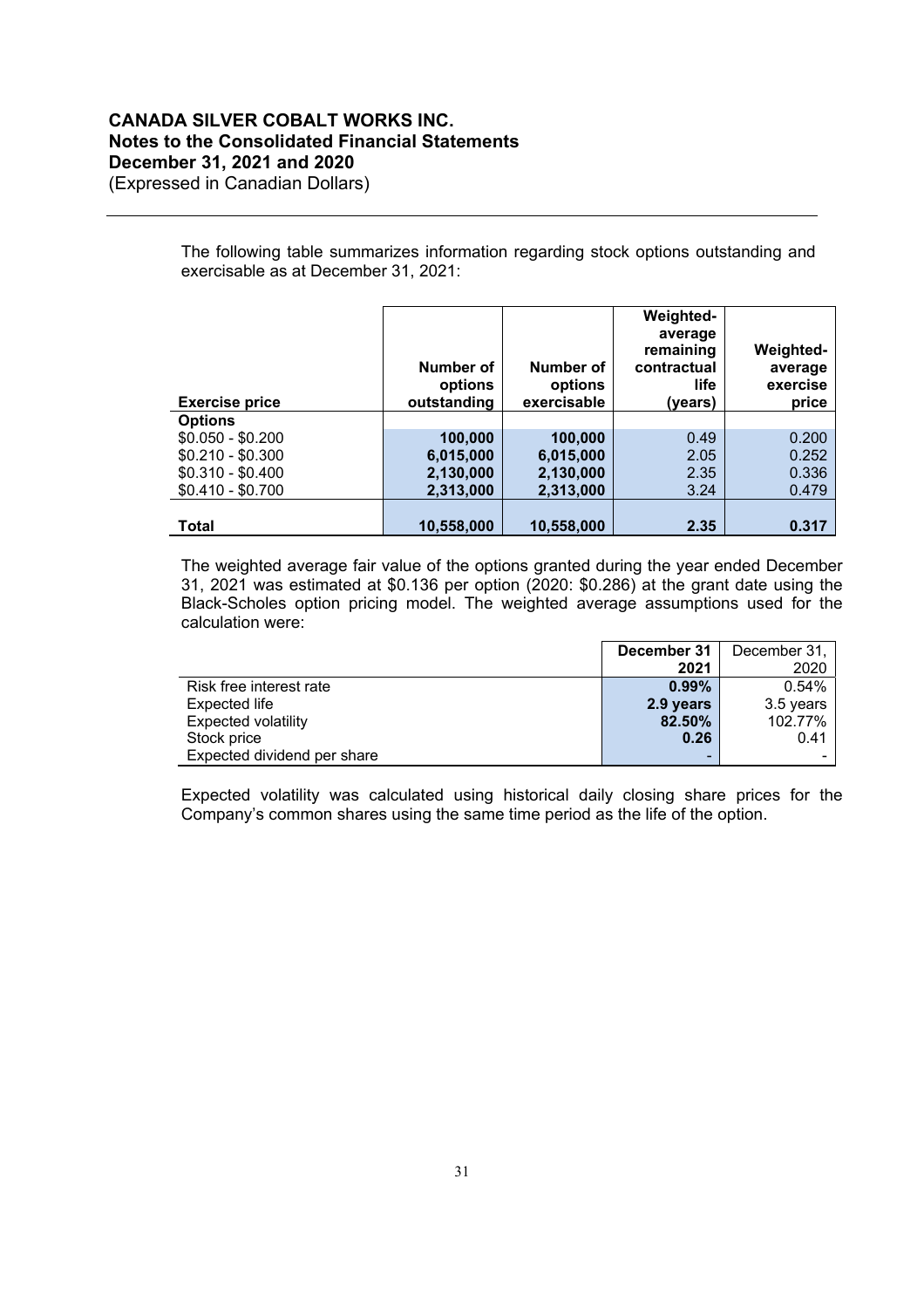## **9.4 Share purchase warrants**

The following is a summary of the changes in the Company's share purchase warrants for the years ended December 31, 2021 and year ended December 31, 2020:

|                                | December 31, 2021 |          | December 31, 2020 |           |  |
|--------------------------------|-------------------|----------|-------------------|-----------|--|
|                                | Weighted-         |          |                   | Weighted- |  |
|                                |                   | average  |                   | average   |  |
|                                | Number of         | exercise | Number of         | exercise  |  |
|                                | warrants          | price    | warrants          | price     |  |
|                                |                   | S        |                   |           |  |
| Outstanding, beginning of year | 27, 187, 793      | 0.739    | 10,126,856        | 0.570     |  |
| Granted                        | 41,033,010        | 0.276    | 21,270,638        | 0.662     |  |
| Exercised                      | (165,000)         | 0.550    | (3,038,690)       | 0.505     |  |
| <b>Expired</b>                 | (91,000)          | 0.500    | (1, 171, 011)     | 0.740     |  |
|                                |                   |          |                   |           |  |
|                                |                   |          |                   |           |  |
| Outstanding, end of year       | 67,964,803        | 0.282    | 27, 187, 793      | 0.739     |  |

During the year ended December 31, 2021, in conjunction with private and public placements, the Company issued a total of 41,033,010 share purchase warrants.

The following table summarizes information regarding share purchase warrants outstanding and exercisable as at December 31, 2021:

|                       |                           | <b>Weighted-</b> |                  |
|-----------------------|---------------------------|------------------|------------------|
|                       |                           | average          | <b>Weighted-</b> |
|                       |                           | remaining        | average          |
|                       | <b>Number of warrants</b> | contractual life | exercise         |
| <b>Exercise price</b> | outstanding               | (years)          | price            |
| \$0.21                | 2,297,425                 | 1.82             | \$0.21           |
| \$0.24                | 984.595                   | 1.97             | \$0.24           |
| \$0.25                | 34,316,009                | 1.82             | \$0.25           |
| \$0.50                | 2,785,493                 | 2.17             | \$0.50           |
| \$0.55                | 6,507,071                 | 3.17             | \$0.55           |
| \$0.58                | 1.152.128                 | 1.27             | \$0.58           |
| \$0.60                | 2,282,853                 | 1.49             | \$0.60           |
| \$0.65                | 12,485,231                | 1.65             | \$0.65           |
| \$0.70                | 1,156,665                 | 0.45             | \$0.70           |
| \$0.80                | 3,997,333                 | 0.90             | \$0.80           |
|                       |                           |                  |                  |
| <b>Total</b>          | 67,964,803                | 1.83             | \$0.282          |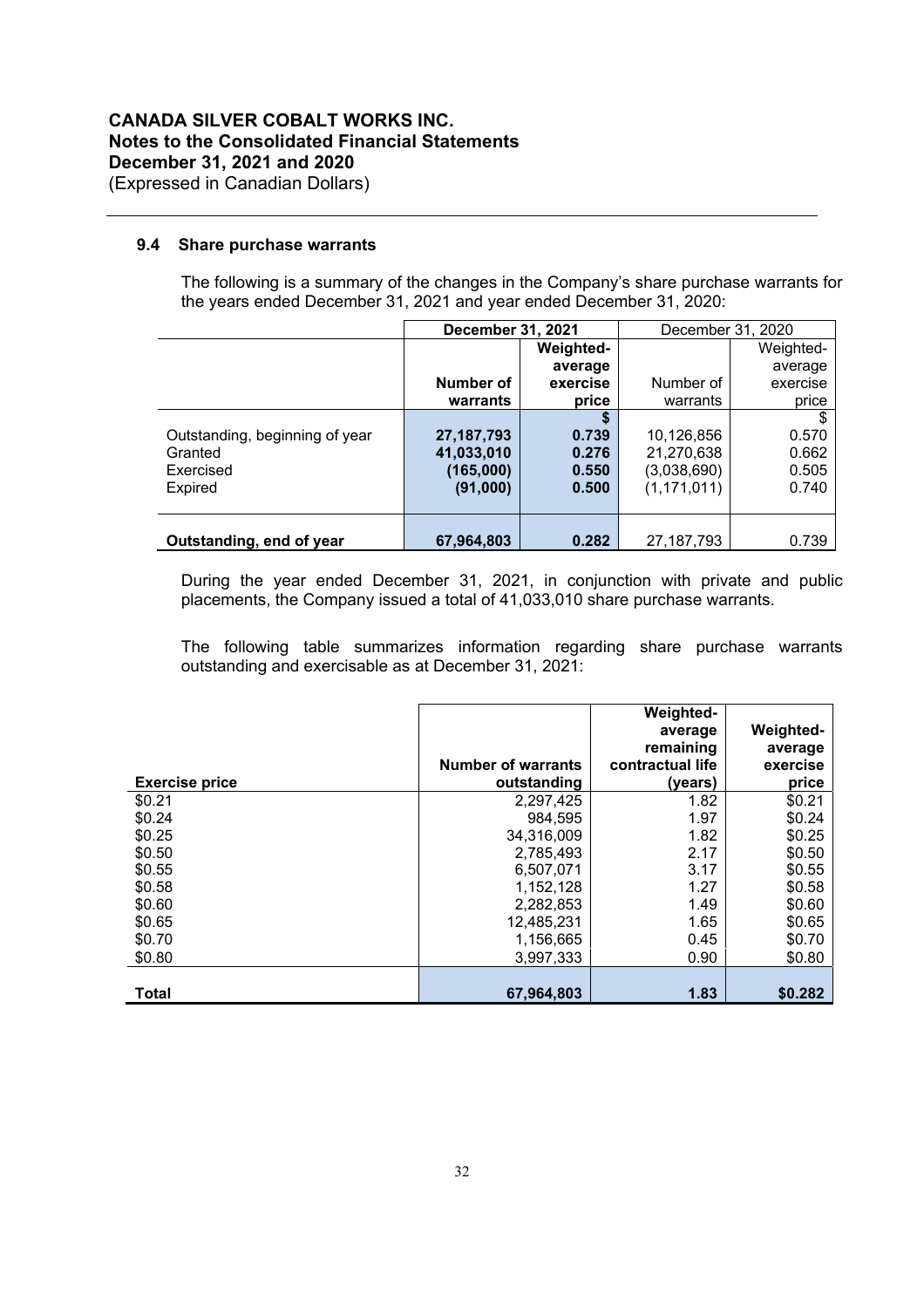(Expressed in Canadian Dollars)

The weighted average fair value of the warrants granted during the year ended December 31, 2021 was estimated at \$0.062 (2020: \$0.226) per warrant at the grant date using the Black-Scholes Pricing Model. The weighted average assumptions used for the calculation were:

|                             | December 31 | December 31 |
|-----------------------------|-------------|-------------|
|                             | 2021        | 2020        |
| Risk free interest rate     | 0.82%       | 0.3%        |
| Expected life               | 2 years     | 3 years     |
| <b>Expected volatility</b>  | 81.84%      | 98%         |
| Stock price                 | \$0.19      | \$0.44      |
| Expected dividend per share | -           |             |

Expected volatility was calculated using historical daily closing share prices for the Company's common shares using the same time period as the life of the option.

#### **10. LOSS PER SHARE**

The calculation of basic and diluted loss per share is based on the following data:

|                                                       |    | Year ended<br>December 31,<br>2021 | Year ended<br>December 31,<br>2020 |
|-------------------------------------------------------|----|------------------------------------|------------------------------------|
| Net loss for the year                                 | S. | (16, 413, 315)                     | \$<br>(10, 955, 686)               |
| Weighted average number of shares – basic and diluted |    | 132,239,966                        | 92,445,362                         |
| Loss per share, basic and diluted                     |    | (0.12)                             | (0.12)                             |

The basic loss per share is computed by dividing the net loss by the weighted average number of common shares outstanding during the year. The diluted loss per share reflects the potential dilution of common share equivalents, such as outstanding stock options, share purchase warrants and convertible debentures, in the weighted average number of common shares outstanding during the year, if dilutive. All of the stock options and warrants were anti-dilutive for the years ended December 31, 2021 and 2020.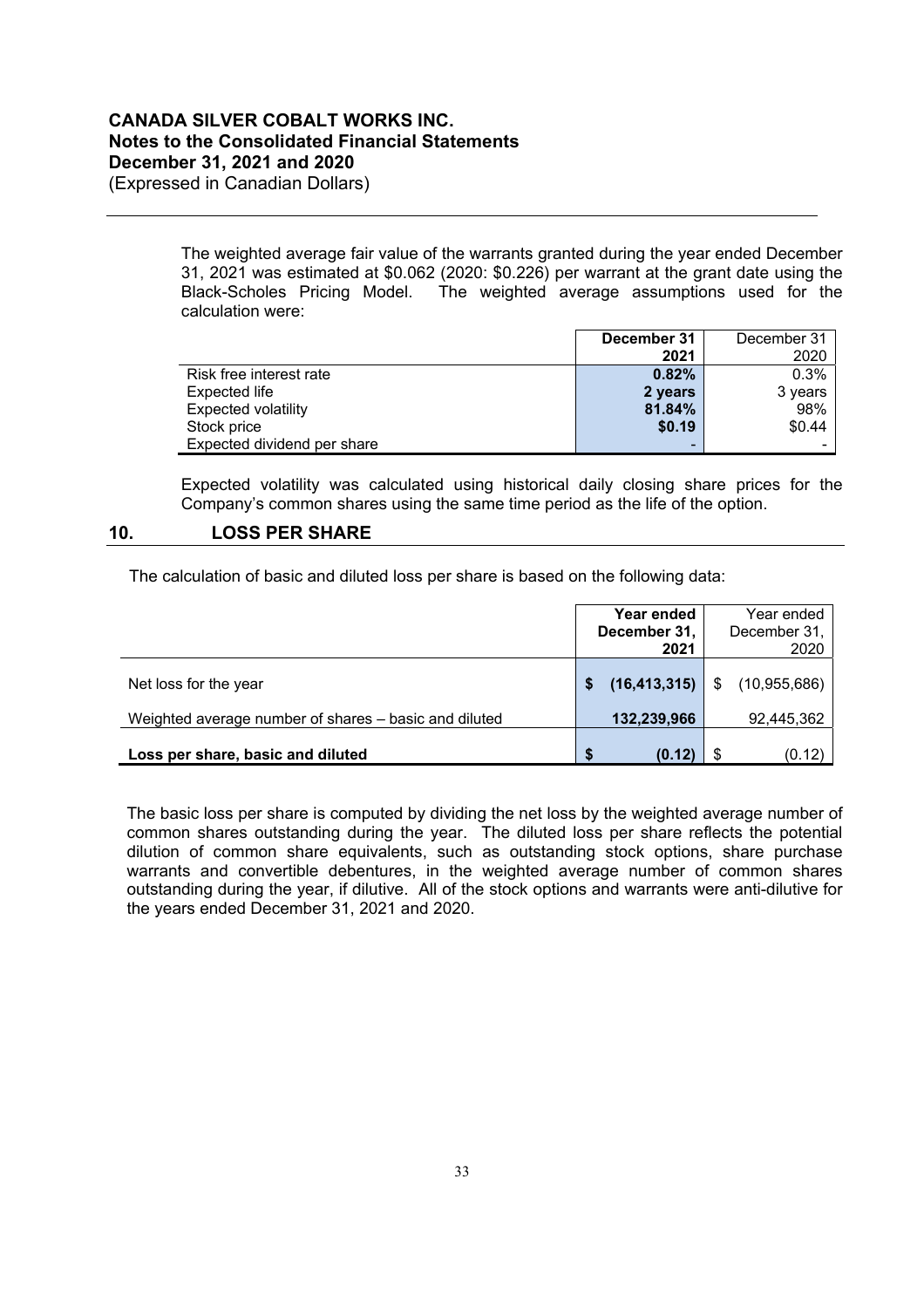(Expressed in Canadian Dollars)

## **11. RELATED PARTY TRANSACTIONS**

The Company has entered into agreements with officers of the Company and private companies controlled by officers and directors of the Company for management consulting, geological consulting and other services required by the Company.

In accordance with IAS 24, key management personnel are those persons having authority and responsibility for planning, directing and controlling the activities of the Company directly or indirectly, including any directors (executive and non-executive) of the Company.

The remuneration of officers and directors of the Company for the year ended December 31, 2021 was \$618,549 (2020 - \$596,823) and share based payments valued at \$263,505 (2020 - \$224,930).

There were no Directors' fees paid to members of the Board of Directors for the years ended December 31, 2021 and 2020. See Note 4, 5, 7, 8, 15 and 16.

There were no amount payable to related parties as at December 31, 2021 (2020 - \$nil).

At December 31, 2021 the Company was owed \$862,957 from Granada, a related party with which there are common directors. (refer to note 4).

Included in prepaid expenses is \$200,000 in prepaid rent paid to a company controlled by a family member of one of the directors and officers of the Company.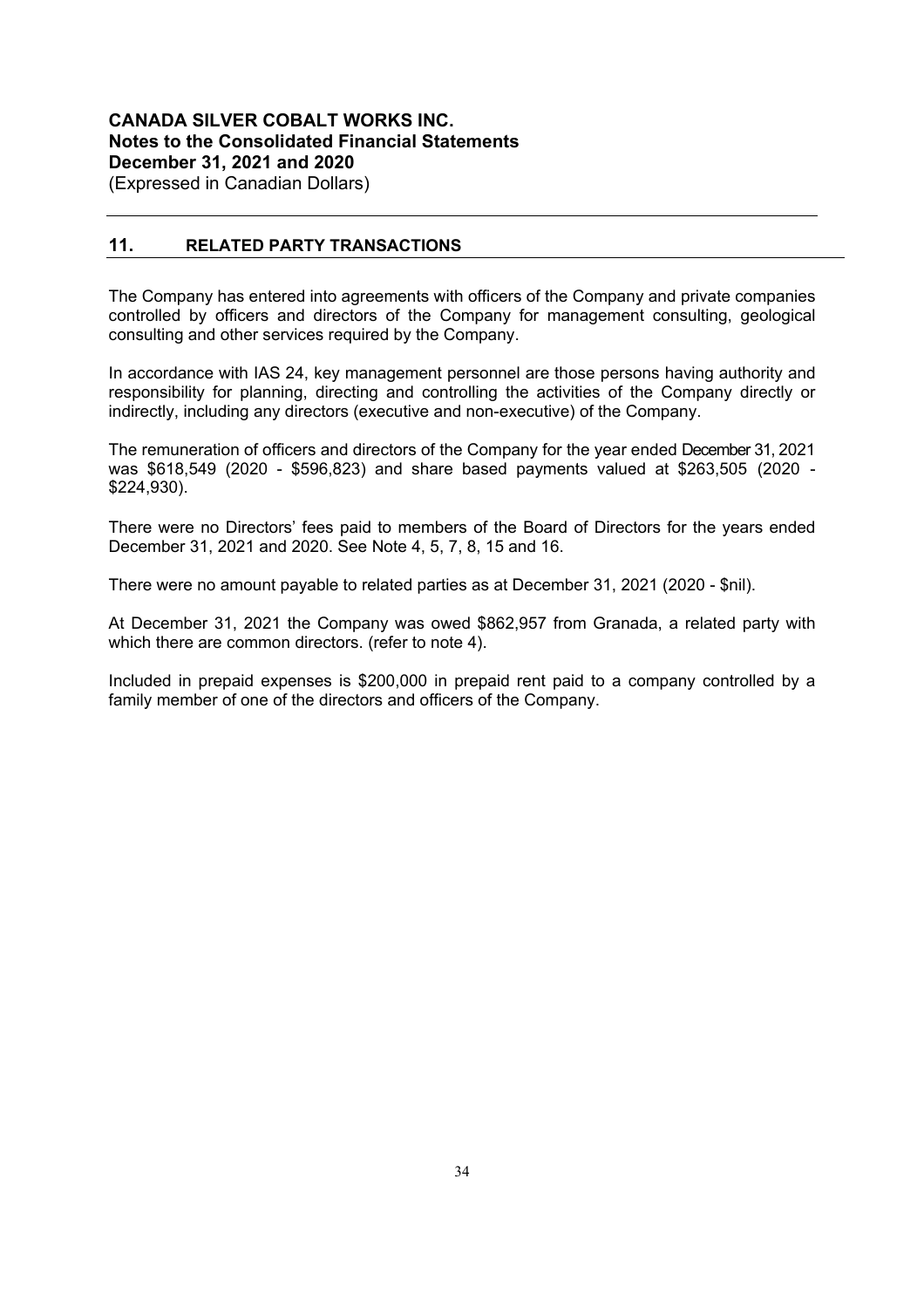(Expressed in Canadian Dollars)

## **12. INCOME TAXES**

#### **Current Income Tax**

The reconciliation of the combined Canadian federal and provincial statutory income tax rate on the net loss for the years ended December 31 is as follows:

|                                                                         |   | Year ended<br>December 31,<br>2021 | Year ended<br>December 31,<br>2020 |
|-------------------------------------------------------------------------|---|------------------------------------|------------------------------------|
| (Loss) before income taxes                                              | S | (16, 413, 314)                     | \$<br>(10, 955, 686)               |
| Expected income tax recovery based on statutory rate                    |   | (4,350,000)                        | (2,903,000)                        |
| Adjustments to expected income tax benefit:<br>Stock based compensation |   | 149,000                            | 249,000                            |
| Other                                                                   |   | 516,000)                           | (101,000)                          |
| Other (change in tax benefits not recognized)                           |   | 975,000                            | 2,755,000                          |
| Flow-through renunciation                                               |   | 2,710,000                          |                                    |
| Income tax provision (recovery)                                         |   |                                    |                                    |

#### **Deferred Income Tax**

Deferred income taxes are provided as a result of temporary differences that arise due to the differences between the income tax values and the carrying amounts of assets and liabilities. Deferred income tax assets have not been recognized in respect of the following deductible temporary differences because it is not probable that future taxable profit will be available against which the Company can use these benefits:

|                                 | Year ended<br>December 31,<br>2021 | Year ended<br>December 31,<br>2020 |
|---------------------------------|------------------------------------|------------------------------------|
| Non-capital loss carry-forwards | 18,162,000<br>\$                   | 14,158,000<br>\$                   |
| Mineral property costs          | 17,160,000                         | 16,917,000                         |
| Other temporary differences     | 2,968,000                          | 3,018,000                          |
| Total                           | 38,290,000                         | 34,093,000                         |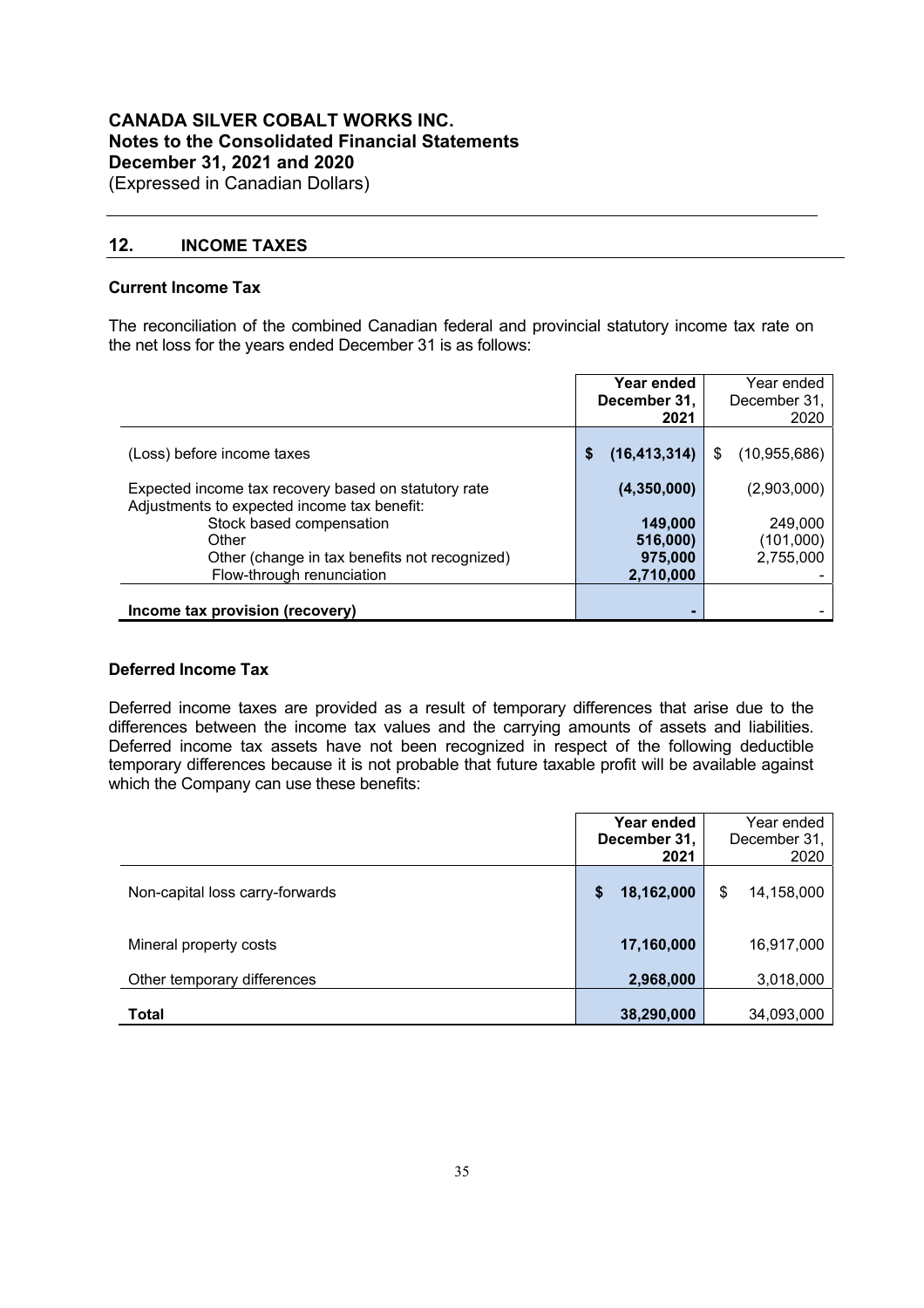(Expressed in Canadian Dollars)

As at December 31, 2021, the Company has income tax loss carry forwards of approximately \$18,162,000 expiring as follows:

|      | <b>Expires in</b> | \$         |
|------|-------------------|------------|
|      | 2024              | 65,000     |
|      | 2025              | 114,000    |
|      | 2026              | 372.000    |
|      | 2027              | 567,000    |
|      | 2028              | 234,000    |
|      | 2029              | 1,347,000  |
|      | 2030              | 1,516.000  |
|      | 2031              | 897,000    |
|      | 2032              | 211,000    |
|      | 2033              | 172,000    |
|      | 2034              | 254,000    |
| 2035 |                   | 7.000      |
|      | 2036              | 1,480,000  |
|      | 2037              | 1,001,000  |
|      | 2038              | 1.594.000  |
|      | 2039              | 1,191,000  |
|      | 2040              | 2,785,000  |
|      | 2041              | 4,355,000  |
|      |                   |            |
|      |                   | 18,162,000 |

#### **13. CAPITAL MANAGEMENT**

The Company considers its capital structure to consist of shareholders' equity. The Company manages its capital structure and makes adjustments to it, based on the funds available to the Company, in order to support its exploration, development and operating activities.

The Company's objective when managing capital is to safeguard its ability to continue as a going concern in order to pursue the exploration of its mineral properties and maximize shareholder returns. The Company satisfies its capital requirements through careful management of its cash resources and by utilizing equity issues, as necessary, based on the prevalent economic conditions of both the industry and the capital markets and the underlying risk characteristics of the related assets. As at December 31, 2021 and 2020, the Company had no bank debt.

The Company will continue to assess new properties and seek to acquire an interest in additional properties if it feels there is sufficient geologic or economic potential and if it has adequate financial resources to do so. Management reviews its capital management approach on an ongoing basis and believes that this approach, given the relative size of the Company, is reasonable. There were no changes in the Company's approach to capital management during the years ended December 31, 2021 and 2020.

The Company is not subject to any capital requirements imposed by a lending institution or regulatory body, other than of the TSXV which requires adequate working capital or financial resources of the greater of (i) \$50,000 and (ii) an amount required in order to maintain operations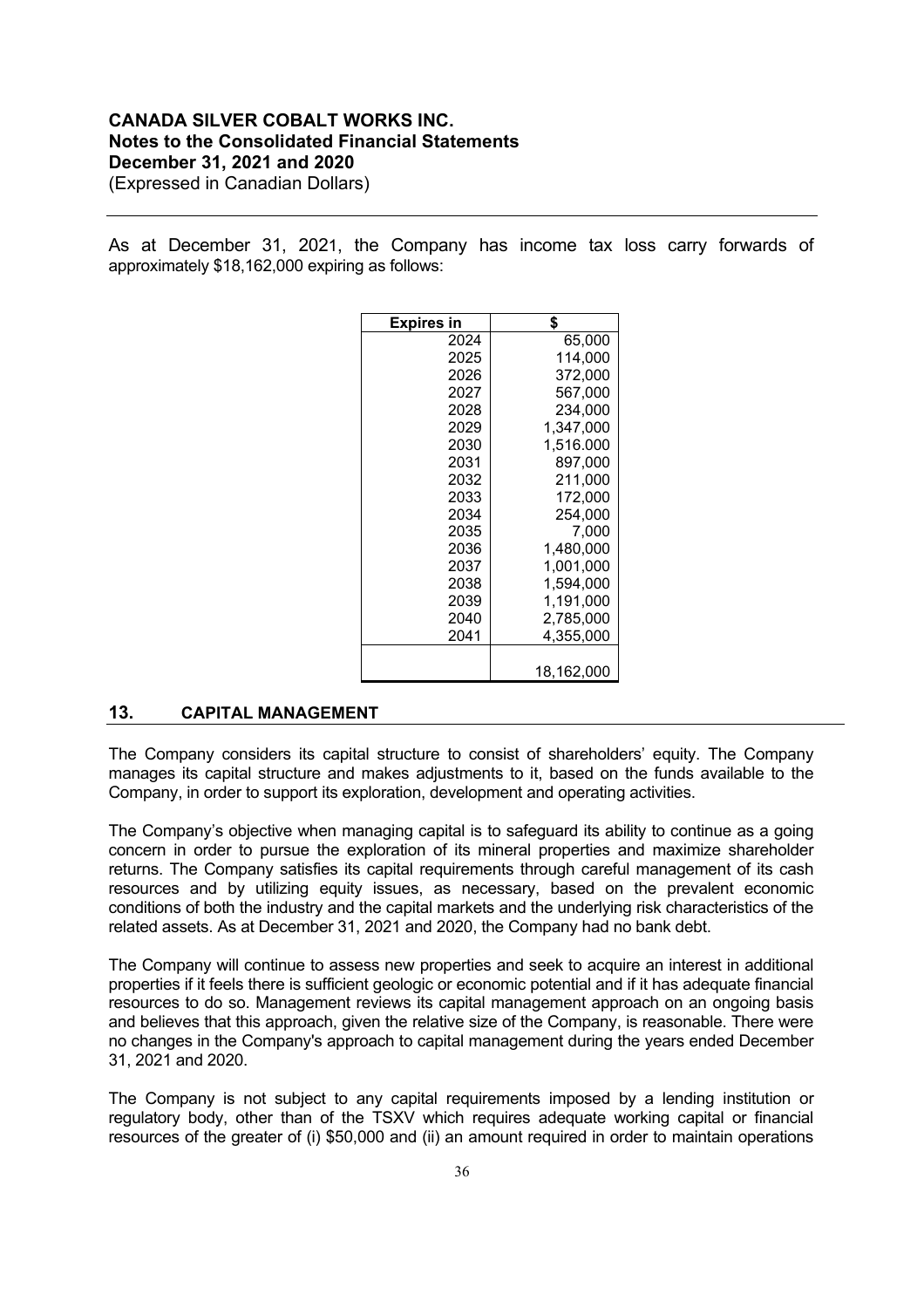(Expressed in Canadian Dollars)

and cover general and administrative expenses for a period of 6 months.

#### **14. FINANCIAL INSTRUMENTS AND RISK FACTORS**

The Company's risk exposures and the impact on the Company's financial instruments are summarized below:

#### **Credit Risk**

Credit risk is the risk of loss associated with counterparty's inability to fulfill its payment obligations. The Company is exposed to credit risk on its cash and amounts receivable. The Company has deposited its cash with reputable financial institutions, from which management believes the risk of loss is minimized. As at December 31, 2021 and 2020 cash was held with major Canadian financial institutions. Management believes that the risk of loss from amounts receivable is low. The Company is also exposed to credit risk with respect to the amount owing to the Company from Granada. Refer to Note 4 for details.

#### **Liquidity Risk**

The Company's approach to managing liquidity risk is to ensure that it will have sufficient liquidity to meet liabilities when due. The Company is currently seeking equity financing as indicated in Note 1. There can be no assurance that the Company will be successful in its efforts to arrange additional financing on terms satisfactory to the Company. If additional financing is raised by the issuance of shares from the treasury of the Company, existing shareholders ownership may be diluted.

#### **Market Risk**

Market risk is the risk of loss that may arise from changes in market factors such as interest rates and commodity and equity prices.

(a) Interest rate risk

The Company is not exposed to interest rate risk as it does not have interest bearing debt.

(b) Commodity price risk

The ability of the Company to develop its mineral properties and the future profitability of the Company is directly related to the market prices of silver, cobalt and nickel.

#### (c) Share price risk

The Company is exposed to share price risk related to the common shares of Granada. A 10% change in the share price of the Company's marketable securities would result in a corresponding change to net loss in the amount of \$91,632 for the year ended December 31, 2021.

#### **Currency Risk**

As the Company transacts business in Canadian dollars, there is minimal foreign currency risk at December 31, 2021 and 2020.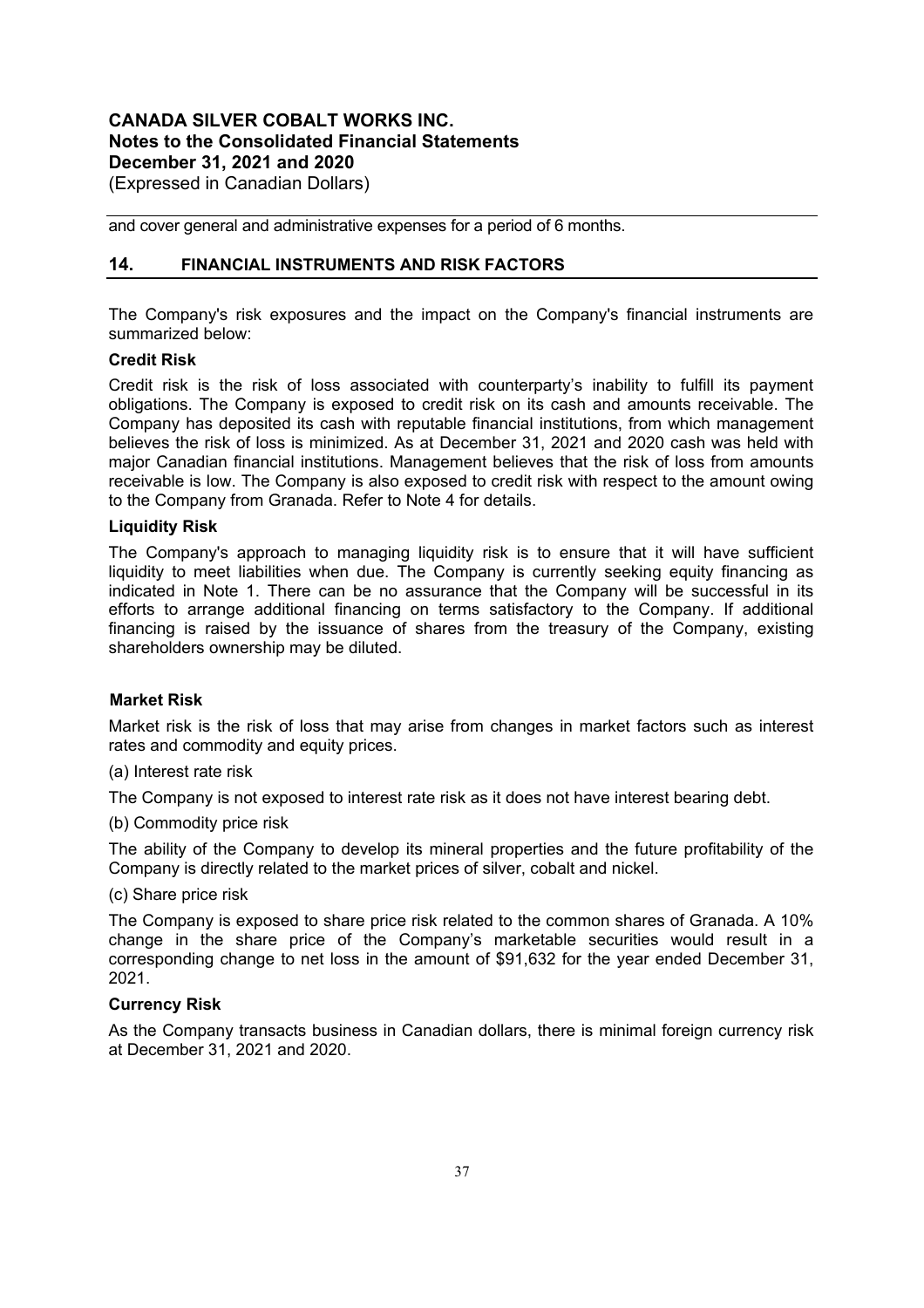(Expressed in Canadian Dollars)

### **15. COMMITMENTS AND CONTINGENCIES**

#### (a) Environmental Contingencies

The Company's exploration activities are subject to various laws and regulations governing the protection of the environment. These laws and regulations are continually changing and generally becoming more restrictive. The Company has made, and expects to make in the future, expenditures to comply with such laws and regulations.

#### (b) Flow-Through Shares

The Company has indemnified the subscribers of current and previous flow-through share offerings against any tax related amounts that may become payable by the subscribers as a result of the Company not meeting this expenditure commitment. As at December 31, 2021 the Company has a remaining commitment to incur \$5,861,348 of expenses as required under the flow-through share offerings during 2022. These expenses must be incurred prior to December 31, 2022.

## (c) Management Contracts

The Company is party to multiple management contracts. Upon the occurrence of certain events such as a change in control, the contract requires payment of up to \$604,000. As a triggering event has not taken place, the contingent payment has not been reflected in these financial statements.

The Company has entered into a Memorandum of Understanding ("MOU") with the Matachewan First Nation community in connection with certain exploration and evaluation programs in their area; to support the engagement process two per cent of the exploration costs are provided to the First Nation, calculated and paid on an annual basis following the end of the calendar year.

In addition, the Company has entered into a second MOU with both Temagami First Nation and Teme-Augama Nation to provide a framework process for consultation during the life of the project.

The MOUs also include terms outlining environmental protection, employment, training and business opportunities, and mitigation of impacts on the traditional pursuits of the members of the First Nation communities.